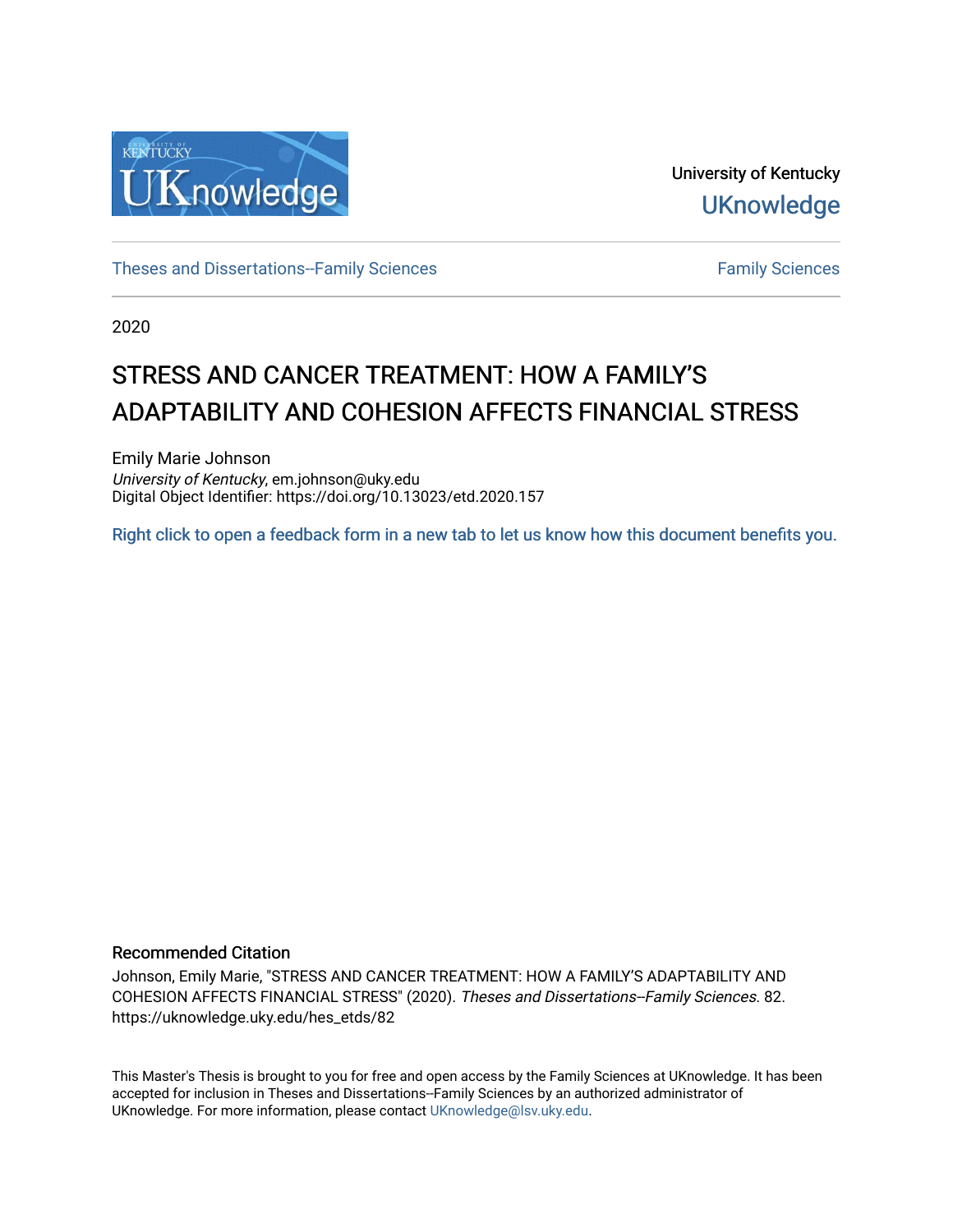# STUDENT AGREEMENT:

I represent that my thesis or dissertation and abstract are my original work. Proper attribution has been given to all outside sources. I understand that I am solely responsible for obtaining any needed copyright permissions. I have obtained needed written permission statement(s) from the owner(s) of each third-party copyrighted matter to be included in my work, allowing electronic distribution (if such use is not permitted by the fair use doctrine) which will be submitted to UKnowledge as Additional File.

I hereby grant to The University of Kentucky and its agents the irrevocable, non-exclusive, and royalty-free license to archive and make accessible my work in whole or in part in all forms of media, now or hereafter known. I agree that the document mentioned above may be made available immediately for worldwide access unless an embargo applies.

I retain all other ownership rights to the copyright of my work. I also retain the right to use in future works (such as articles or books) all or part of my work. I understand that I am free to register the copyright to my work.

# REVIEW, APPROVAL AND ACCEPTANCE

The document mentioned above has been reviewed and accepted by the student's advisor, on behalf of the advisory committee, and by the Director of Graduate Studies (DGS), on behalf of the program; we verify that this is the final, approved version of the student's thesis including all changes required by the advisory committee. The undersigned agree to abide by the statements above.

> Emily Marie Johnson, Student Dr. Donald Bruce Ross, III, Major Professor Dr. Hyungsoo Kim, Director of Graduate Studies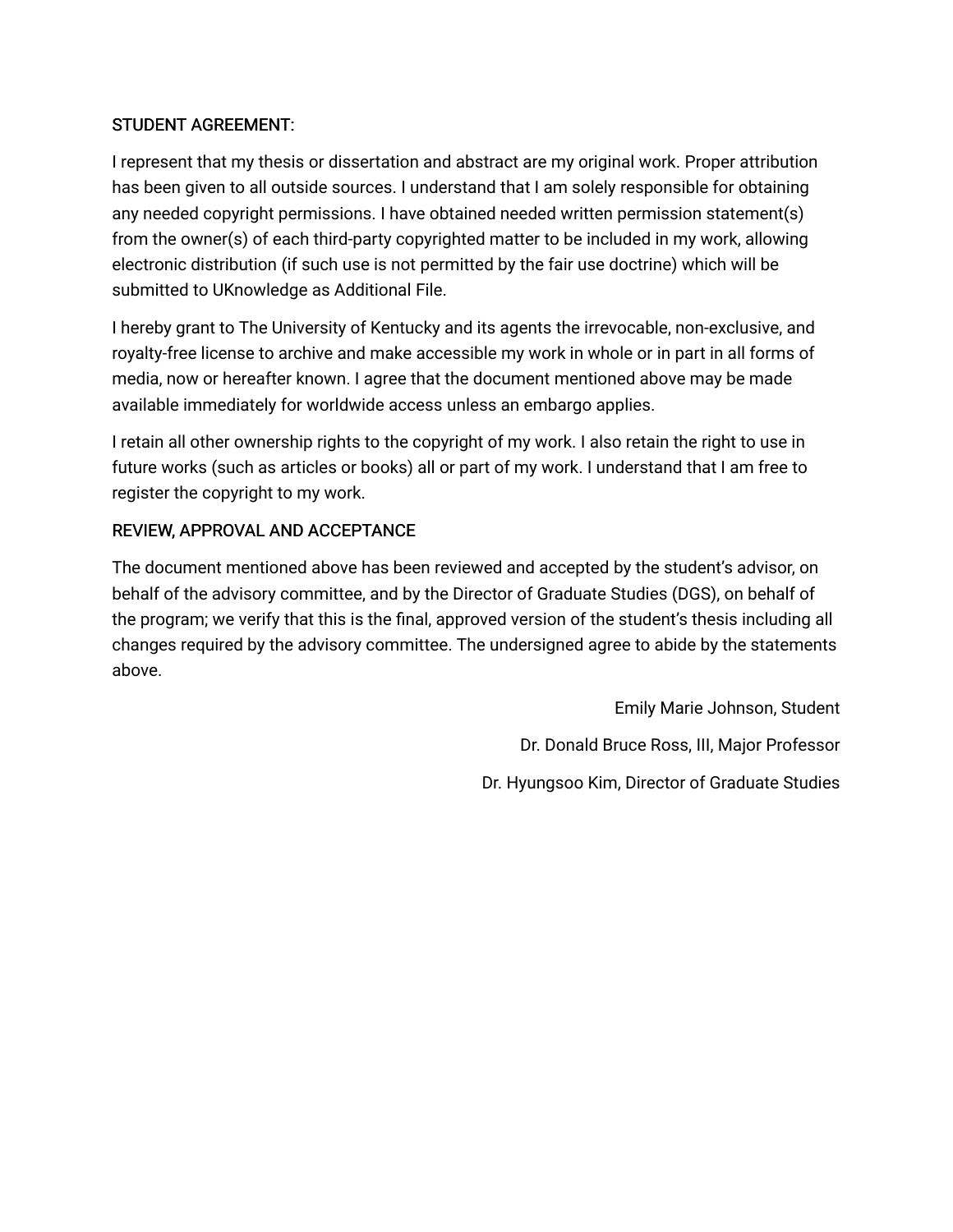# STRESS AND CANCER TREATMENT: HOW A FAMILY'S ADAPTABILITY AND COHESION AFFECTS FINANCIAL STRESS

# THESIS

A thesis submitted in partial fulfillment of the requirements for the degree of Master of Science in Family Sciences in the College of Agriculture, Food and Environment at the University of Kentucky

By

Emily Marie Johnson

Lexington, Kentucky

Director: Dr. Donald Bruce Ross, III, Professor of Family Sciences

Lexington, Kentucky

2020

Copyright © Emily Marie Johnson 2020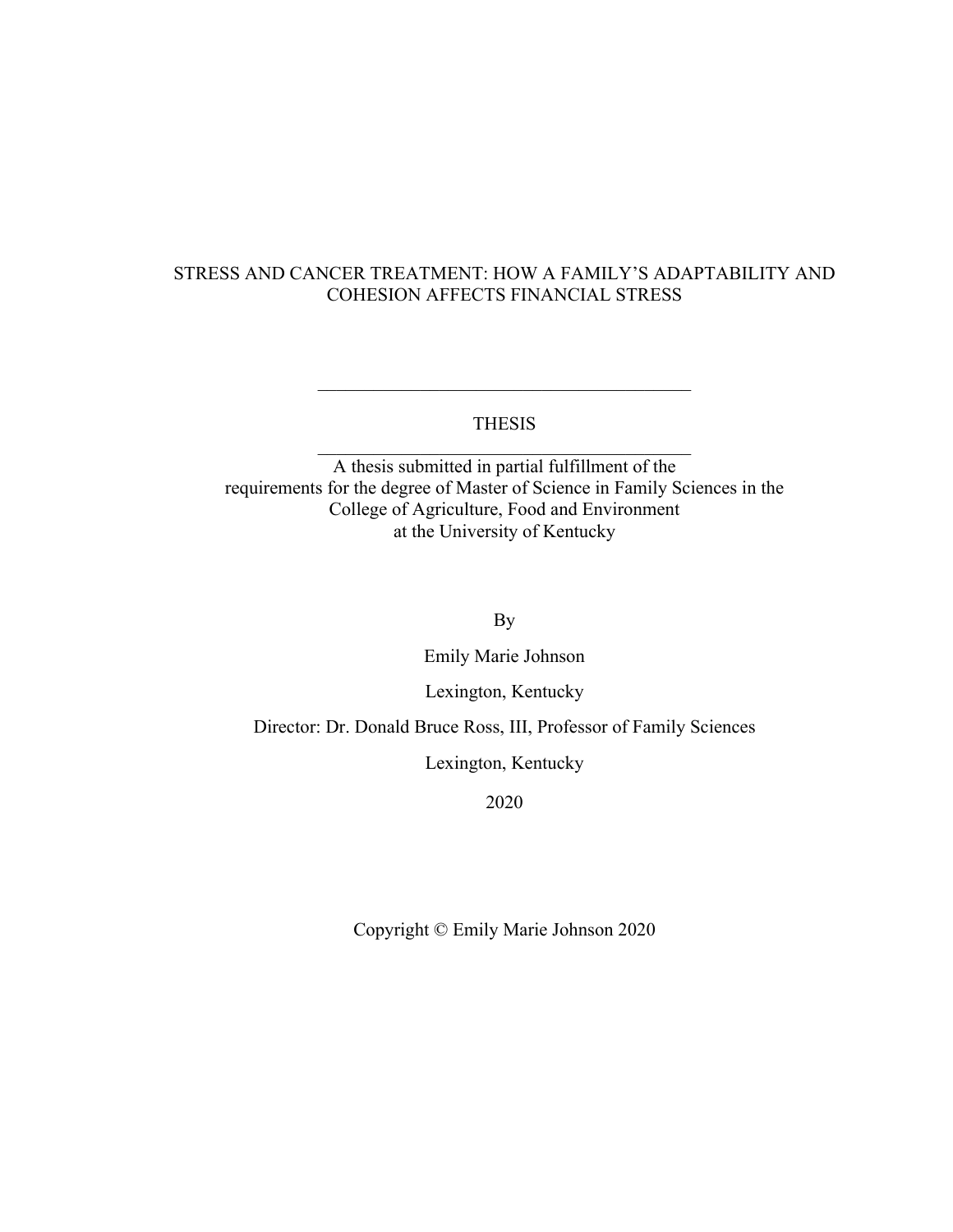# ABSTRACT OF THESIS

# STRESS AND CANCER TREATMENT: HOW A FAMILY'S ADAPTABILITY AND COHESION AFFECTS FINANCIAL STRESS

According to the American Cancer Society (2019), it is estimated that 1,762,450 new cancer diagnoses occurred in 2019 in the United States. Currently, cancer remains one of the leading causes of death worldwide (American Cancer Society, 2019). As cancer affects the family, roles within the family will shift (e.g., transitioning to a caregiving relationship), causing each family member to adapt. With the costs of cancer steadily increasing, this potentially leaves a devastating impact on the family. When considering family function in terms of Family Systems, John Rolland created the Family Systems Illness Model to explain how families adapt to an illness, which is the lens families are viewed from in this study. In the present study, cancer stress and financial stress are examined with family adaptability and cohesion as a mediator. While the present study showed few relationships between cancer stress, financial stress, and family adaptability and cohesion, this could be attributed to the limitations of the study.

KEYWORDS: STRESS, CANCER, FAMILY SYSTEMS, FINANCE.

Emily Marie Johnson

April 24, 2020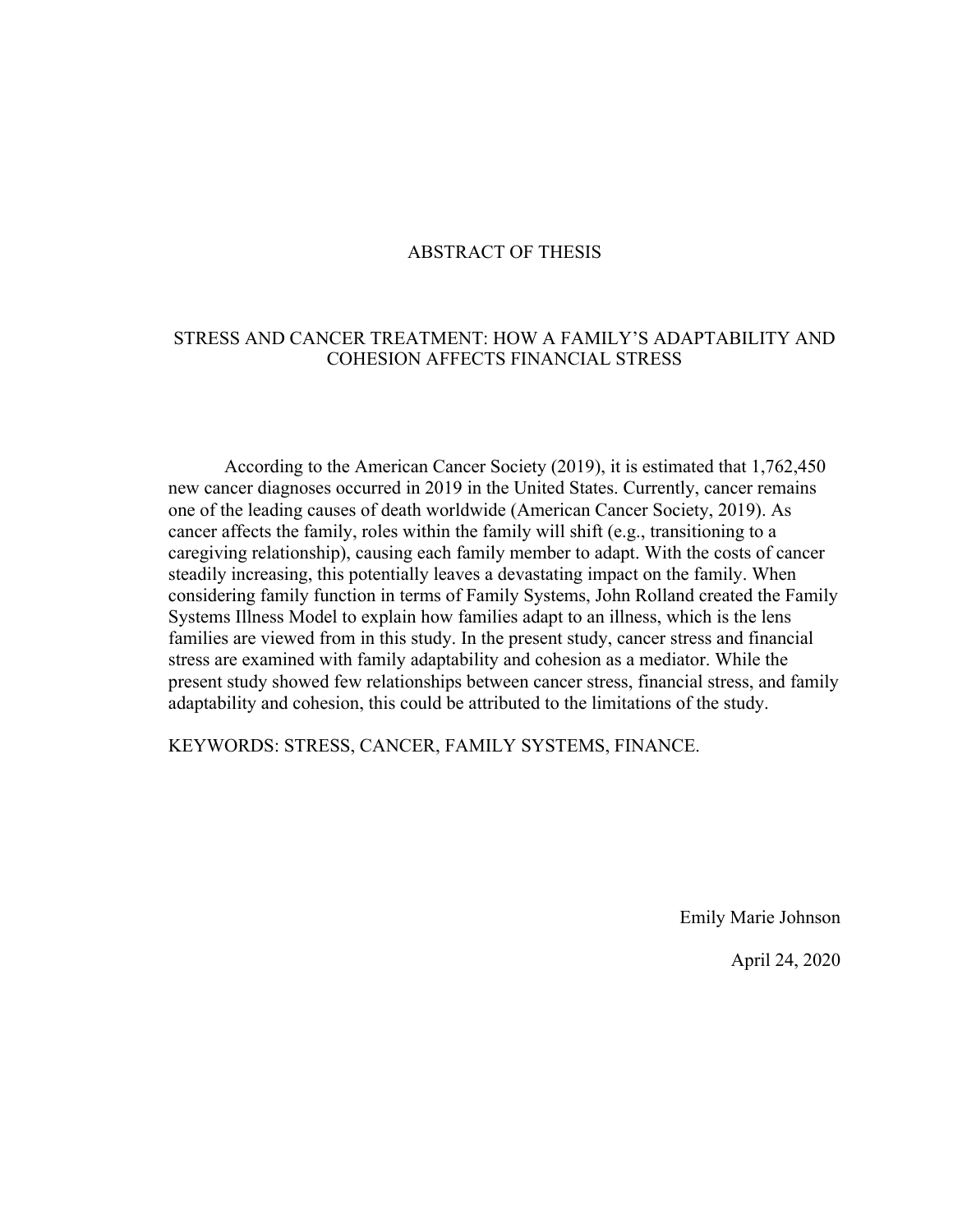# STRESS AND CANCER TREATMENT: HOW A FAMILY'S ADAPTABILITY AND COHESION AFFECTS FINANCIAL STRESS

By: Emily Marie Johnson

Donald Bruce Ross, III, Ph.D.

Director of Thesis

Hyungsoo Kim, Ph.D.

Director of Graduate Studies

April 24, 2020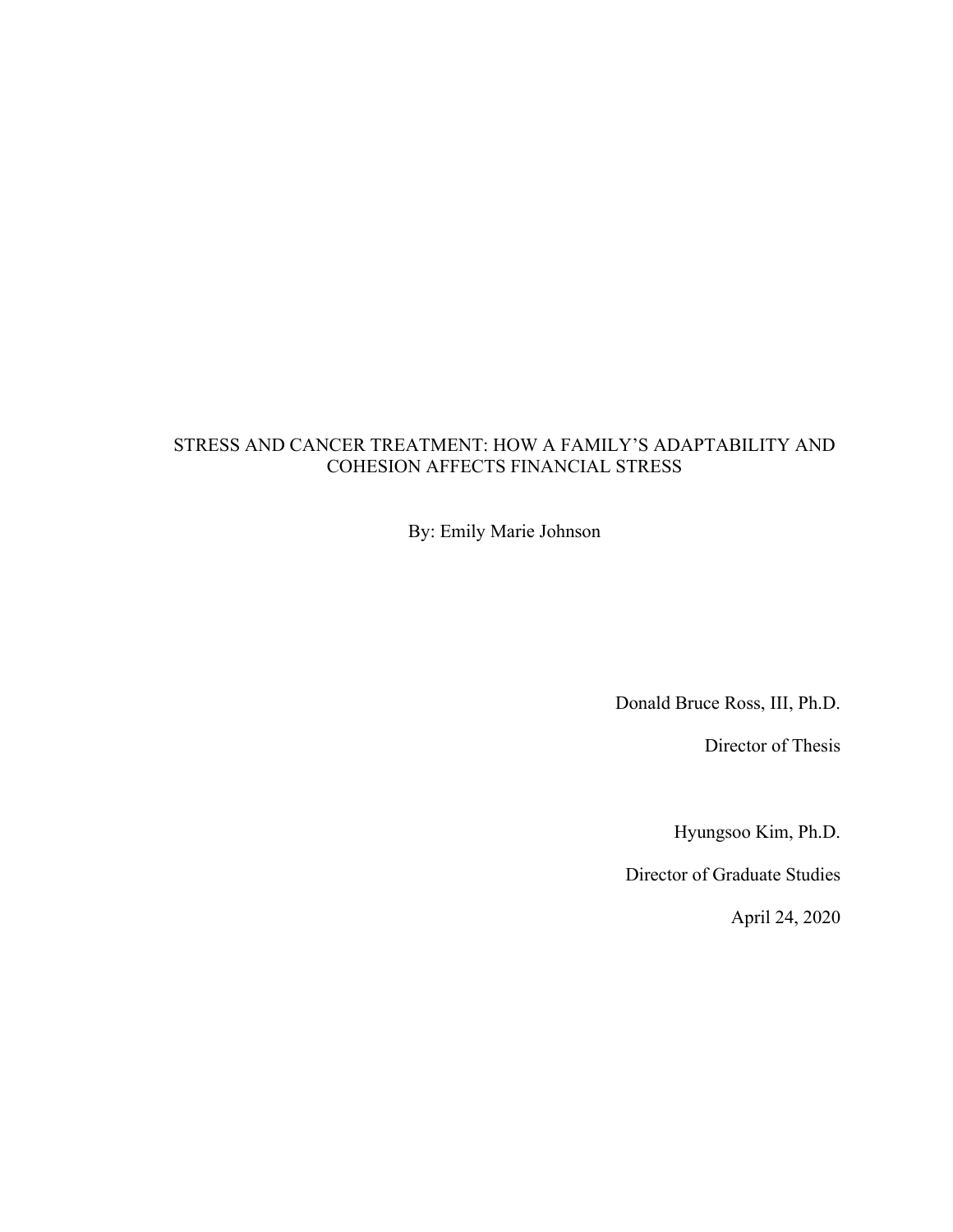# ACKNOWLEDGEMENTS

I would like to thank my incredible committee, Dr. Donald Bruce Ross, III, Dr. Ronald Werner-Wilson, and Tracey Werner-Wilson for making my thesis possible and supporting me greatly. I am extremely grateful for the guidance that each of you provided throughout the thesis process. Thank you to my friends and family for supporting me through this long process. Finally, thank you to my cohort members, I would not have wanted to experience this with any other group of people. You all are the greatest support system and encouragers.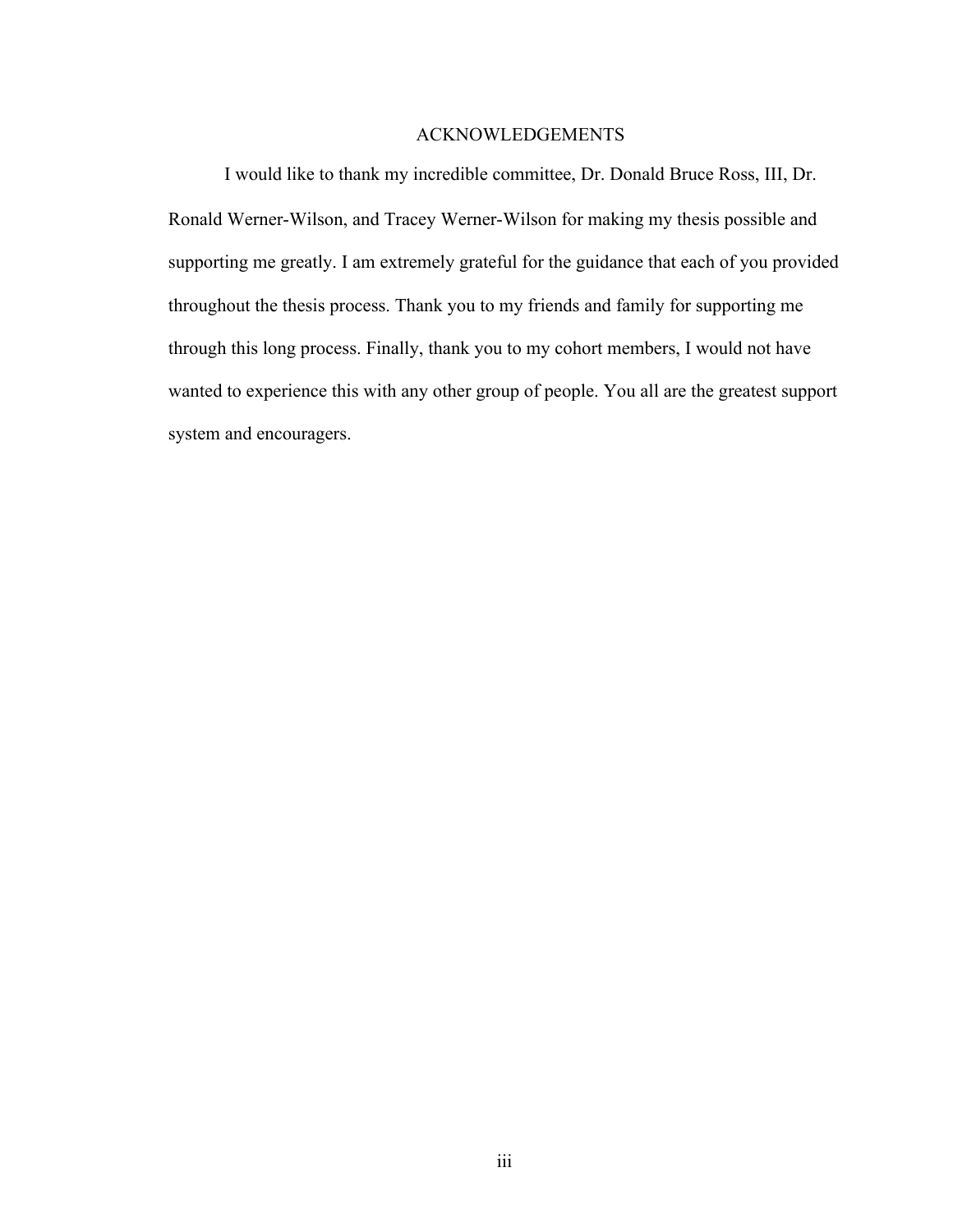| <b>TABLE OF CONTENTS</b> |  |  |
|--------------------------|--|--|
|--------------------------|--|--|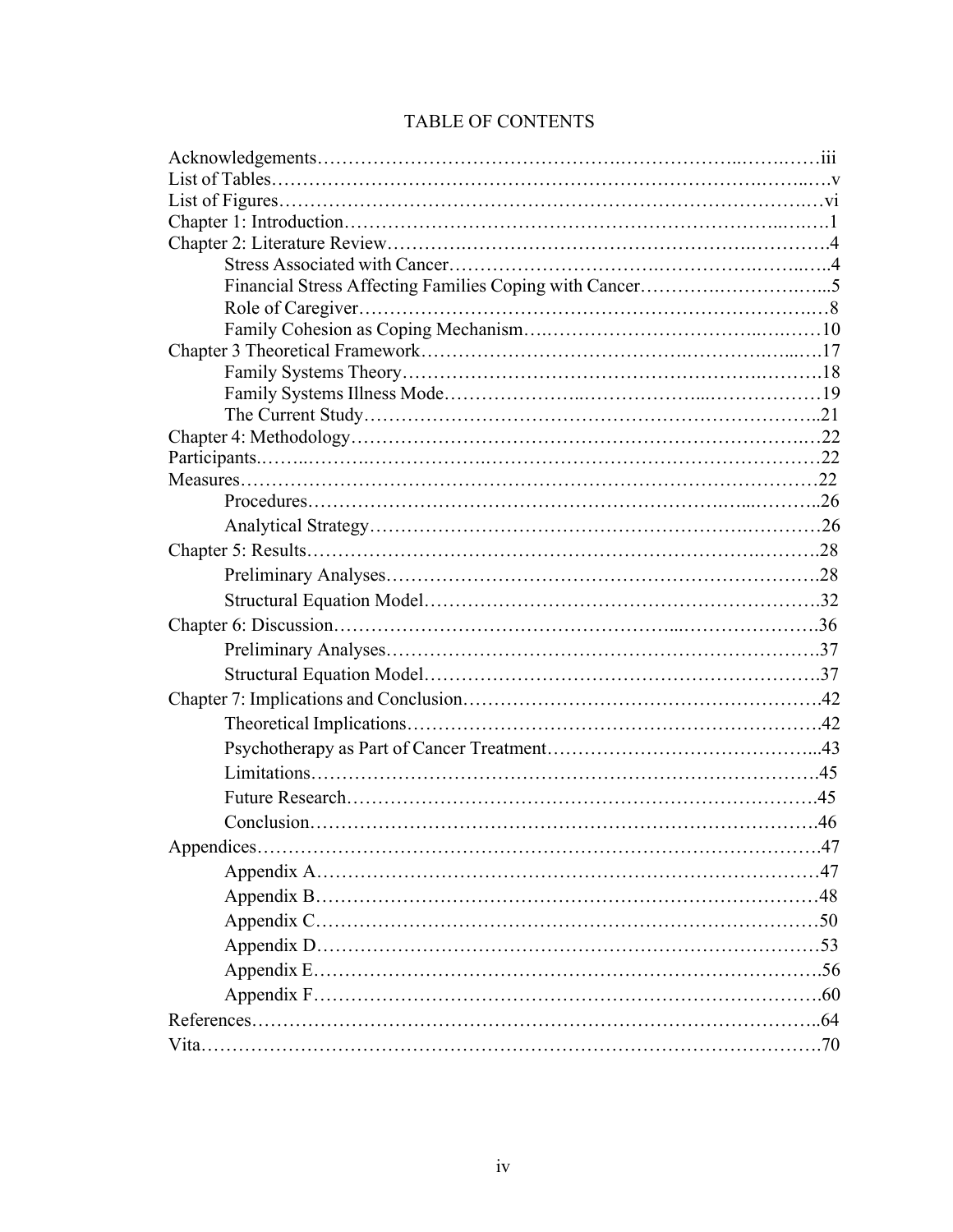# LIST OF TABLES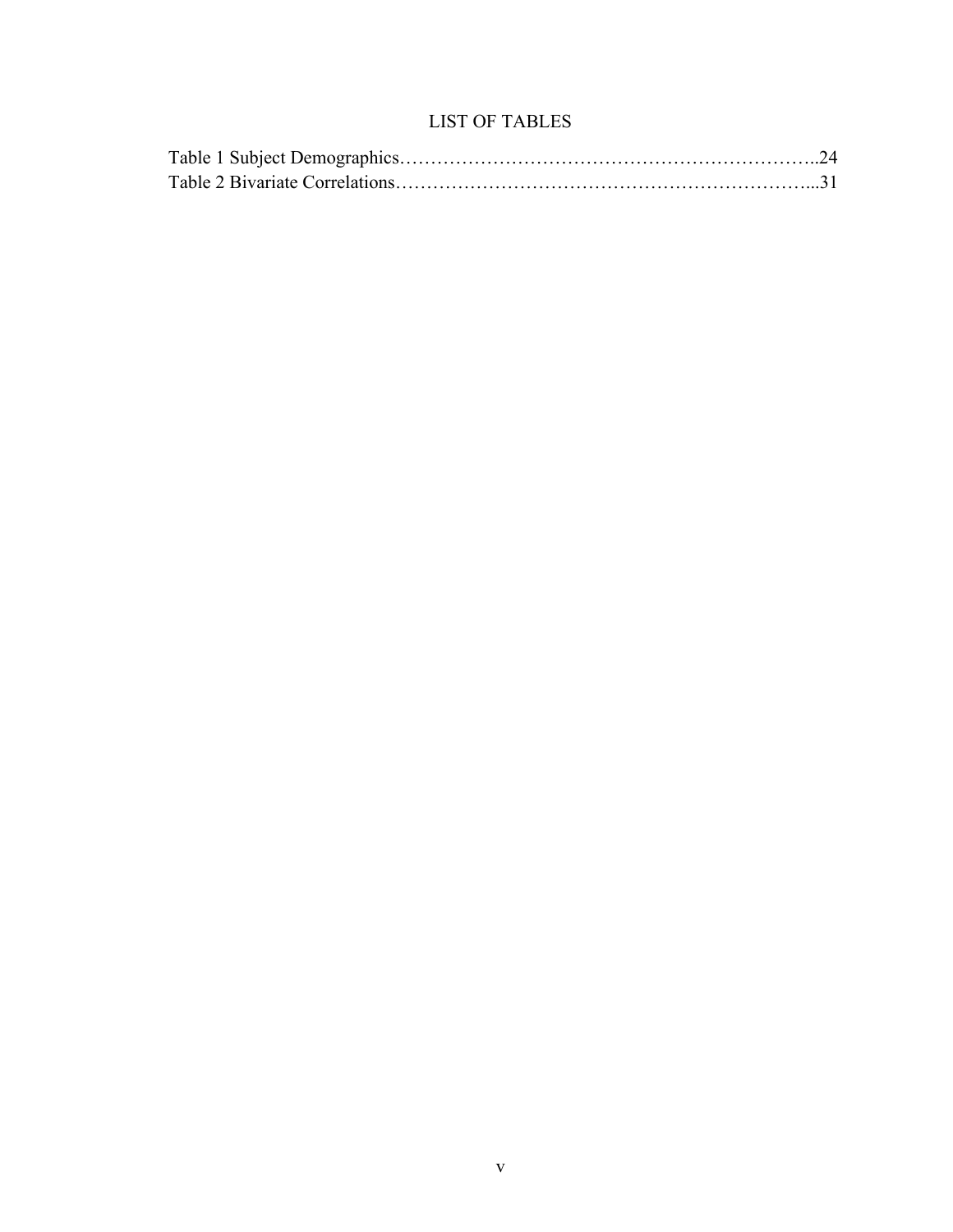# LIST OF FIGURES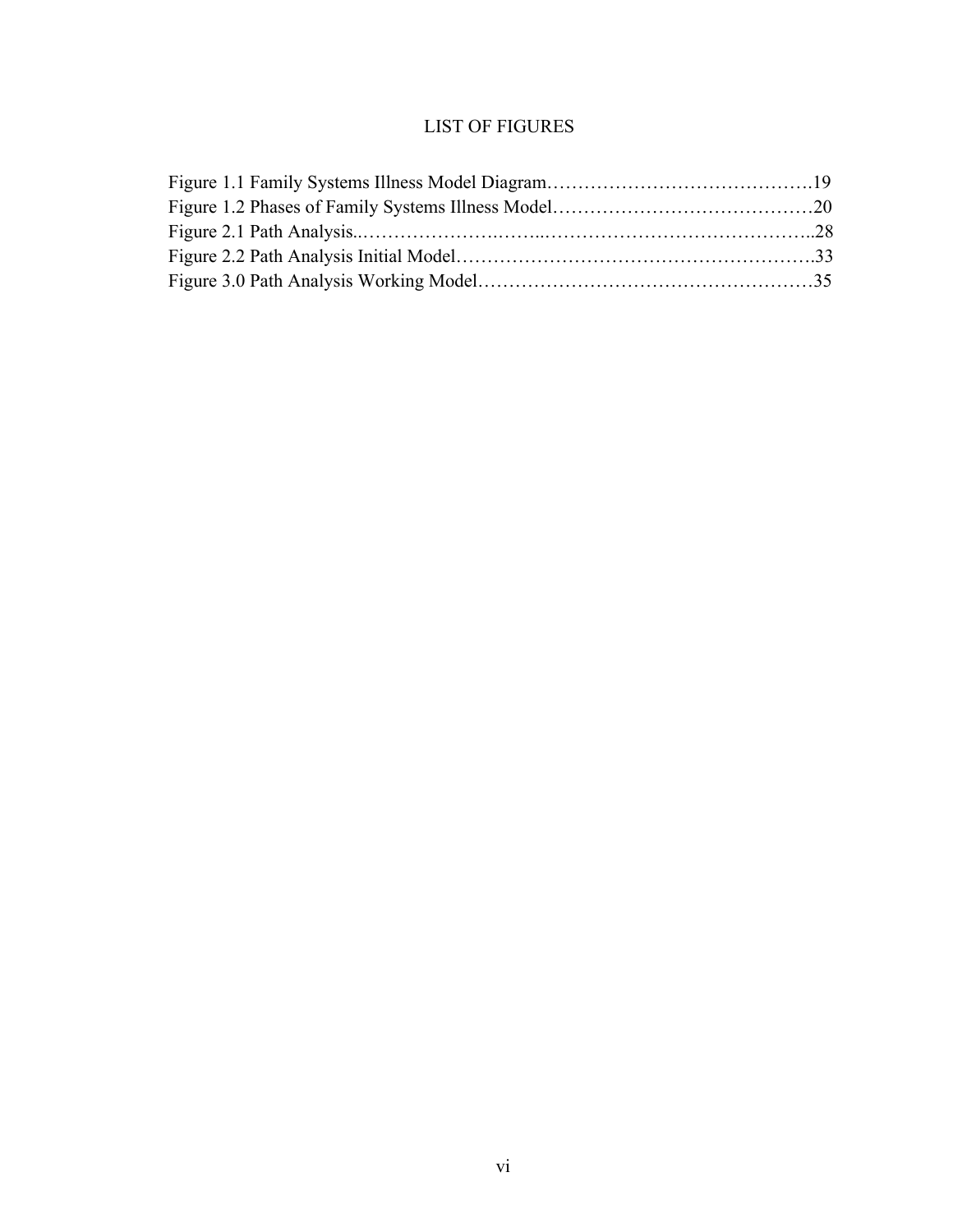### **Chapter 1: Introduction**

According to the American Cancer Society (2019), it is estimated that 1,762,450 new cancer diagnoses occured in 2019 in the United States. With the number of new yearly cancer diagnoses being alarmingly high, it is unsurprising to find out that there are over 16 million Americans living with cancer as of 2015 (American Cancer Society, 2019). Consequently, cancer remains one of the leading causes of death worldwide (American Cancer Society, 2019). With its worldwide prominence, cancer affects individuals and families alike. Not only can cancer create stress for an individual, but it can also create similar effects within families (Goswami & Gupta, 2018; Laizner, 2018). Stress is defined as a physical, mental, and emotional response to life events that place threats on one's physical, emotional, or overall well-being, (Cohen, 2016). Rates of depression, anxiety, and post-traumatic stress remain significantly high within family members who are affected by cancer, especially due to the increased stress caused by the caregiving role (Goswami & Gupta, 2018). As cancer affects the family, roles within the family will shift (e.g., transitioning to a caregiving relationship), causing each family member to adapt to the process (Laizner, 2018).

A cancer diagnosis not only creates stress within the family, but the sheer costs of treatment can also have a devastating impact on a family (Balfe et al., 2016; Amir et al., 2012; Cagle et al., 2016). In 2017, the direct medical costs of cancer amounted to 147.3 billion US dollars, with the average patient paying roughly \$150,000- \$300,000 per year (American Cancer Society, 2019). Out of this 147.3 billion, 52% accounts for outpatient treatment, while the remaining 48% accounts for hospital visits and extended stays (American Cancer Society, 2019). Considering the outrageous costs associated with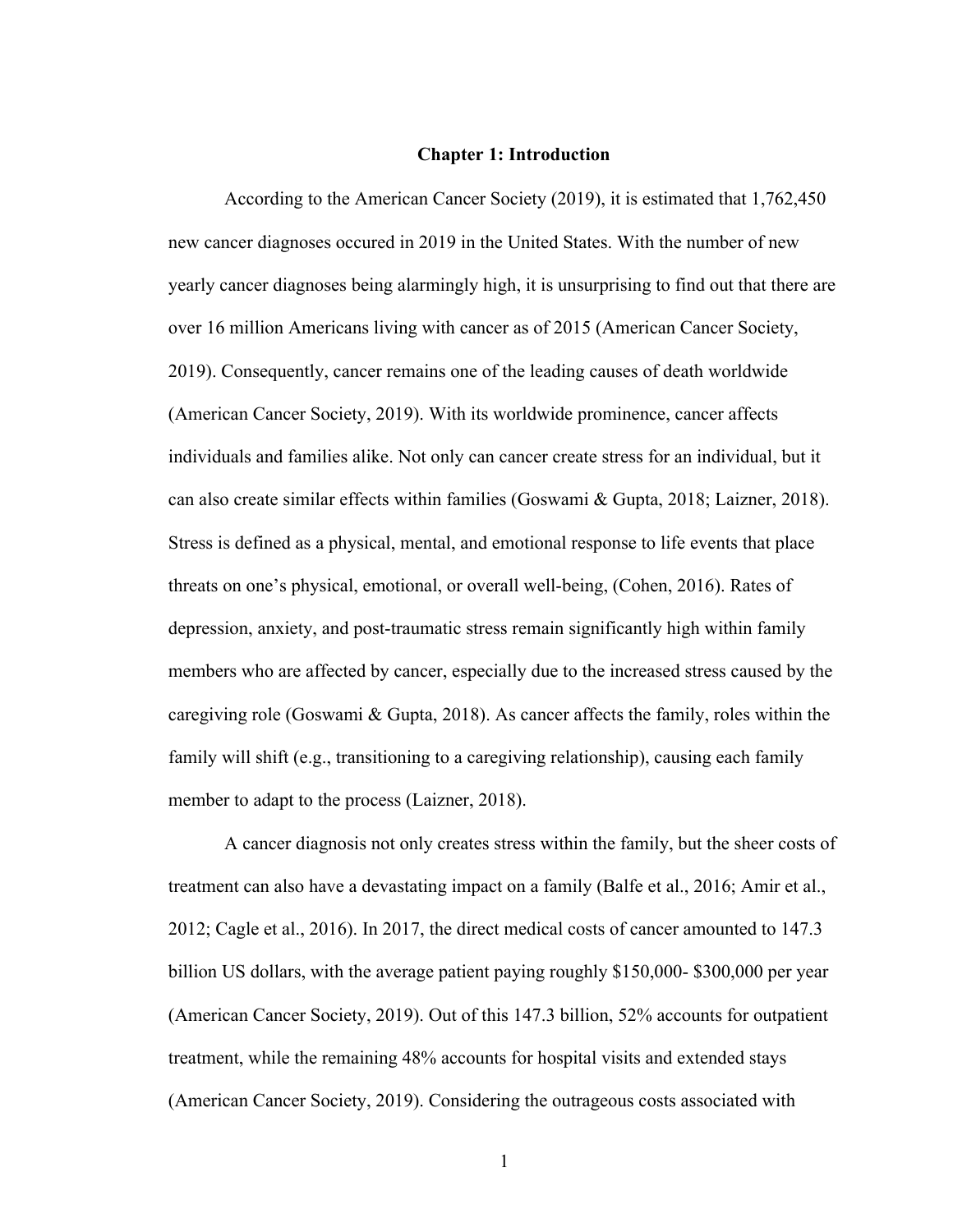cancer care, it is clear to see how financial stress can add to cancer stress on the family, especially if the family is in a lower socioeconomic class or a part of a minority population. The American Cancer Society (2019) states that roughly 28.5 million Americans are uninsured, limiting a family or individual's ability to afford cancer care. This financial stress can, like cancer stress such as coping skills, worry, grief, shame, etc., cause family members to adopt new roles in order to keep the family system functioning (Goswami et al., 2018). For example, one partner may go from the primary breadwinner to becoming the patient, forcing the other partner to take on the role as the primary financial provider.

The present cancer stress impacts everyone within the family system, and each individual's response to those stressors, in turn, affects the family system's roles and cohesion (Laizner, 2018; Areia, 2019; Bouchal et al., 2015). When viewing the family as a systemic unit, it must be considered how each individuals' role in the family contributes to its cohesion and function (Walsh, 2012). Notably, in the context of terminal illness, the roles of each family member can change dramatically, creating a different outlook on the current relationship. Uncertainty concerning the illness timeline and new onset of disabilities as the illness progresses can compound the stress a family system is under while coping with illness (Rolland, 1994; 1999; 2005). There is a period during which family members will mourn the loss of family life as they knew it, and a time at which the system begins adapting to the changes brought about by the illness (Walsh, 2012). Each family member will adapt to change differently and at a different rate, thereby leaving the family system in a state of flux until adaptation gives way to a new equilibrium within the system (Walsh 2012; Laizner, 2018).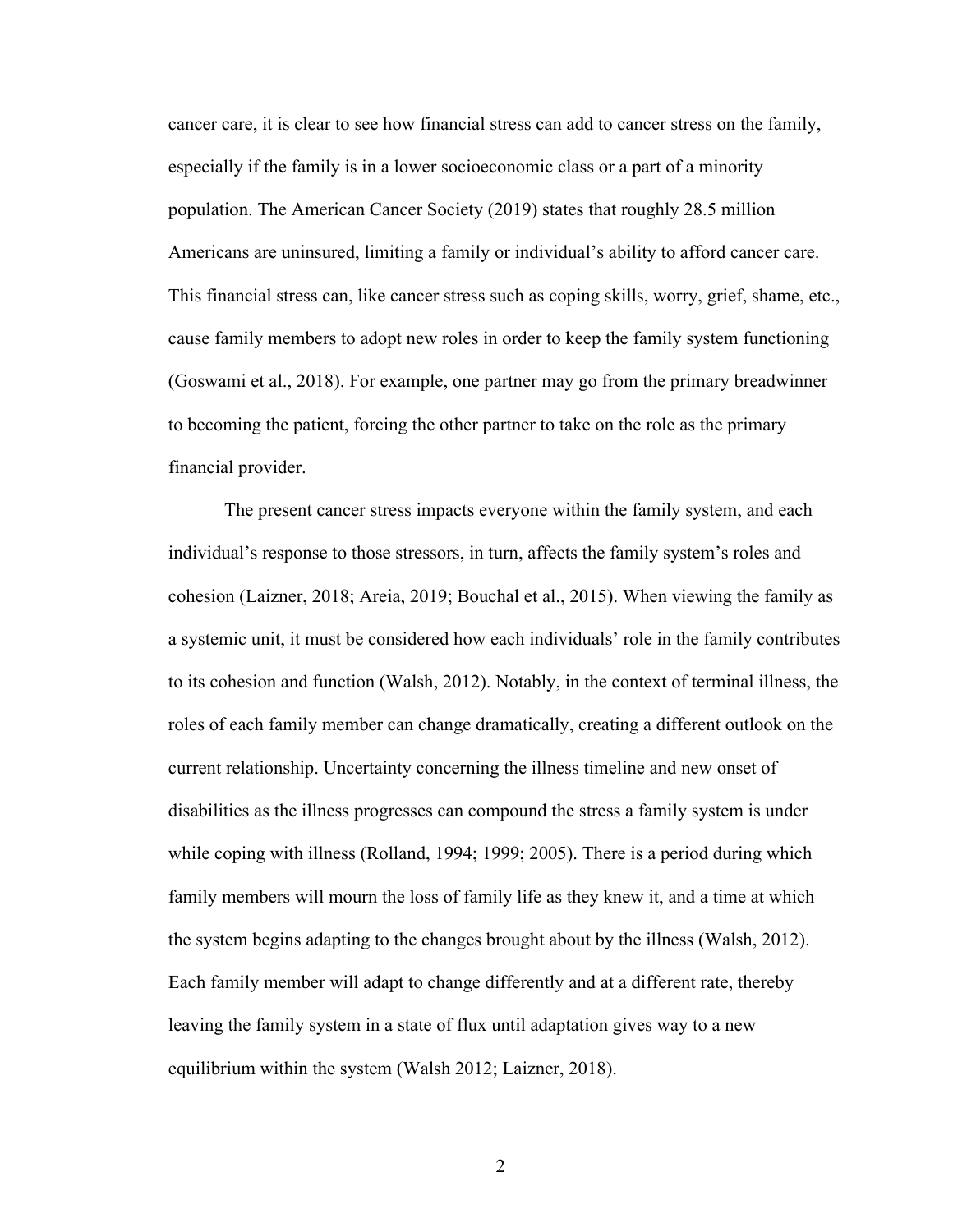Considering the changes that families coping with cancer go through, it is not surprising that family cohesion, as well as the ability to communicate, dissolves under extreme stress (Bouchal et al, 2015; Kulkarni et at., 2014; Laizner et al., 2018). In addition to the stressor of having a loved one with cancer, families are left overwhelmed with the financial burden associated with cancer treatment (Balfe, 2016; Hamel et al., 2016). Due to family communication taking a toll during the period of illness due to various role changes, stress of both the patient and the remaining family is consistently increasing. (Rolland 1999, 2005). Families coping with a cancer diagnosis could benefit greatly from having access to family therapy to aid with their individual and systematic coping process following the diagnosis.

Laizner et al. (2018) found within his study of family patterns and therapeutic interventions when coping with cancer that family function was affected, especially when depression was present within the parents or caregivers. Areia et al. (2019) and Golblatt et al. (2019) conducted studies on families coping with a cancer diagnosis, finding declining family function, especially due to role changes within the family. Rolland (1999) created the Family systems illness model (FSI) to explain changes families coping with illness face. The family systems illness model (FSI) (Rolland, 1999, 1994, 2005) provides a framework for understanding how family systems adapt to change over time in the context of illness (Walsh, 2012). The theory accounts for stress accumulation, family role changes, and other adaptations common to major system transitions. Understanding these processes can provide insight into how family relationships change due to stressors associated with serious illness within the system. The FSI divides illness into three variables: psychosocial types of illness, time phases of illness evolution, and components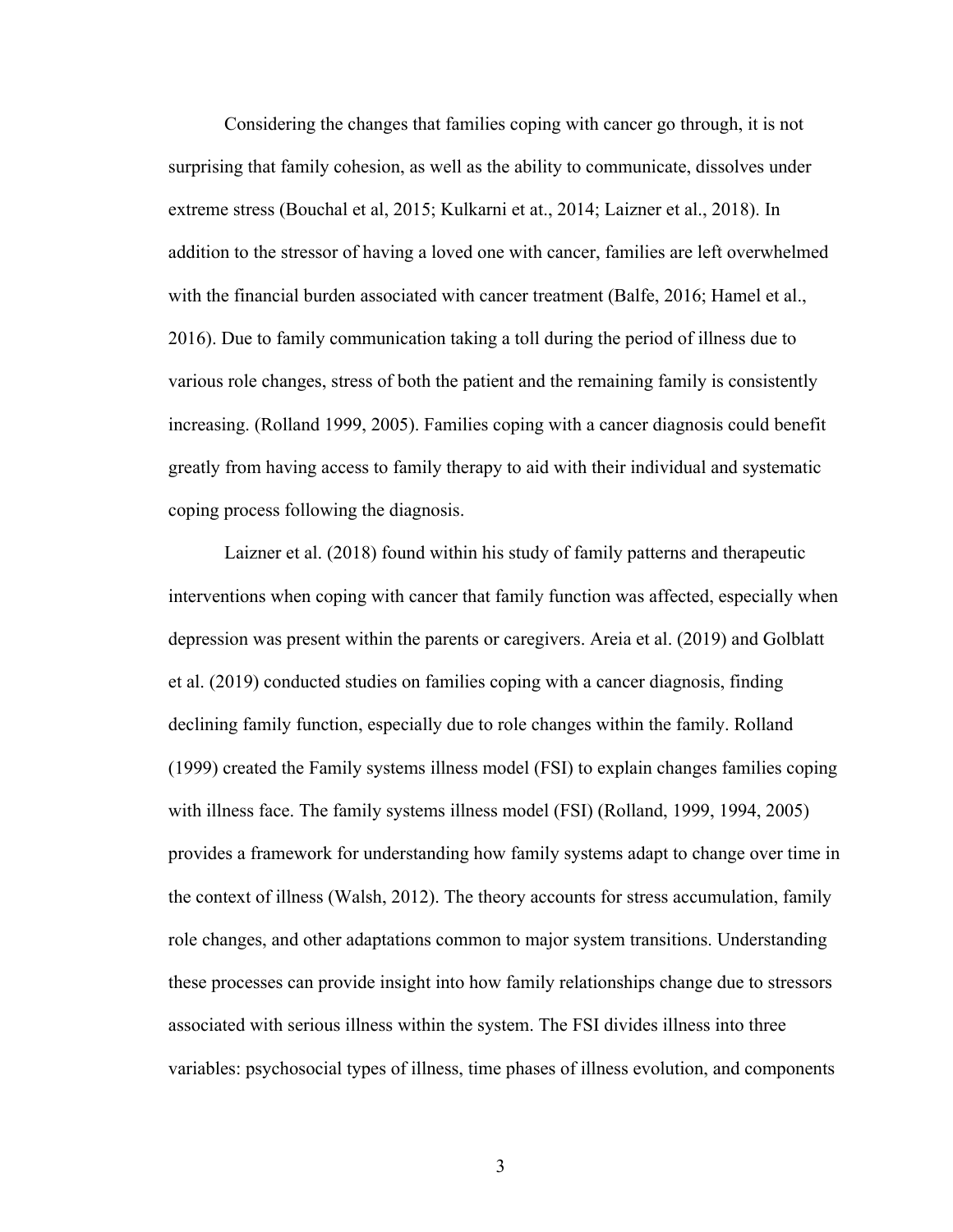of family system variables and functioning (Walsh, 2012). Each variable is considered in terms of the family life cycle, the time phase of the illness, and beliefs held by the family regarding the condition (Walsh, 2012). Considering Rolland's research and more recent studies adapting the FSI model, it is apparent that families coping with an illness face various stressors that families without illness do not. Conversely, the effects of financial stress on families coping with cancer has been neglected within the current research literature. Some literature has acknowledged the financial burden of paying for cancer treatments out of pocket, as well as the loss of financial security due to a loss of income, which in turn, has been associated with lifestyle changes (Amir, Hennings, Wilson,  $\&$ Young, 2011). However, research is needed to understand how financial stress affects family cohesion as a whole. The purpose of the current study is to extend the FSI framework through examining the relationship between perceived cancer stress and financial stress present within families coping with a cancer diagnosis, as well as the mediating role of family cohesion and adaptability.

### **Chapter 2: Literature Review**

# **Stress Associated with Cancer**

When coping with a cancer diagnosis, there are various new and old stressors that create increasing pressure on families (Walsh, 2012). With each family member responding to stressors individually, this can create conflict within the family, affecting family cohesion as a whole (Areia et al., 2019). Each family member often takes on a new role after a cancer diagnosis, the roles range from caregiver to new primary breadwinner, a second caregiver to siblings, etc. These new roles likely send families into a mode of crisis, making the likelihood of family cohesion decrease due to the family's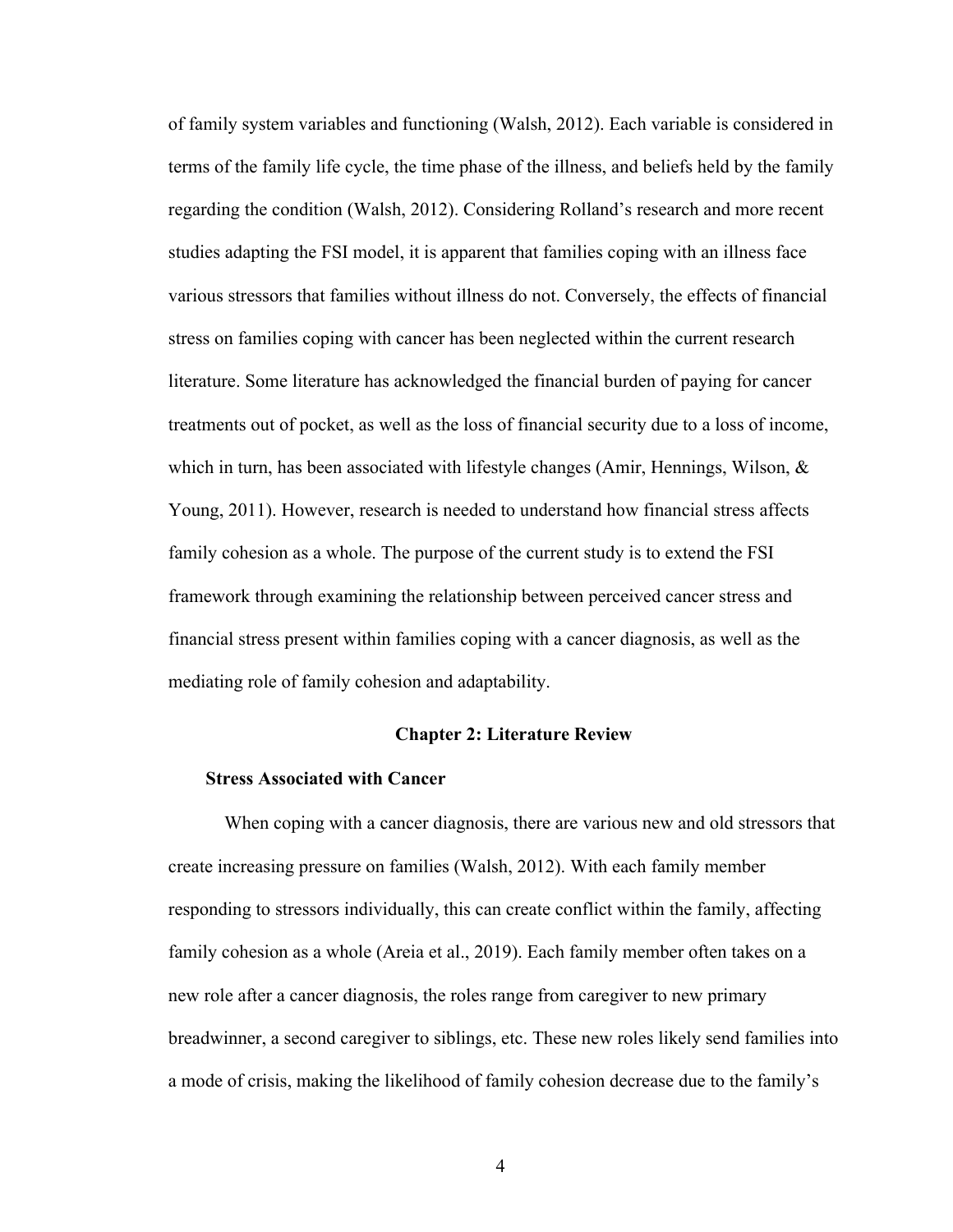struggle with adaptability (Golblatt et al., 2019). Various forms of cancer stress are associated with adapting to a cancer diagnosis, such as depression, anxiety, guilt, shame, and anger. This emotion associated with cancer stress greatly affects each individual's and family's ability to adapt to the diagnosis and create functioning support for one another (Walsh, 2012). Adding the overwhelming cost of cancer treatment to cancer stress to the present cancer stress, this creates various barriers for families to adapt to. (Balfe et al., 2016)

#### **Financial Stress Affecting Families Coping with Cancer**

When a family is coping with a cancer diagnosis, the potential financial stress may not be immediately realized (Amir et al., 2011; Balfe et al., 2016). The initial diagnosis tends to overwhelm families and patients alike, especially as cancer is often perceived as a death sentence (Hamel et al, 2016). When considering financial stress within families coping with cancer, it is important to acknowledge that the costs of treatment are not only a burden to the patient, but to the family as well (Amir et al., 2011). Cancer treatment is costly, and with varying amounts of insurance coverage, it is common for families to pay out-of-pocket for cancer treatments, potentially depleting their savings (Cagle et al., 2016). Cagle et al. (2016) found that one-third of the participants in his study reported spending most or all of their life savings to pay for cancer treatments. This finding exemplifies the devastating financial burden cancer treatment can have on a family. It has been noted in the literature that many of the financial issues reported by families coping with cancer are substantial (Rotter et al., 2019).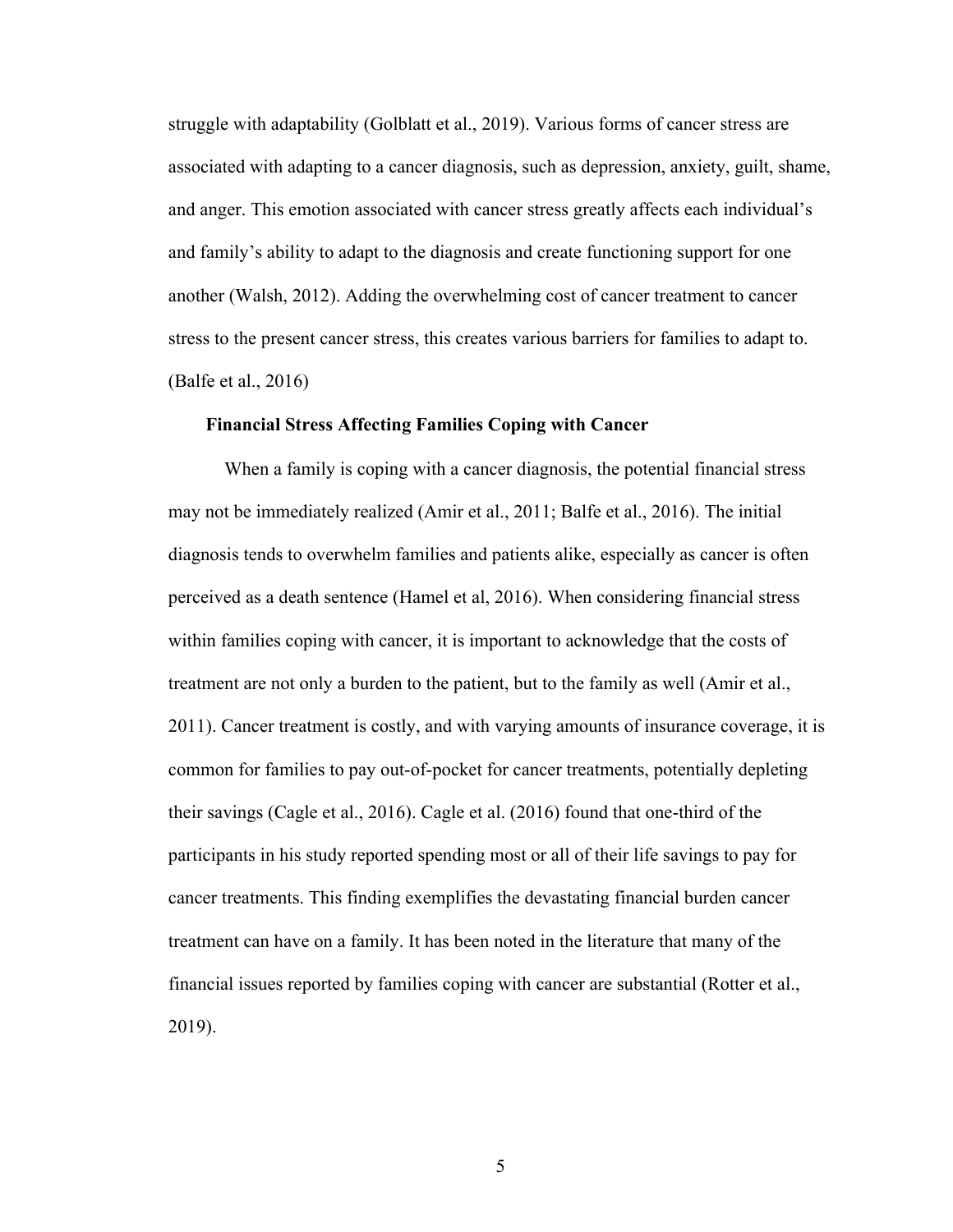Although out-of-pocket costs are considered a consequential financial burden (Balfe et al., 2016), other aspects of day-to-day life can also contribute to financial stress. Specifically, the loss of employment by the patients and caregivers, as well as the reduced number of hours worked by family members to spend time with their loved one all contribute to a significant loss of income during the times of illness (Balfe et al., 2016; Amir et al., 2011). Because of issues with employment, patients and their family members have fewer opportunities to maintain a steady flow of income, furthering the financial burden on the family. In a similar vein, some cancer patients will return to work prematurely in order to reinstate their income, while other patients will be out of the workforce indefinitely (Balfe et al., 2016). Many cancer patients will struggle to return to work, and at times the absence itself can lead to job loss, lowering the family's financial stability significantly (Hamel et al., 2016).

After reviewing the various causes for income loss and financial stress, it is important to note the effects that this stress will have on the family lifestyle, considering around one-third of these families deplete their life savings (Cagle et al., 2016). Although treatment costs clearly have a profound impact on families, it is crucial to note that financial stress is not necessarily as devastating for the majority of families. Most families found that they struggled with simply losing daily luxuries, such as letting go of a premium subscription to a cable company, in order to save money (Amir et al., 2011). This financial stress can also lead to families struggling to pay for their children's extracurricular activities and educational opportunities. (Knight et al., 2018). Following a cancer diagnosis, the financial stress generally causes lifestyle and role changes within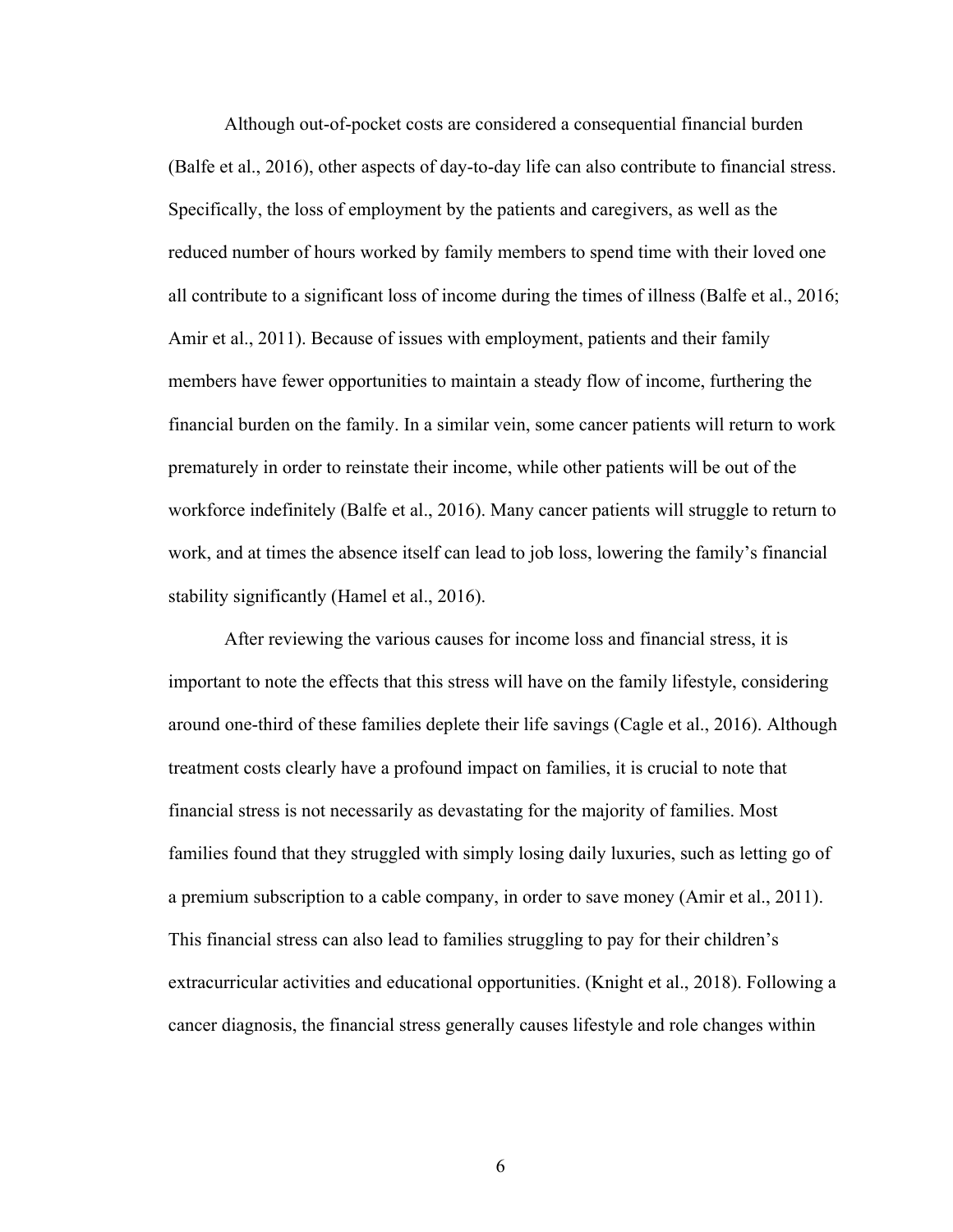the family, however, there is little research regarding the effect that financial stress has on family cohesion and functioning.

**Hidden costs of cancer.** After the initial cancer diagnosis, families focus heavily on getting their ill loved one into a promising and effective treatment method. Families are often not aware of exactly how cancer can be a heavy financial burden. Beginning simply with considering the cost of cancer treatment alone and limitations to insurance coverage; this leads many families to pay out-of-pocket for the treatment (Hamel et al., 2016). As mentioned before, some families have reported depleting their life savings in order to pay for cancer treatments. The costs of cancer that are hardly recognized are the costs of transportation, travel costs (i.e., hotel rooms, plane tickets, etc.), reduced income due to reduced hours, the potential need for in-home care, and the potential loss of income due to unemployment (Hamel et al., 2016). Unsurprisingly, the financial burden of cancer treatment is rarely discussed between the patient and the doctor. If finances are mentioned when discussing a treatment plan, 63% of the time, the conversation is initiated by the patient or a family member (Hamel et al., 2016; Knight et al., 2018). The number one concern that patients have in regard to cost is insurance coverage and loss of income due to time off of work. Because the financial burden is rarely discussed between doctor and patient, many families are unaware of how the costs of cancer add up, leading to financial stress later in the treatment process (Knight et al., 2018).

**Financial toxicity in cancer treatment.** Financial toxicity refers to the financial strain, struggles, and stress experienced by cancer patients and their families (Knight et al., 2018). Often, the financial burden experienced is shifted onto the patient, creating complex levels of stress. One-fourth of cancer patients, insured or not, reported depleting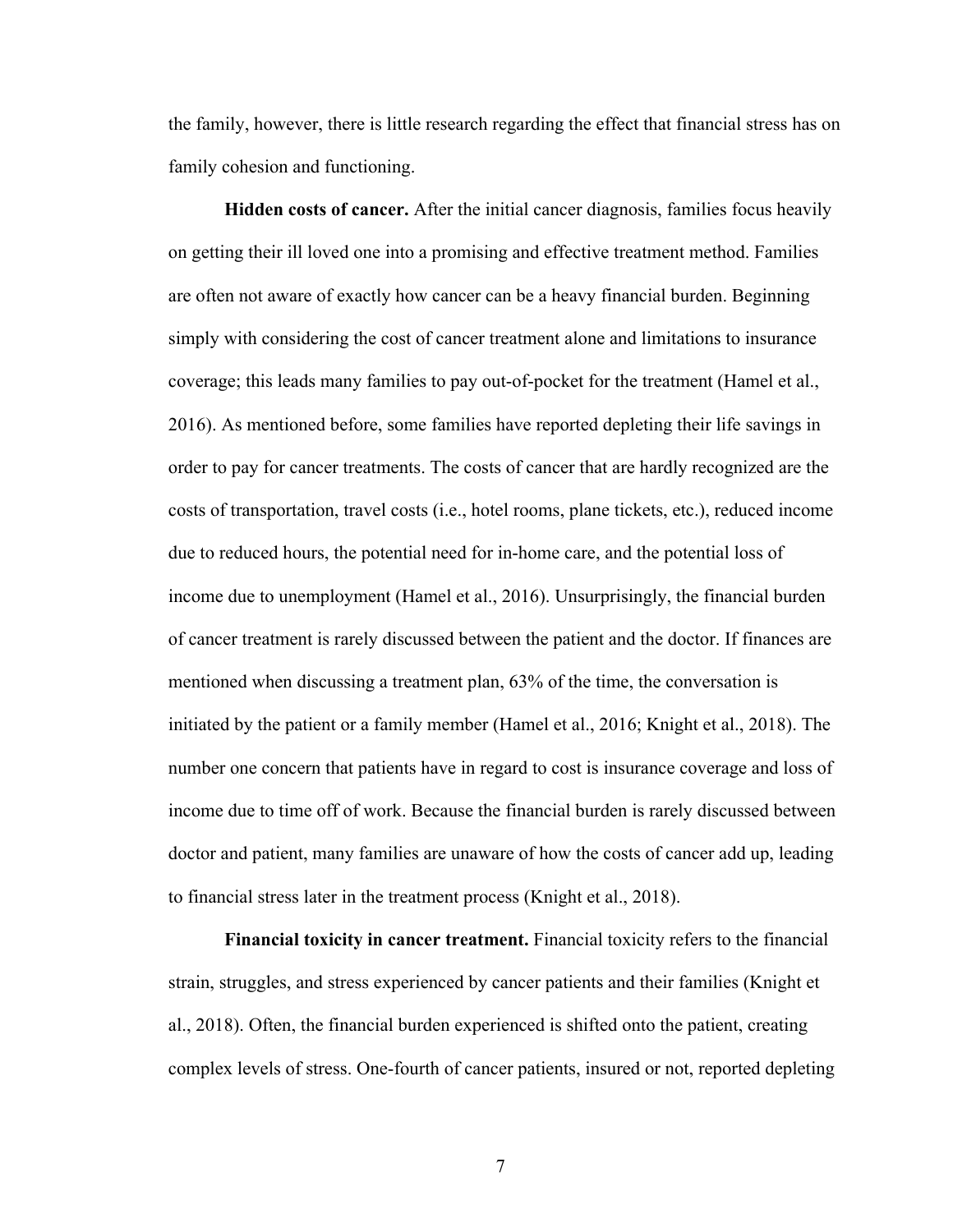their life savings to pay for treatment (Cagle et al., 2016). Because of the elevated stress, it has been suggested that higher rates of financial toxicity are tied to higher mortality rates within cancer patients (Knight et al., 2018) Part of the increase in mortality rate is due to stress, but also due to the direct result financial toxicity has on a cancer patient's care. Patients suffering from financial toxicity are the least likely to follow their treatment plan due to the fear that the expenses associated will lead the individual to bankruptcy (Rotter et al., 2019). In an attempt to deviate from the treatment plan, patients will delay refilling prescriptions, space out the time in between treatments, or forgo treatment altogether. The stage and malignancy of cancer affect financial toxicity as well, meaning the more advanced a cancer is, the less likely an insurance company is to cover the cost, deepening the burden on the family (Cagle et al., 2016). Acknowledging the financial struggle cancer patients face during treatment, it can be clearly seen how this stress can add up to high amounts of overall stress.

#### **Role of Caregiver**

**Associated stress with caregiving.** Caregivers for cancer patients take on various roles, such as managing medication and medical appointments, providing transportation, maintaining housework, and providing emotional support (Fumis et al., 2015). It is clear to see that with each of these roles, caregivers are extremely likely to experience financial, personal, and mental stress (Kulkarni et al., 2014). In fact, it has been discovered that the psychological impact of the caregiver is almost as extreme as that of the patient (Goswami et al., 2018). Not only must caregivers care for the patient, but they also manage the emotional needs of the remaining family members. Often, the caregiver is essentially the spokesperson for the patient, announcing the initial diagnosis to the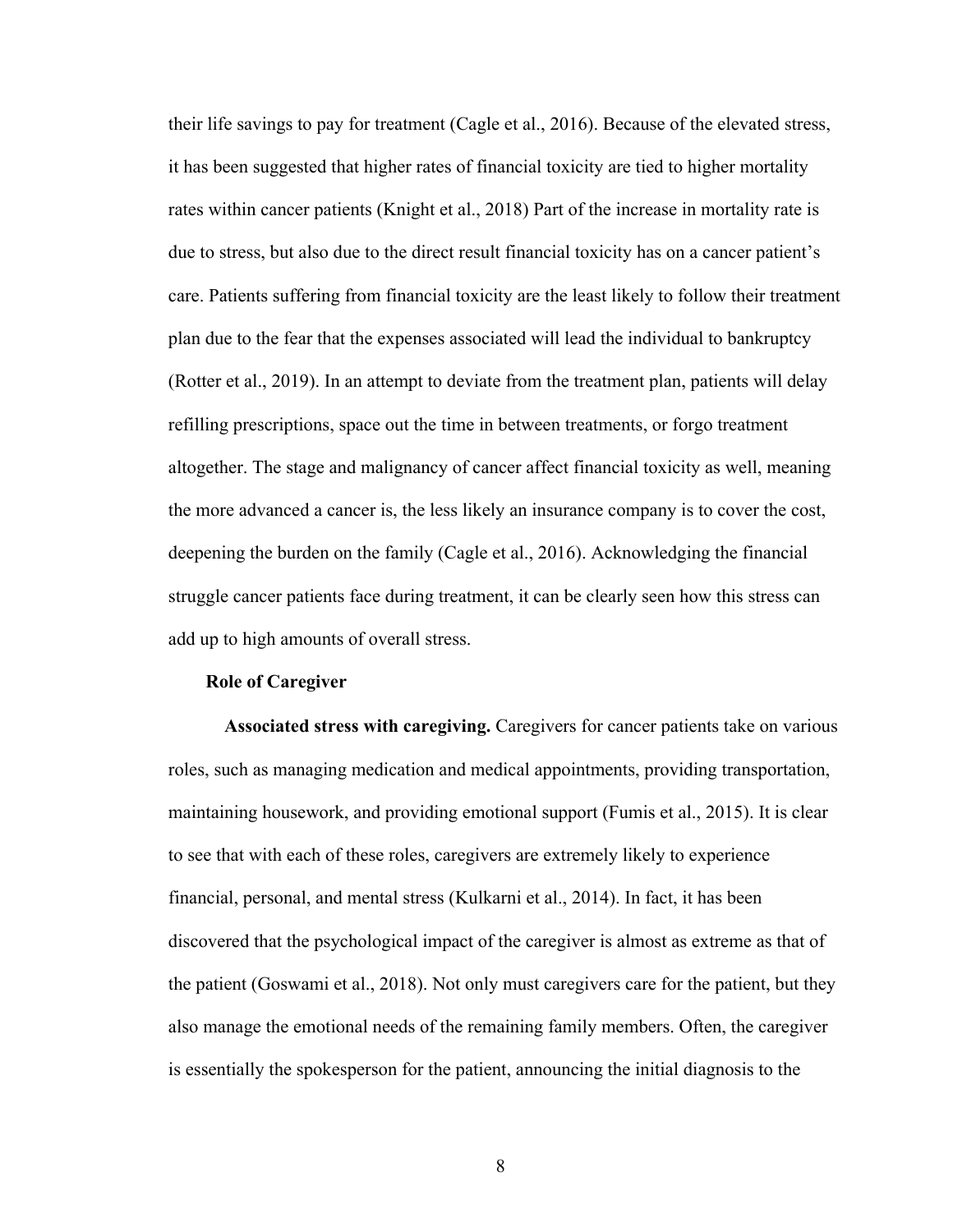family, along with status updates regarding the patient's health (Goswami et al., 2018). Because of this, caregivers experience extreme pressure, leading them to report poorer health levels, anxiety, and depression (Goswami et al., 2018; Kulkarni et al., 2014; Areia et al., 2019). In fact, 22.7% of caregivers in Gupta et al., (2018) study reported suffering from severe levels of depression. Other milder, yet significant, psychological effects are consistently taxing caregivers as well. Due to this, there is a fear that the caregiver will become the hidden patient, making various support outlets necessary for patients, caregivers, and their families (Fumis et al., 2015). However, one of the key factors for resilience within caregiving is the family function and support (Hwang et al., 2018). Because of this, including mental health support is not only necessary for the patient and caregiver, but coping strategies for the family in its entirety are crucial to building resilience.

**Caregiving and PTSD.** With the significant psychological effects already affecting caregivers and their families, Post Traumatic Stress Disorder (PTSD) or Post Traumatic Stress Symptoms (PTSS) are increasingly common within this population. In fact, the amount of hospital, specifically the ICU, visits can affect the severity of PTSD and PTSS (Fumis et al., 2015). Patients who have malignant cancer and are in and out of the hospital display the strongest symptoms of PTSD/PTSS, along with their caregivers (Fumis et al., 2015). This is due to the fact that when the patient is in the ICU, there is uncertainty surrounding the patient outcome, forcing families to begin to consider end-oflife care (Fumis et al., 2015). If this happens continuously, caregivers and families experience symptoms of repeated stress. Given caregivers are already at a heightened risk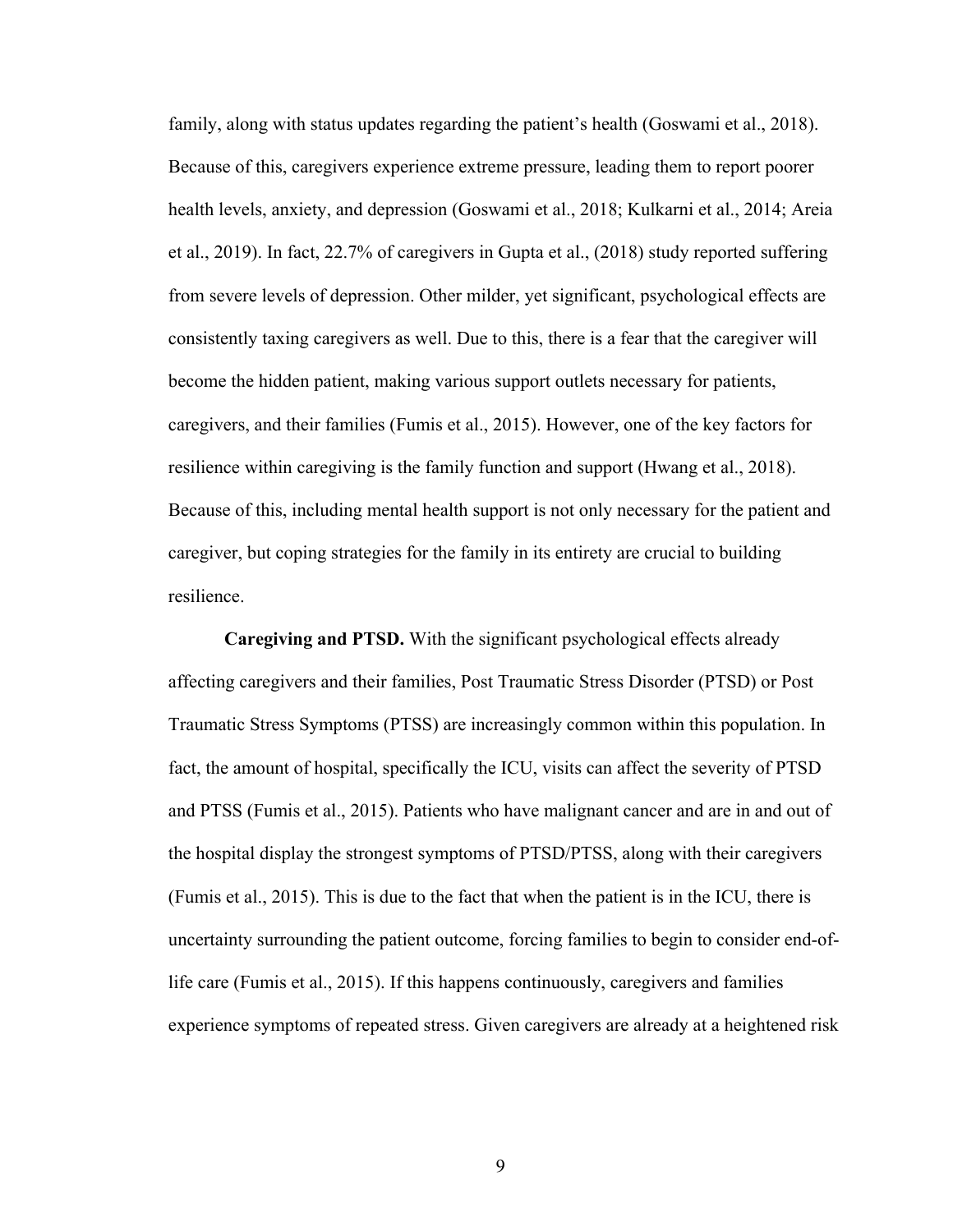of anxiety and depression, it is easy to see how repeated, illness-related events can lead to PTSD/PTSS (Ariea et al., 2019).

#### **Family Cohesion as a Coping Mechanism**

**Effects on family function.** Each family experiences illness uniquely as they navigate the symptoms and suffering associated with a family member's illness (Walsh, 2016). When looking at cancer through the lens of the FSI, it is important to acknowledge three distinguishing facets to family functioning: the phase of the family life cycle and cohesion required, the alteration of structure in life phases of the family, and periods of higher or lower psychosocial demands caused by the illness (Rolland, 1994; 2005). Specific to the effects of parental death on a family, the family's life cycle stage can be a particularly important factor in shaping the family's coping process. For example, if the family is in the early stages of the family life cycle, there will be a period of grieving the life goals that may never be achieved, particularly those surrounding parenting and childrearing (Rolland, 1999; 2005). The experience of parental illness is different for those in the latter stages of the family life cycle who have already achieved many of the life goals that they wished to accomplish. Considering both ends of the life cycle, there are a variety of challenges that come with illness in each section of the lifespan. Regardless of the life cycle stage, a cancer diagnosis introduces new stressors to the family system, which can lead to lower levels of cohesion within the family system (Rolland, 1999; 2005).

Rolland (1999; 2005) notes that in the FSI, it is important to gain an understanding of the family's response to past crises to gauge how the family will cope with the current illness. Because a terminal illness is considered a moderate to severe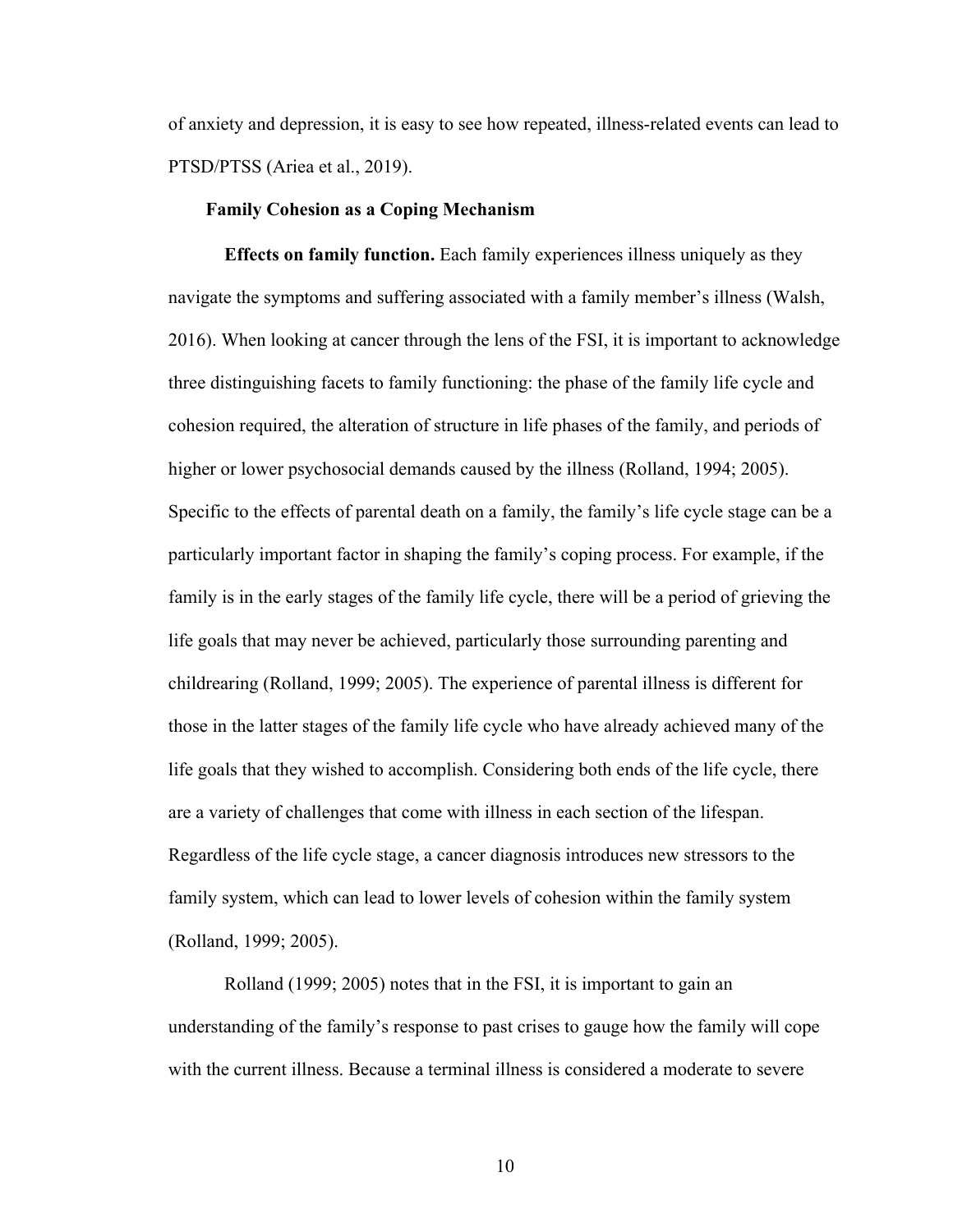crisis for families, it is extremely important for the family to adapt and restructure itself quickly, accommodating new life changes with this illness and its anticipatory outcome (Rolland, 1994; 2005) When viewing a past record of how families reorganize in crises related to illness, it becomes much easier to track and predict common coping strategies and skills that have been ingrained within the family.

When a family is coping with cancer, commonly, one or multiple family members will often take on the role of caregiver, which can be accompanied by great distress (Haley et al., 2002). However, the role of caregiver is not limited to one family member, it is often a split effort between the spouses/partners, children, and extended family members. Evidence has shown that the stress of the family member's role as a caregiver can depend on race, culture, ethnicity, and social support (Haley et al., 2002). Due to different expectations within cultures, some are more apt to take care of their terminally ill loved ones than others. For example, African American families are more likely to take care of their family members when they fall ill, rather than white families (Haley et al., 2002). This also ties into relationships, such as who will head the house after a parent passes. In some cultures, after the passing of the father, his son, no matter the age, may feel responsible to take on a fatherly role within the family. Various different members of the family will begin to feel as if they need to reorganize functioning, preparing for the impending loss of a loved one, which is often the most difficult part of the process.

When considering the FSI, one must notice the formation of new roles in the family, and how the potential of death can impact each family member through the span of the illness (Haley et al., 2002). Research conducted at Sloan Kettering Memorial Hospital (Pessin et al., 2002), found that psychological aspects, such as depression, can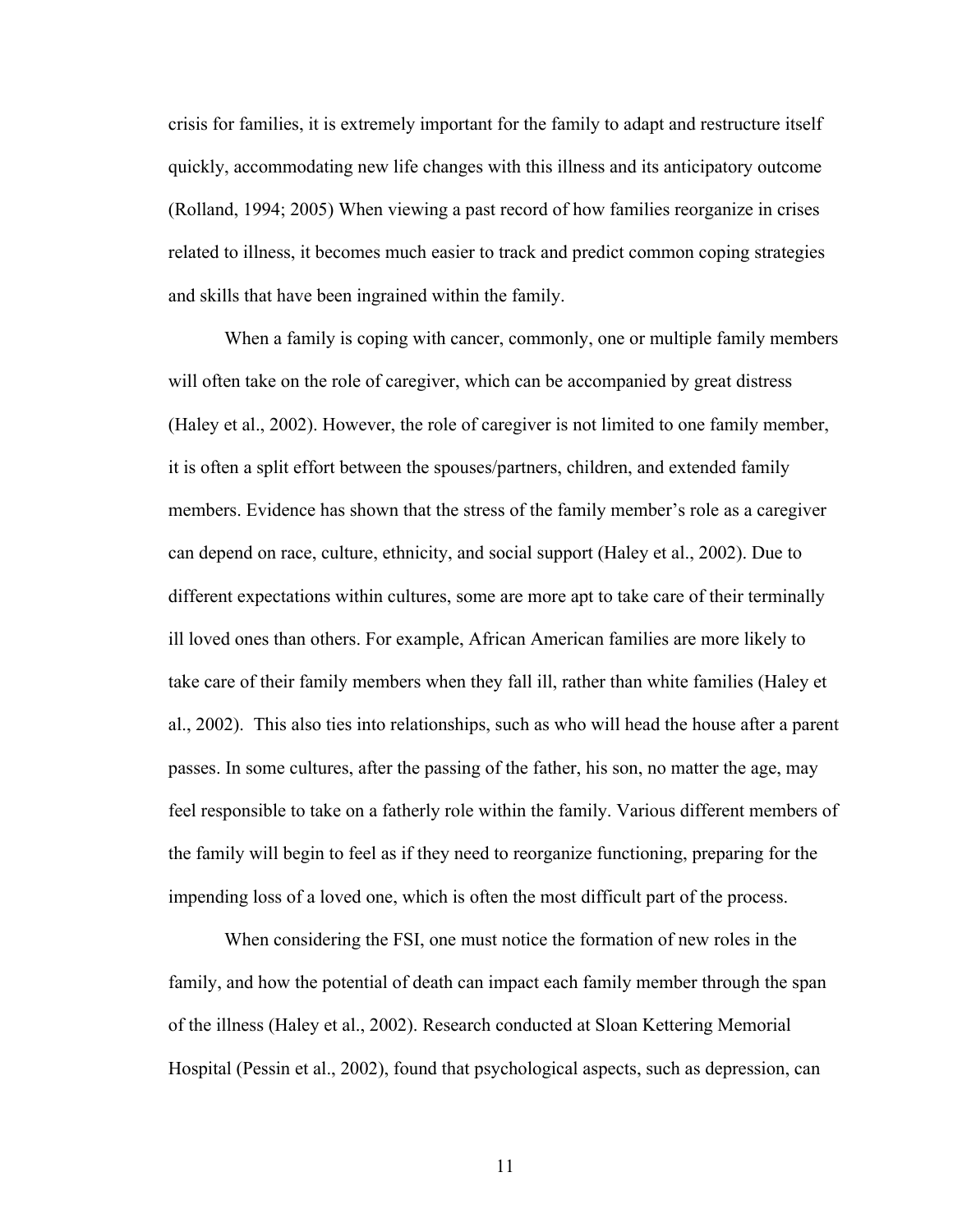have the strongest effect on families and patients during the terminal stage of illness. Depression is commonly found in both family members and the patient as they reach the end of their road with a terminal illness (Pessin, Rosenfeld, & Breitbart, 2002; Areia et al., 2019). At the end of life, much of the depression experienced by both the patient and the family is due to loss of autonomy, loss of health, and the loss of a loved one from the family system (Edwards and Banks, 2004; Areia et al., 2019). In addition, the level of uncertainty accompanying the illness can greatly impact anxiety levels within family members, adding on to the burden of likely depression (Rolland, 1999). Pessin et al. (2002) found that levels of anxiety greatly depend on the level of control and mastery that the family feels as if they have when coping with the illness and its effects. This anxiety is greatly affected by the family's belief system about the illness, and how prepared they feel to cope (Rolland, 1994; 1999; 2005). If a family is struggling to come to terms with an illness and is unsure of the amount of life their loved one has left, the level of anxiety within the family is much likely to be higher. Tying this idea of anxiety into the FSI, the lack of certainty of the trajectory of the illness greatly increases anxiety within the family and decreases family functioning.

**Effects on the couple relationship.** When considering terminal illness on the family, especially at the ending stages of the illness, the couple relationship is often greatly affected. Notably, the most affected area of the couple relationship is the change in intimacy (Rolland, 1994; 1999; 2005). Intimacy is threatened in multiple ways, especially in the couple's sexual routine (i.e. frequency) and daily routine (Lynch, 2016). Intimacy must be maintained in other ways, especially when deciding what aspects of the couple's life the illness is allowed into. If the couple allows the struggle of the illness to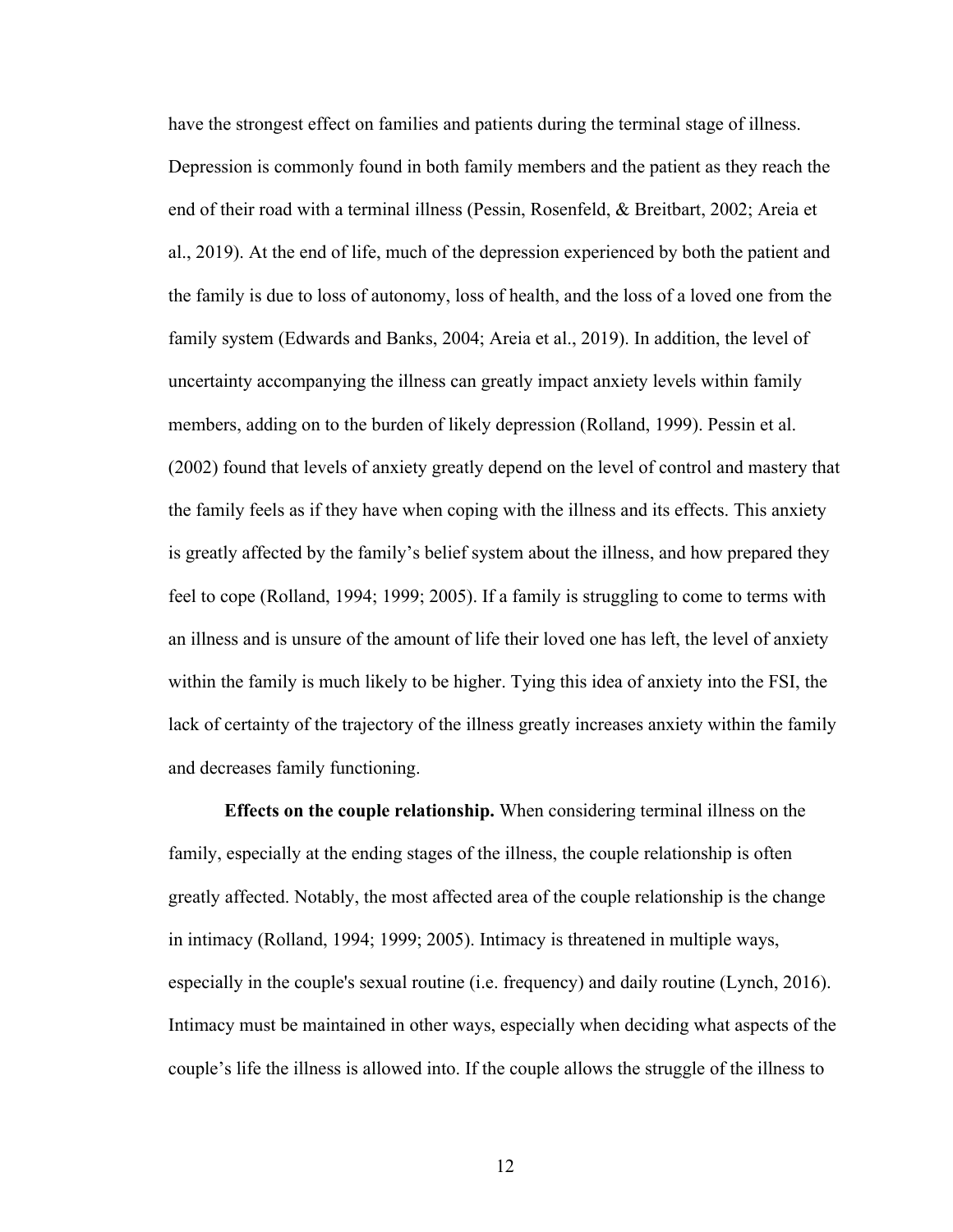flood into their relationship, intimacy will be lost, and the partners may withdraw from one another (Rolland, 1994; 1999; 2005).

With the onset of a terminal illness, boundaries are threatened within the couple, often leading the couple to enter a state of crisis. Boundaries must be redefined as the relationship changes from what the couple considers normal, especially if one member of the couple is taking on the role of the caregiver (Lynch, 2016). As the couple adjusts to the illness, it is extremely important to not allow discussing and caring for the illness to completely take over their lives; the couple should not cut out activities they once enjoyed (Rolland, 1999; 2005). Boundaries must be set with what the illness can be included in, and activities that the couple must keep separate from the illness, in order to maintain intimacy. It is extremely common for the couple to recognize the mortality of the situation and either pull away from their partner or fuse to one another as a way to cope with the stress of the impending loss (Rolland, 1999; 2005). This boundary definition depends on the levels of depression and uncertainty that the illness presents. Rolland, (1994; 2005) found that some of the caretakers may engage in other things, such as an affair, to avoid feeling the pain of the illness, whereas others refuse to leave their loved one's side.

Defining boundaries regarding the needs of the patient is of utmost importance, especially when deciding the roles of the spouse as the caregiver (Rolland, 1994; 2005). It is important to decide which tasks of care can be handled by the individual, by their spouse as a caretaker, and/or by a professional caretaker. Setting new boundaries as the illness progresses into the terminal phase is extremely important, especially when attempting to balance intimacy and caretaking. In order to create effective boundaries and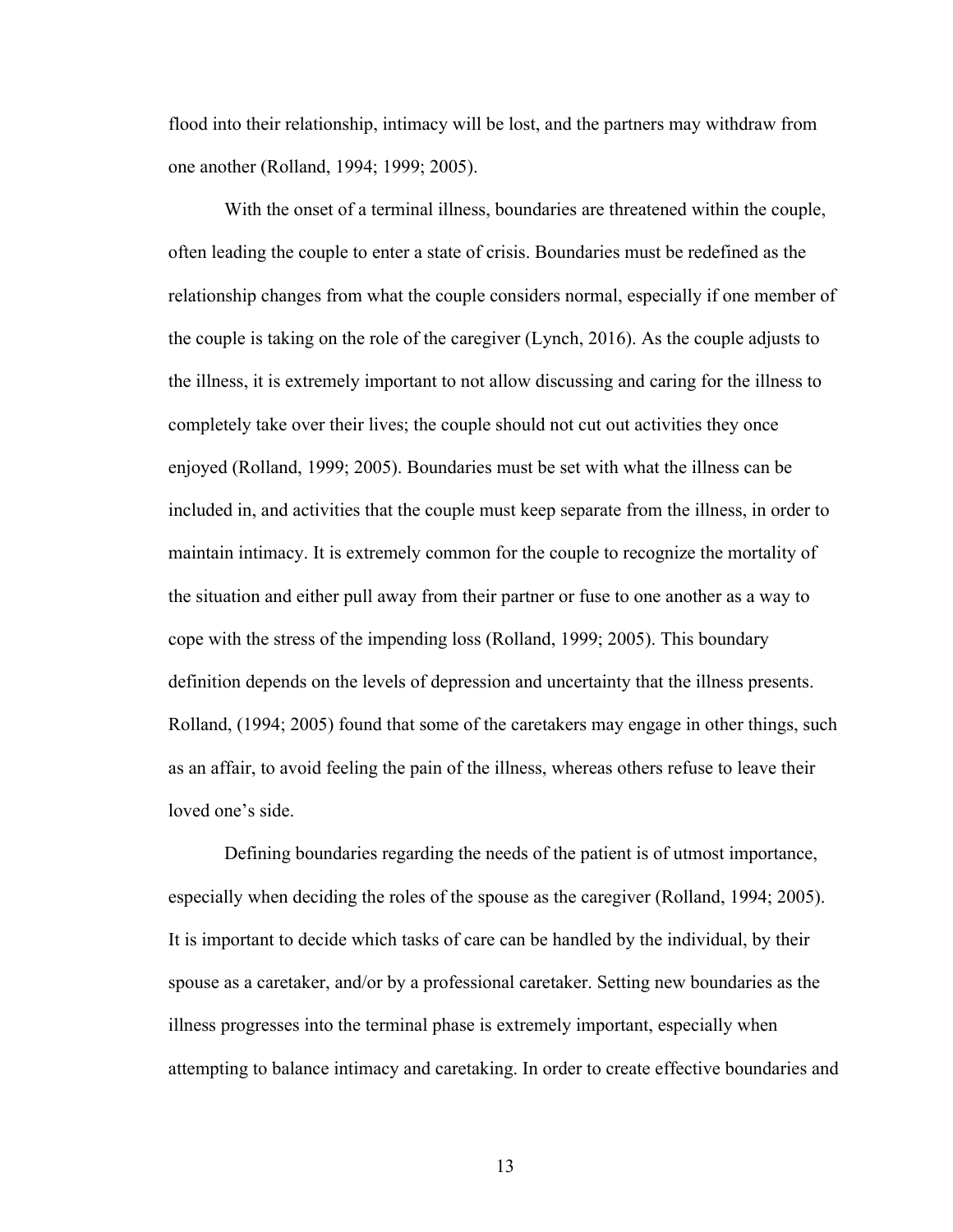maintain intimacy when dealing with the impending death of a terminally ill partner, communication is the most important aspect of this adjustment process (Rolland, 1994; 1999). The couple must form effective communication skills surrounding the illness, creating a safe and open space to communicate about difficulties regarding the new demands of the terminal illness. Rolland (1999; 2005) found that couples often find it intimidating to explore new territory together and are afraid to communicate about the illness, fearing they will burden their partner. While a couple coping with an illness must communicate frequently, it is still important to set a boundary, even with communication. This boundary applies especially if there are differing ideas about the prognosis of the patient. For example, if one partner has a more negative outlook than the other partner, this does not necessarily need to be shared, (Rolland, 2005). Specifically, this is true for when couples are discussing the potential outcomes of death from the ill partner. While not everything must be shared, maintaining open communication regarding death prepares both partners for what is to come in the near future of their relationship (Rolland, 1999; 2005).

Open communication between couples is crucial, especially when experiencing the overflow of emotions that occurs with the end stages of a terminal illness (McLean and Hales, 2010). Frequently, a level of shame or guilt associated with the illness causes the couple to minimize communication, as an effort to avoid associated feelings (Rolland, 1999; 2005; Lynch, 2016). In order to keep on track for positive adjustment, the couple must be open and validate one another's feelings of anger, hopelessness, ambivalence, death wishes, or escape fantasies (Rolland, 2005). Such feelings are exceptionally common when dealing with a terminal illness, and the couple must acknowledge them in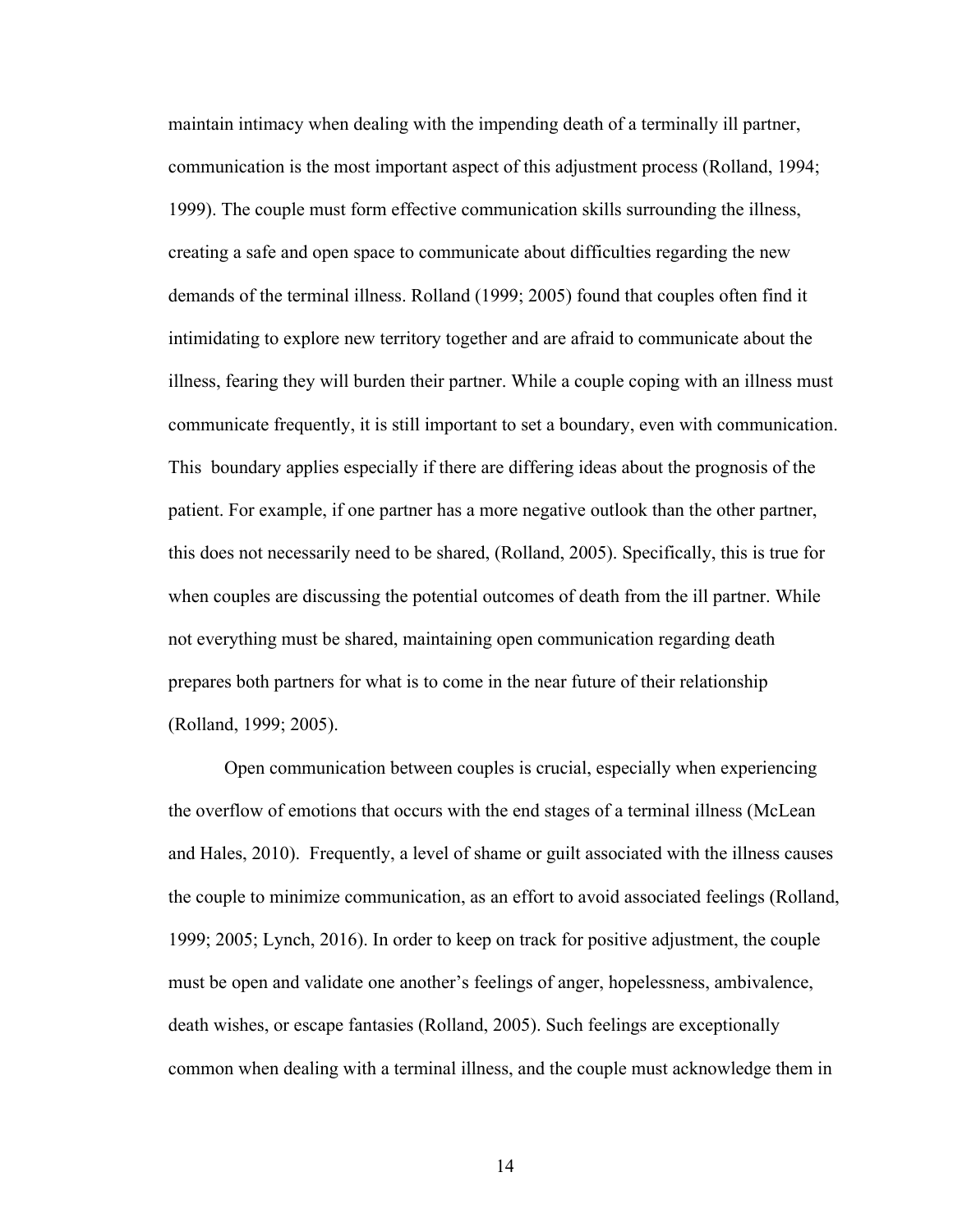order to properly care and support one another. Because emotional reactivity is inevitable within couples coping with a terminal illness, these couples must be able to tolerate strong emotions and maintain a level of forgiveness if something irrational is said (Rolland, 2005).

When a couple is dealing with a chronic illness, it is common for the disease to be seen from a skewed idea of it being "my" problem or just the patient's problem. Couples are able to determine their level of functioning with dealing with illness by encouraging one another to view this as a joint problem, not the patient's problem (Rolland, 1999; 2005). While the ill partner has many emotions to organize regarding the illness, the well partner is commonly experiencing similar feelings, such as preparing for death, or mourning of their past lifestyle. If the illness is just viewed as the patient's problem, it is especially likely that an issue of power and control will be established between the ill and well spouse. By creating this power struggle, Rolland (2004) notes that the couple is not working cohesively, adding to the burden of the illness and potential feelings of resentment between partners. Lewis, Hammond, and Woods (1993) found that if the illness demanded more than the couple communicated about, depressed moods are increasingly likely, negatively affecting the marriage and decreasing marital satisfaction during the time of illness; this finding is supported through a study completed by Lynch, 2016.

**Effects on children.** When a terminal illness occurs in a family, especially to a parent, the children are often affected in a multitude of ways. Depending on the age of the children, the relationship with the ill parent can cause great amounts of grief and stress, based on the level of understanding and attachment (Saldinger et al., 2004; Lynch, 2016).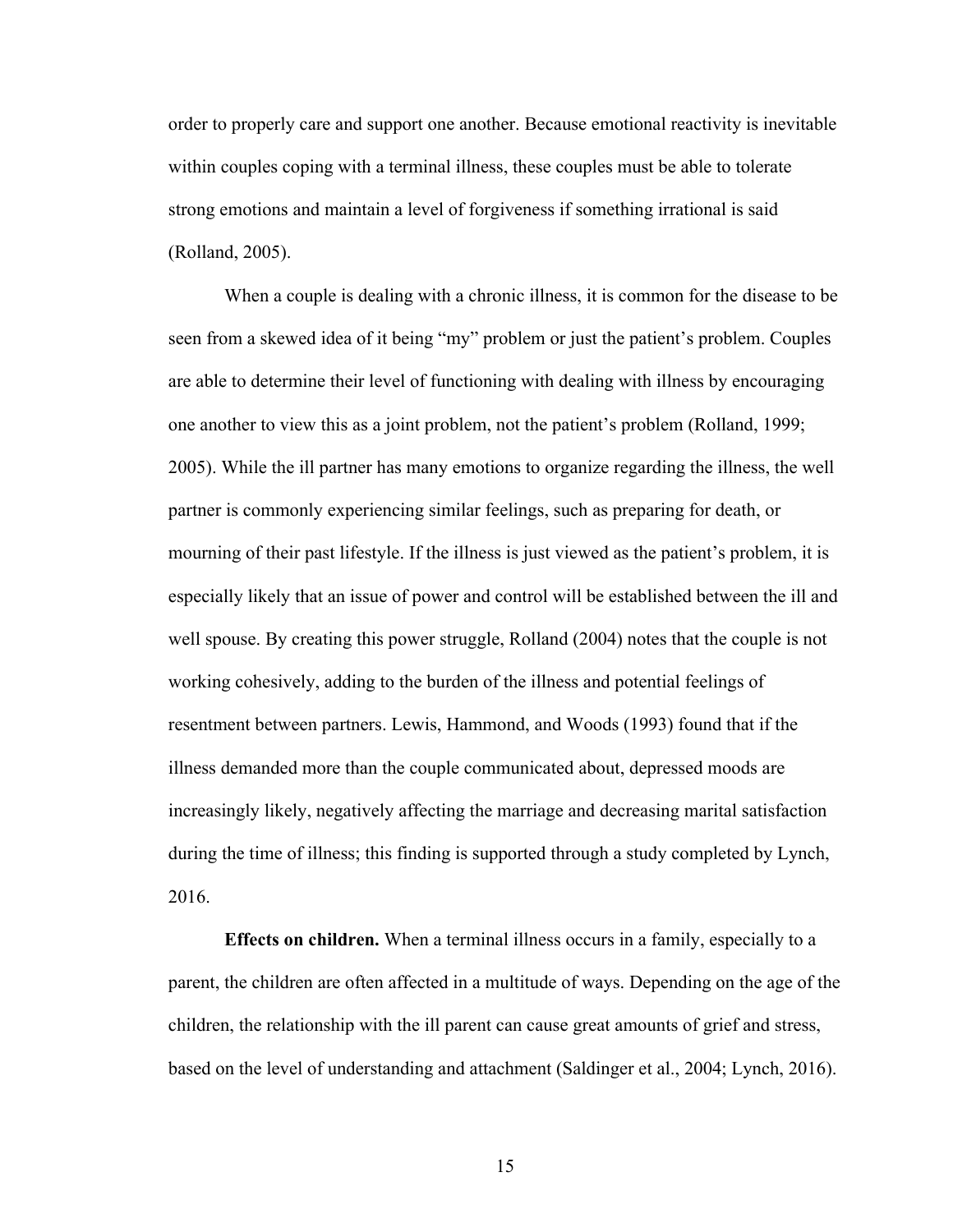When a parent becomes terminally ill, they have a more difficult time providing for and connecting with their child. Saldinger et al. (2004) found that the relationship with the parent is often limited by the physical and emotional inability to reach out to the child, and the child's reactivity to the parents deteriorating condition. This study found that throughout the process of the illness, the children often feel a strong desire to maintain a connection with their ill parent, even if the parent is unable to maintain connection due to the severity of his or her health changes (Saldinger et al., 2004). The desire for the child to maintain a relationship with the dying parent can extend into such a deep desire for attachment that the child will create fantasies about their parents responding to their attachment bids. Saldinger et al. (2004) found that it is common for the parent and child to desire stronger attachment during the final phases of life, and efforts made to maintain this attachment after death can have a strong impact on the healing process. Although this connection is strongly desired, it may not always be maintained properly, due to the lack of control and unpredictability of the impending death and terminal illness (Saldinger et al., 2004).

The effects of terminal illness on children is not solely determined by the child's relationship with their ill parent. Child functioning can also be defined by the rest of the family's adjustment to the illness, and the support that they receive (Lewis et al., 1993). Keeping this in mind, Lewis et al. (1993) find it very important to note that how the well parent is adjusting to the illness greatly affects child outcomes. For the children, especially younger, the well parent acts as a resource for the child, providing information about the parent's illness, and providing emotional support to the child's reactivity to the stress (Lewis et al., 1993). If the well parent was coping well and emotionally available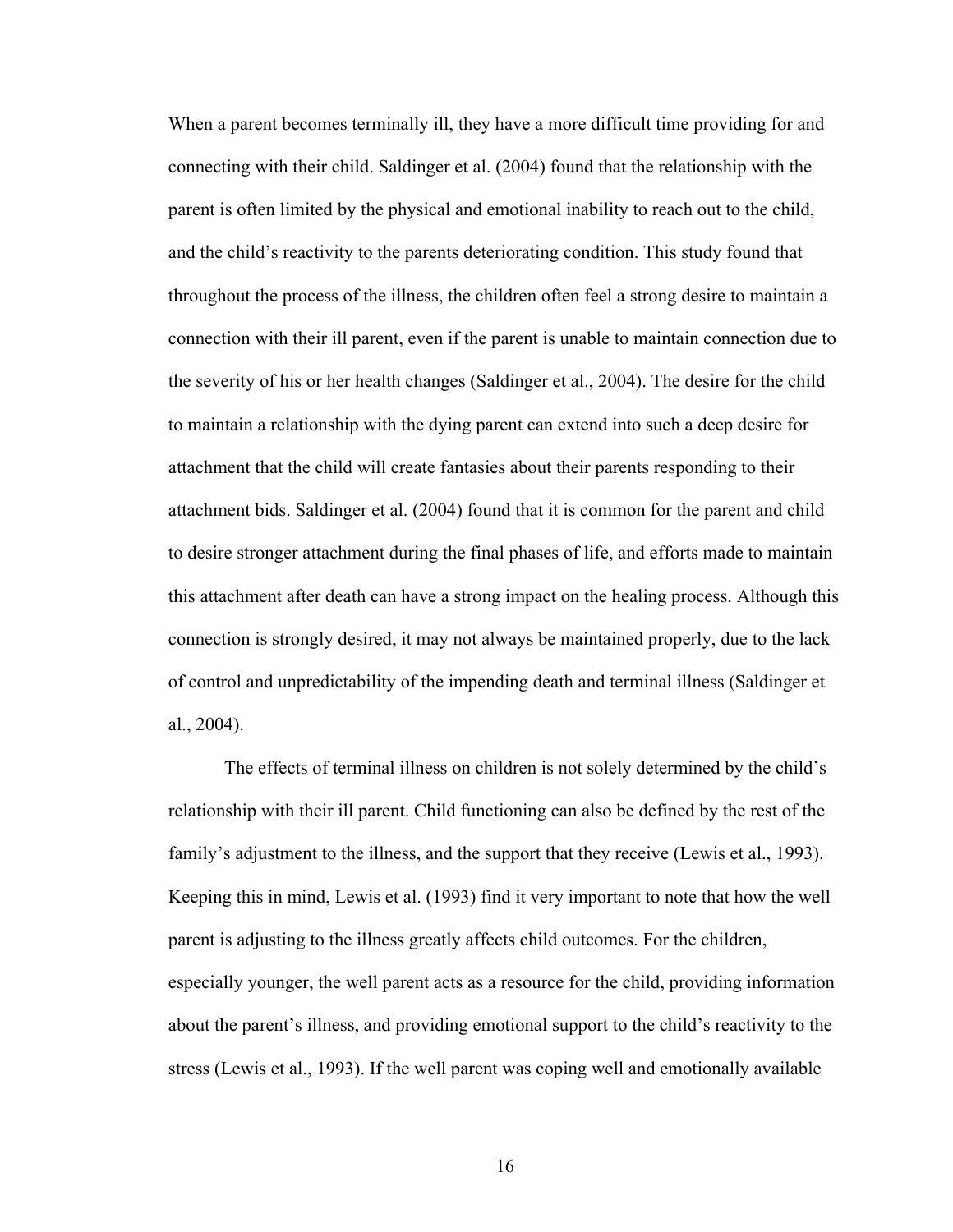for the child, then according to the study by Lewis et al. (1993), the children generally showed higher rates of self-esteem and more productive coping. However, Lewis et al. (1993) found within their study that if parental communication was low between the parents regarding expectations of care, that depression rates were often higher, decreasing the quality of the marriage. If the marriage is not proving to be well, the child will often display negative signs of adjustment and responses to the parent with the terminal illness.

These problems only begin to amplify as the children get older, creating a new number of stressors during adolescence. Similar to the results found by Saldinger (2004) and Lewis (1993), Sieh, Dikkers, Visser-Meily, and Meijer (2012), discovered that the adjustment of an adolescent is also heavily influenced by the quality of relationship and attachment with the ill parent. If the parent and child have a poor attachment relationship, they are much more likely to experience high levels of stress (Sieh et al. 2012). Similar to the findings by Lewis et al. (1993), Sieh et al. (2012) also found that if the parents displayed a poor marital relationship, then the child is much more likely to experience heightened stress in relation to the illness. After Sieh (2012) confirmed information that has been previously proven, they then went on to study gender differences in relation to adolescent stress. The study conducted found that female adolescents are much more likely to display levels of stress rather than adolescent males (Sieh et al. 2012). All in all, the effects that illness, in this case, cancer, has on children depends heavily on family relationships, as the family works as a systems model.

# **Chapter 3: Theoretical Framework**

Examining theoretical frameworks used in the present study, it is important to understand the basics of the theoretical study of families. Murray Bowen noted the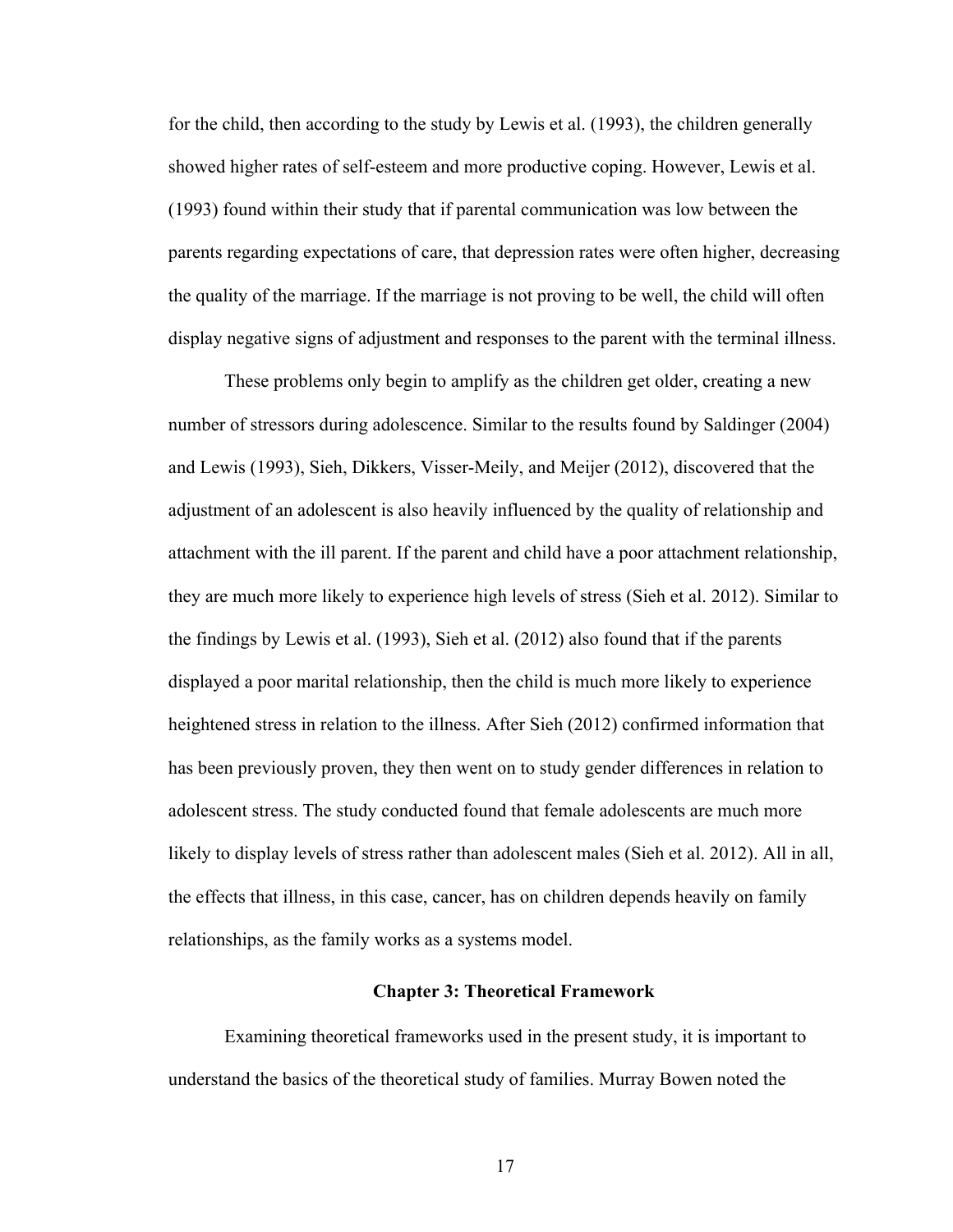importance of the effects that family members have on one another, due to the fact that they share a history and a future (Walsh, 2012). This gave Bowen the idea that families work together as a system, and not simply as individual moving parts (Walsh, 2012). After other researchers, such as Minuchin and Kerr began to apply this theory in research, and in practice, family systems theory became the dominant theory to analyze families. Furthering this idea, John Rolland adapted Family Systems theory to an illness in the family, studying how the family system adapts and changes when a member of the system falls ill (Rolland, 1999). In the present study, each theory is discussed in the context of cancer diagnoses in families, and the associated cancer and financial stress.

#### **Family Systems Theory**

When examining parental cancer's effect on a nuclear family, it is crucial to gain an understanding of the overall idea of Family Systems Theory. Family units have a shared history and have a shared future (Walsh, 2012). Minuchin, a researcher studying family systems in depth, noted that families did, in fact, work as a system, and each familial interaction has power and affect over family member behaviors (Minuchin, 2012). For example, the couple relationship between two parents can have a great effect on the child's current and future behavior. If the couple relationship between the parents is historically negative, it would not be surprising for the children to act out, or to struggle in future romantic relationships. Because of this, Minuchin encouraged researchers to view the family as a holistic system, paying attention to the relationships that the elements have on one another (Johnson, 2004). The idea is the causal relation of behaviors, meaning that each response to communication is related, affect the way family members communicate and function as a unit. When the system is going through a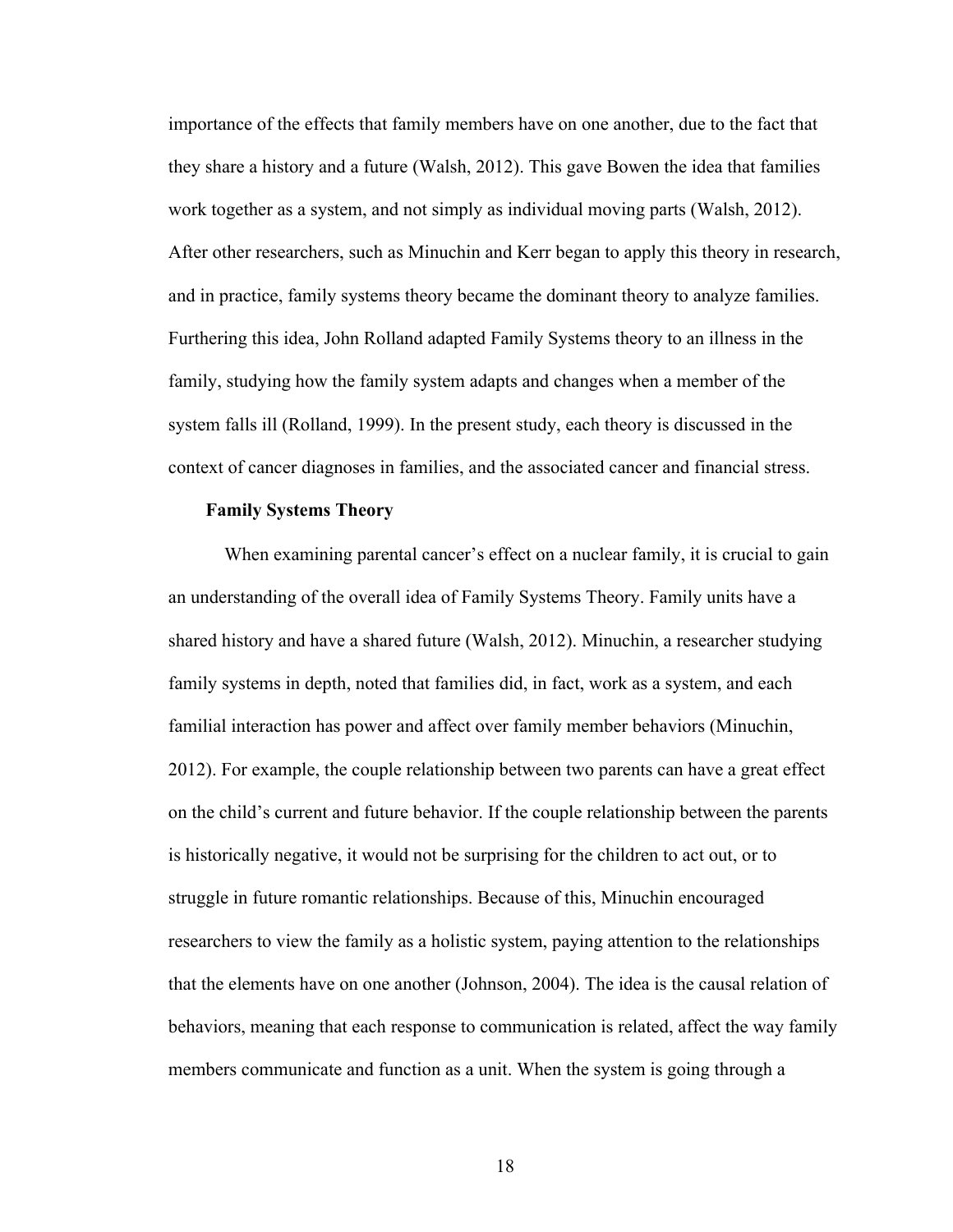change in the elements, such as an illness, job loss, etc., the hierarchy of the family system can be altered, causing the family cohesion to decline and chaos to ensue (Walsh, 2012). Because families consistently face changes as such throughout the lifecycle, researcher John Rolland adapted family systems theory to illness, encouraging professionals to consider the family when distributing care (clinical guidelines).

### **Family Systems Illness Model**

**Figure 1.1:** Family Systems Illness Model Diagram.





Cancer can have a devastating impact on the family system and the Family Systems Illness Model (FSI) is integral to understanding the effects illness has on a family (Rolland, 1999; 2004). The FSI, operating from a family systems perspective, measures family reactions to stressors caused by illness over time, consistently using family as the interactive focal point of the processes (Rolland, 1994). The FSI also keeps track of how the family interacts with its environment (e.g., the healthcare system; Rolland, 1994) in response to the stressor. Rolland (1999) examines the goodness of fit between the psychosocial demands brought on by the terminal illness, and how the family functions within the limits of the illness. The main focus of the FSI is to track the systematic interaction between the family and the illness-induced stress.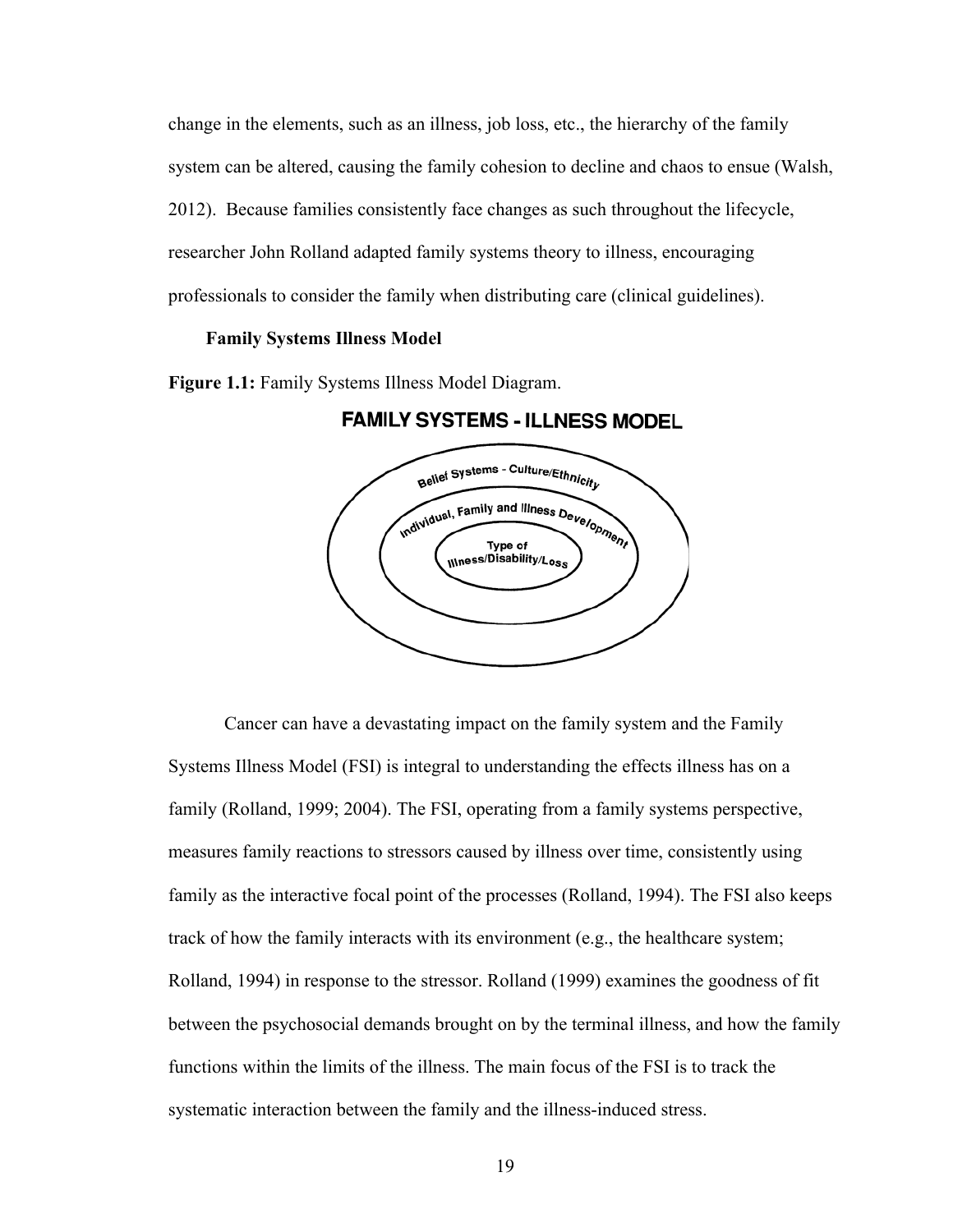According to the FSI, the illness progresses in three stages: crisis, chronic, and terminal; with each stage demanding a different role from each family member (Rolland, 1994).





Time Line and Phases of Illness

During the crisis stage, the family is left to deal with the panic of not knowing the outcome of the diagnosis, as well as the readjustment period that occurs after the diagnosis is finalized. In the crisis stage, the family must learn to cope with the changes brought about by the illness, such as adapting to daily symptoms, adapting to the healthcare environment, and creating relationships with the care team at the clinic. (Walsh, 2012). The crisis stage demands the most initial adjustment and the functioning of the family system are tested. Rolland (1994) notes that during the crisis stage, healthcare providers have the most influence on the family's outlook on their loved one's prognosis. The chronic stage of illness essentially refers to the time where the family has adjusted to life with the diagnosis and have fallen into what is considered to be their new normal (Walsh, 2012, p. 315). Lastly, during the terminal stage, death is inevitable, and the family must begin coping with emotions and grief associated with the death of the family member (Walsh, 2012, p. 315). During this time, families will struggle to adapt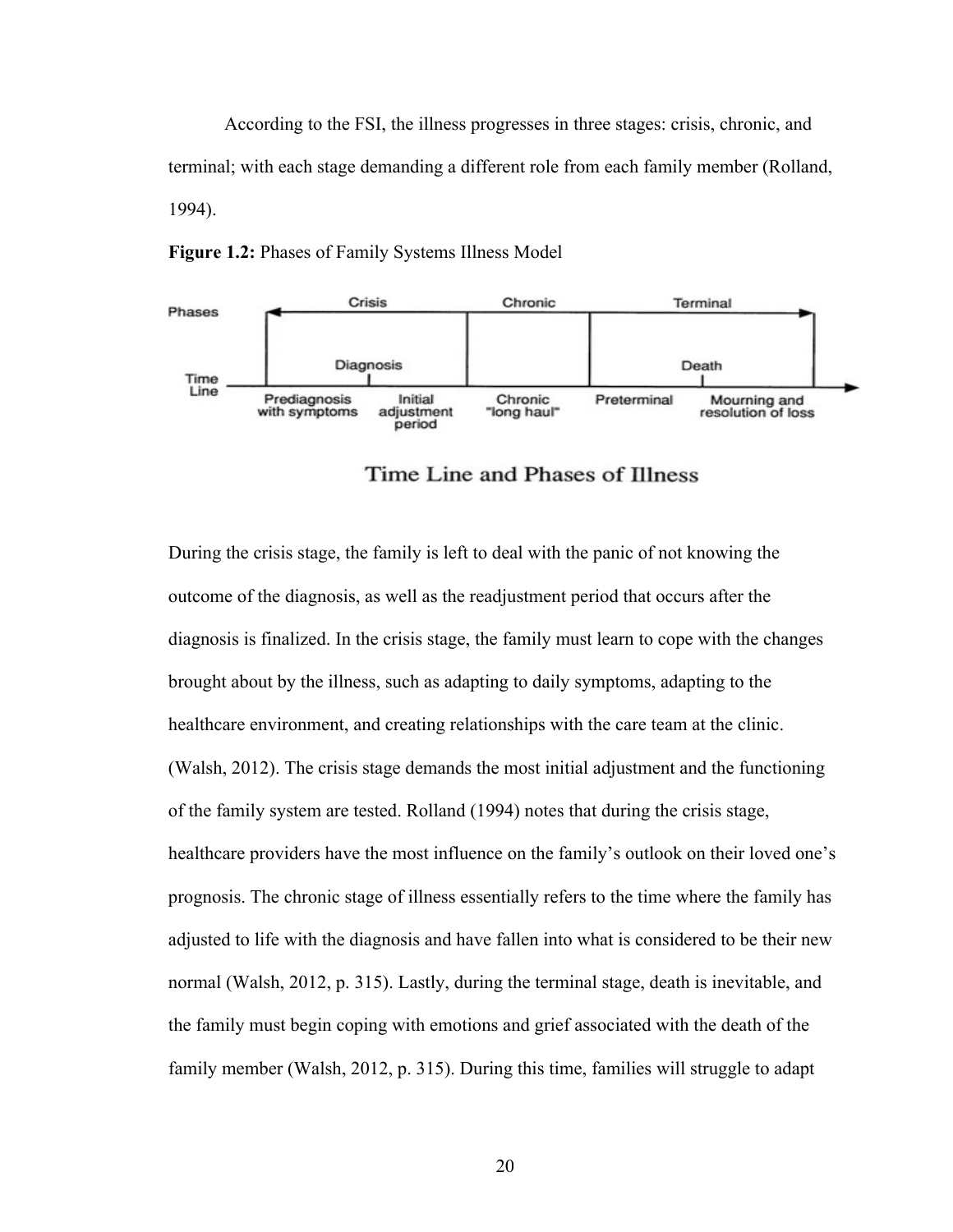and reorganize the family system due to the loss of their loved one. Depression is often present in family members and the patient as they reach the end of their life with a terminal illness (Pessin, Rosenfeld, & Breitbart, 2002; Edwards & Clarke, 2004; Teixeira & Pereira, 2016; Areia et al., 2019). This proves to be one of the most difficult aspects of the terminal phase, which often affects families long term. The family systems illness model provides an extensive framework for the reorganization of families during the time of illness, paving the way to allow researchers to understand the challenges that families face when coping with illness.

#### **The Current Study**

When considering the varying effects that cancer can have on the family system and family functioning, it is crucial to note the effects that role changes within the family have in regard to each family member's coping skills. This level of coping is connected to functionality and family cohesion. The purpose of the current study is to examine the connection between cancer stress and financial stress through a family's adaptation and cohesion abilities. The present study tests four hypotheses:

- 1. Participants' perceived stress about cancer will be significantly and positively related to their perceptions of the financial stress associated with a cancer diagnosis.
- 2. Higher levels of participant cancer stress will be related to lower levels of reported family adaptability and cohesion.
- 3. In turn, higher levels of family adaptability and cohesion will be associated with lower levels of cancer and financial stress.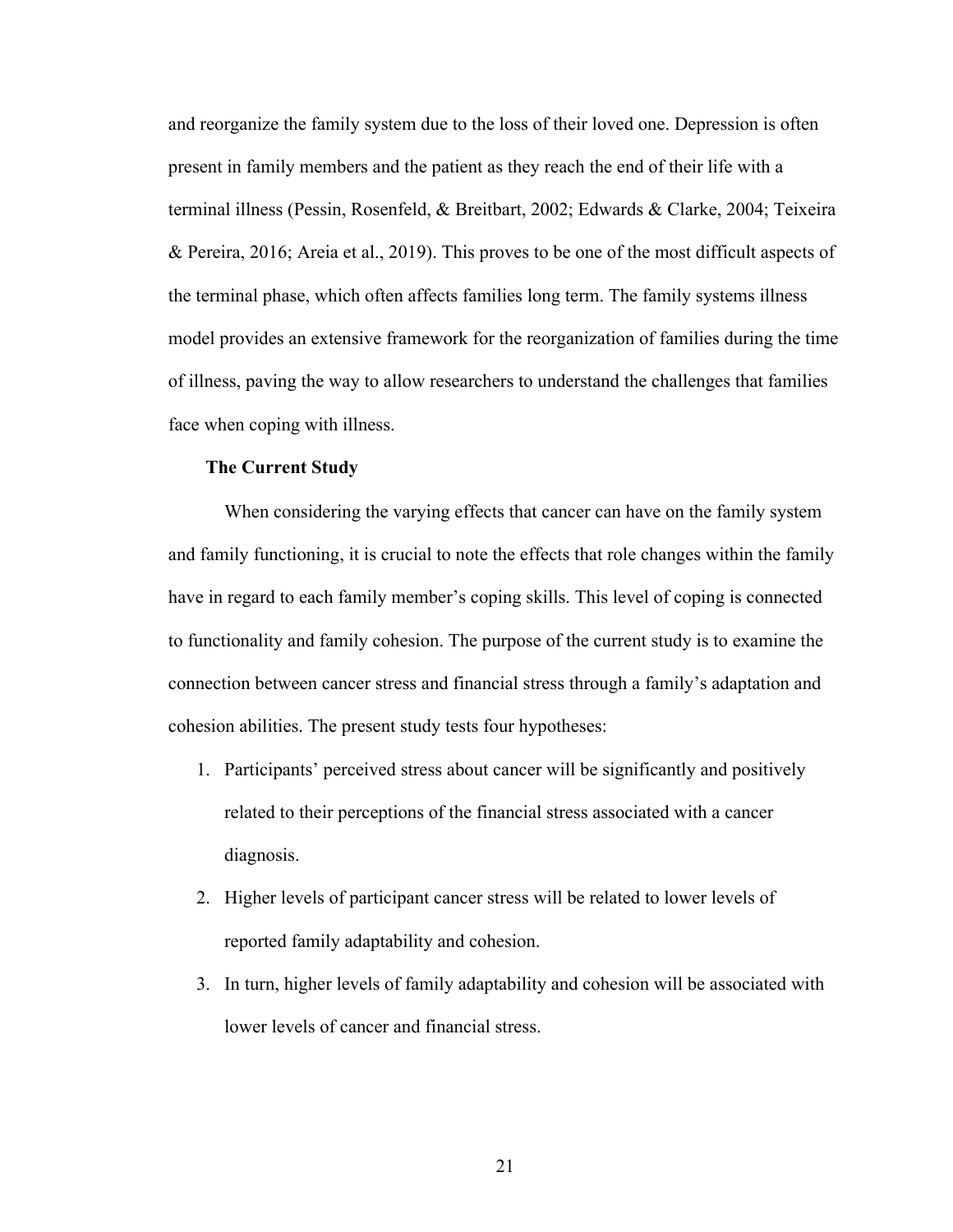4. Cancer Stress will be related to Financial stress through the mediation role of family adaptability and cohesion.

#### **Chapter 4: Methodology**

### **Participants**

To qualify for the present study, an individual must have a cancer diagnosis or have a member of the family with a cancer diagnosis. Participants were recruited from hospitals, the Cancer Support Community network, as well as social media platforms, such as Facebook. Participants were gathered with the snowball effect as well, as current participants and organizations were encouraged to inform others about this study. The participants completing the survey were required to be over the age of 18 within the participating families. In order to recruit participants, flyers (see Appendix A) to sign up for the study were distributed to various cancer support groups, displayed in hospitals, and emailed in newsletters via the Cancer Support Community. The flyer provided information about the study, a QR code to provide easy access to the Qualtrics survey, as well as the researcher's contact information to answer further questions. Participation in this study was completely voluntary, giving participants the ability to stop at any time point in the study.

### **Measures**

The participants were given a three-part questionnaire to complete. The first two sections of the questionnaire are the Response to Stress Questionnaire (RSQ), specifically the RSQ for financial problems and for cancer stress (Compas et. al, 2006). After completing both sections of the RSQ, the participants then completed the Family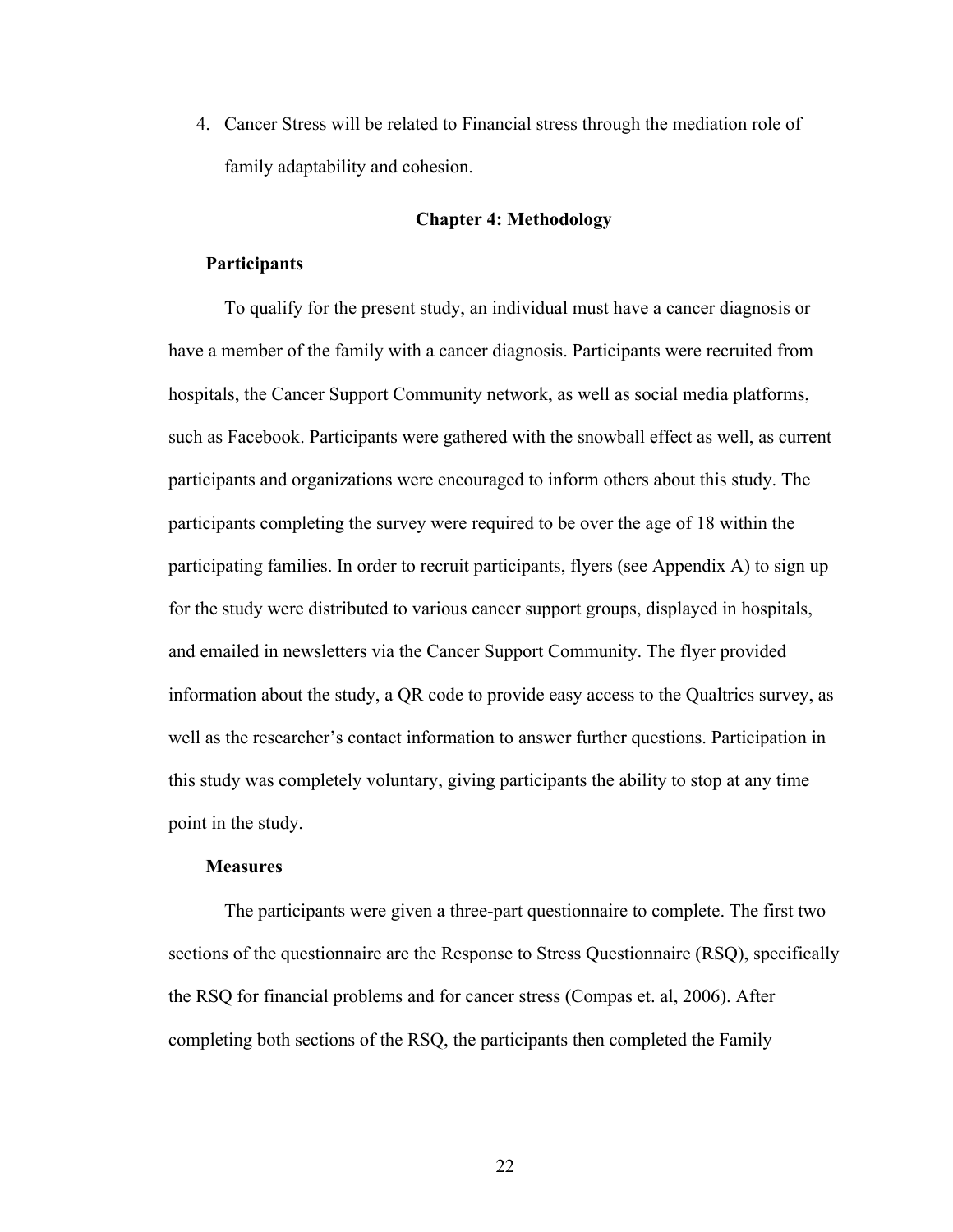Adaptability and Cohesion Scale IV (FACES IV) to measure family cohesion and wellbeing (Franklin, Streeter, Springer, 2001).

**Demographic Variables.** Each participant completed a series of questions to define the demographics of this study. Specifically, these items will focus on the participant's age, race, sex, marital status, financial status, and education status (Hamel et al., 2016). The financial status items will be used to capture information about their ability to meet their expenses both before and since the diagnosis. The participants were asked questions regarding their cancer diagnosis, such as the stage of cancer, when they were diagnosed, where they are in treatment, and their medical insurance provider. Although 84 participants contributed, only 53 of the participant data were utilized due to missing data and attrition. Out of all participants in the current sample,  $(n=53)$  93.4% identified as Caucasian, 1.9% Hispanic, and 3.8% Asian, no other race or ethnicity was present in the sample. 46.3% of the sample was between 84 to 75, 52.6% was between 70 and 41, and 1.1% was between 40-28, with the youngest participant being 28. The sample was primarily female at 64% of the participants identified as female, 34% as male, and 1.9% as other. Out of the sample 77.4% were married, over 60% of the participants had a Bachelor degree or higher, and 77.4% of the participants identified as the patient, and 22.6 identified as a family member. 20.8% of participants experienced job loss or reduction of hours following a cancer diagnosis in themselves or a family member. Roughly 50% of the sample reported that they had another family member who had also been diagnosed with cancer. Nearly 50% of the participants made over \$75,000, and the 77.3% of the participants had less than \$25,000 of debt. 9.4% of the sample reported having \$100,000+ in debt. The demographic data is displayed in Table 1 below: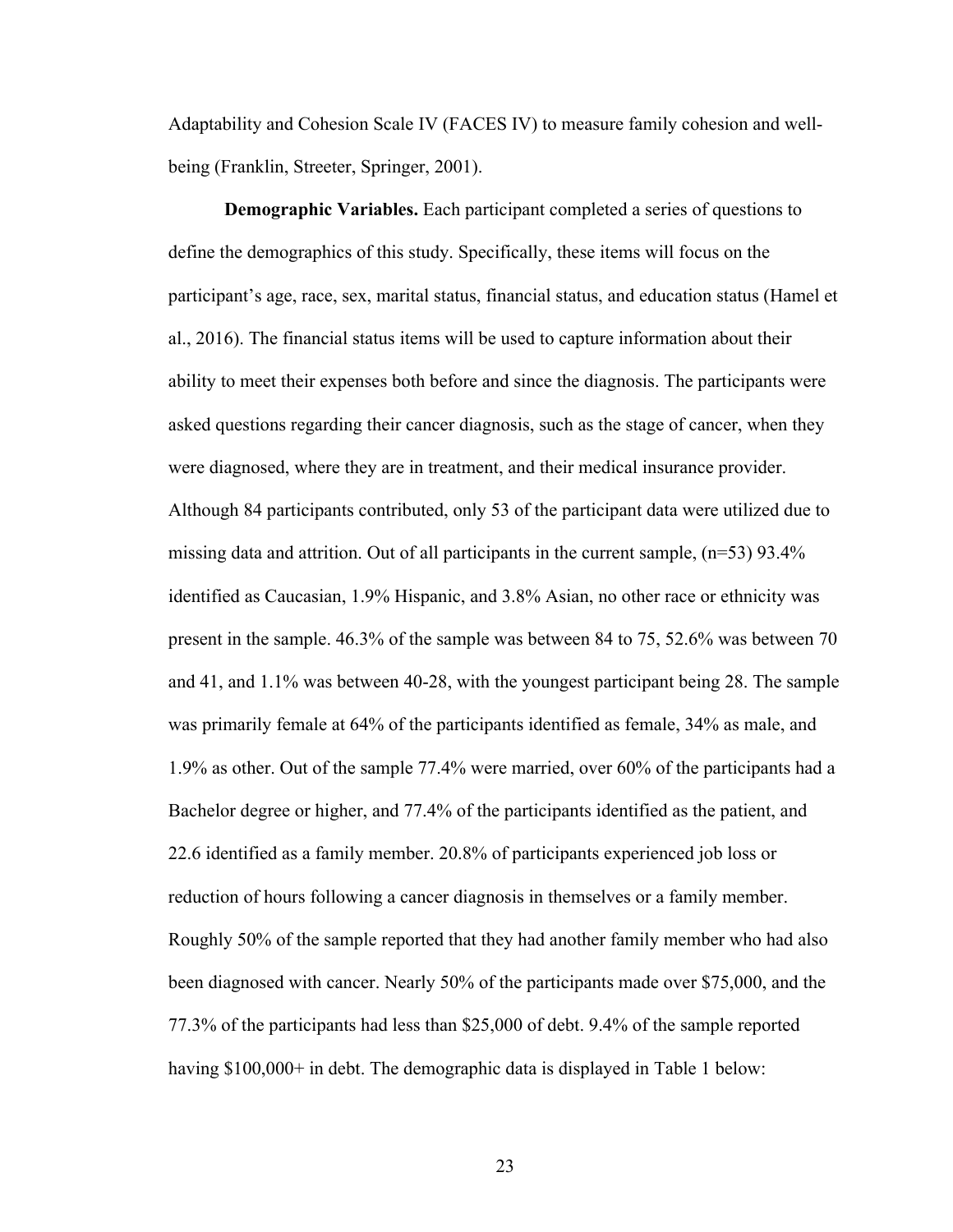| Table 1                                                  |                  |                  |  |  |
|----------------------------------------------------------|------------------|------------------|--|--|
| Demographic Characteristics of Participants ( $N = 53$ ) |                  |                  |  |  |
| Characteristic                                           | n                | $\frac{0}{0}$    |  |  |
| Gender                                                   |                  |                  |  |  |
| Woman                                                    | 34               | 64.2             |  |  |
| Man                                                      | 18               | 34.0             |  |  |
| Other                                                    | $\mathbf{1}$     | 1.9              |  |  |
| Race or ethnicity                                        |                  |                  |  |  |
| White                                                    | 50               | 94.3             |  |  |
| <b>Black</b>                                             | $\boldsymbol{0}$ | $\boldsymbol{0}$ |  |  |
| Hispanic                                                 | 1                | 1.9              |  |  |
| American Indian or Alaskan Native                        | $\overline{0}$   | $\boldsymbol{0}$ |  |  |
| Native American                                          | $\boldsymbol{0}$ | $\boldsymbol{0}$ |  |  |
| Asian                                                    | $\overline{2}$   | 3.8              |  |  |
| Other                                                    | $\theta$         | $\overline{0}$   |  |  |
| Age (years)                                              |                  |                  |  |  |
| 28-40                                                    | $\tau$           | 46.3             |  |  |
| $41 - 70$                                                | 26               | 52.6             |  |  |
| 75-84                                                    | 19               | 1.1              |  |  |
| <b>Marital Status</b>                                    |                  |                  |  |  |
| Single                                                   | $\overline{4}$   | 7.5              |  |  |
| Dating/Courting                                          | 3                | 5.7              |  |  |
| Married                                                  | 41               | 77.4             |  |  |
| Divorced/Separated                                       | 4                | 7.9              |  |  |
| Other                                                    | $\mathbf{1}$     | 1.9              |  |  |
| <b>Education</b>                                         |                  |                  |  |  |
| Less than high school degree                             | $\mathbf{1}$     | 1.9              |  |  |
| High school degree/equivalent                            | $\overline{2}$   | 5.7              |  |  |
| Some college, no degree                                  | 12               | 22.6             |  |  |
| Associate degree                                         | $\overline{2}$   | 3.8              |  |  |
| Bachelor degree                                          | 15               | 28.3             |  |  |
| Professional degree                                      | 6                | 11.3             |  |  |
| Graduate degree                                          | 15               | 28.3             |  |  |

# **Response to Stress Questionnaire- Cancer Stress.** Within the RSQ,

participants completed the questionnaire measuring the stress levels associated with witnessing a family member struggle with cancer. Each participant will be given the RSQ measuring stress of cancer and family financial troubles. The RSQ for cancer and financial stress each contain 57 items. The RSQ uses a Likert-type scale ranging from *not*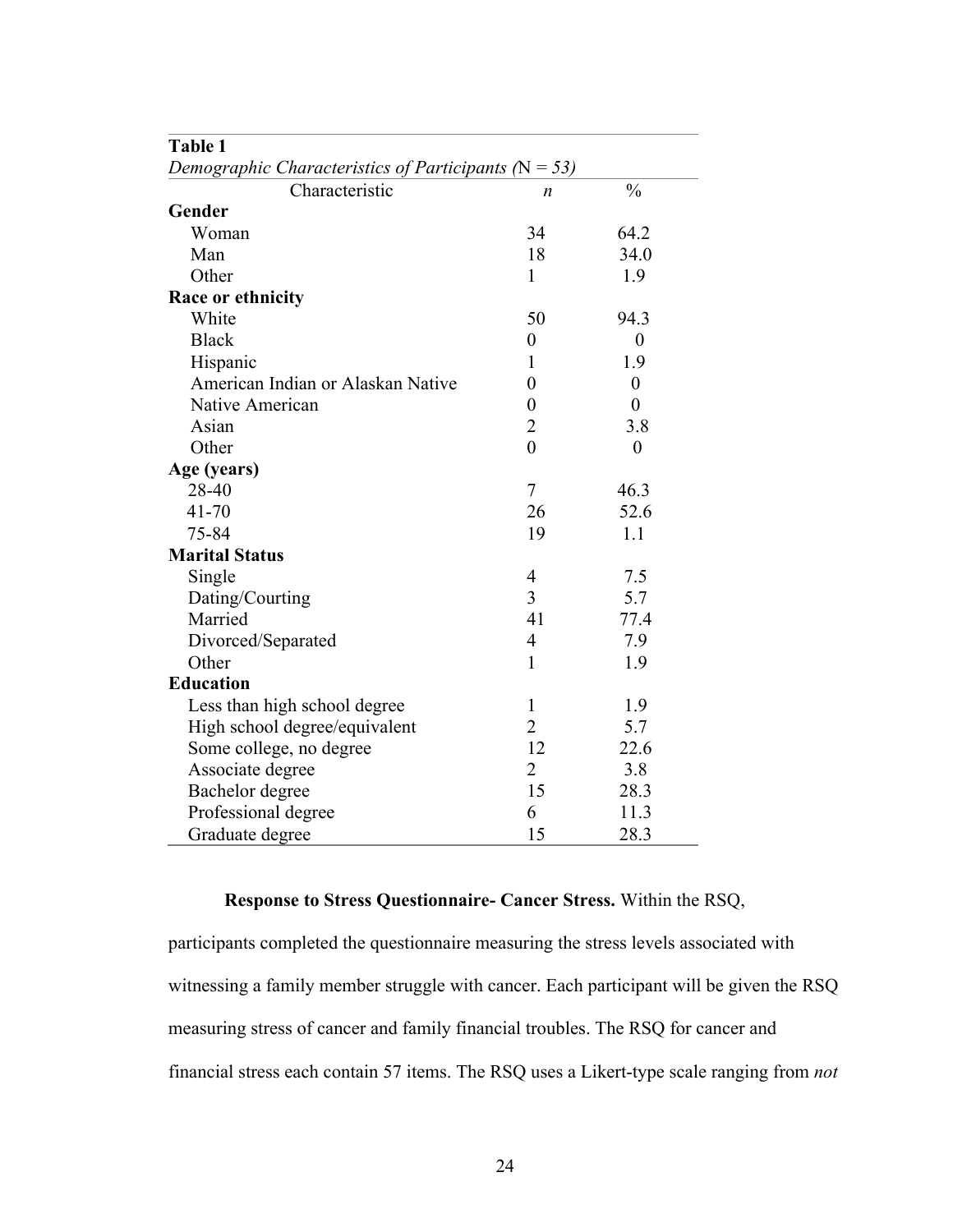*at all* (scored as 1) to *a lot* (scored as 4). RSQ-Cancer Stress (CS), uses questions to scale perceived stress and coping behaviors. For example, on the RSQ-CS asks, "I do something to try to fix the stressful parts of having (a family member with) cancer." Not only does this questionnaire measure the levels of stress, but it also asks the participants to write their coping mechanisms as well. These survey questions from the RSQ-CS will allow the researcher to measure stress and evaluate coping skills in order to compare them to other families struggling with cancer. The RSQ has been adapted to various stressors to analyze stress levels. In previous use, the RSQ has alpha= 0.71 for the majority of the variations of the questionnaire (Conner-Smith, 2000).

**Response to Stress Questionnaire- Finance Version:** Questions measuring coping within the RSQ-Finance Version (FV) are presented as "When I am trying to sleep, I can't stop thinking about the stressful aspects of money problems or I have bad dreams about money problems," or "My mind just goes blank when something stressful happens related to money problems, I can't think at all." These questions determine the behaviors surrounding financial stress. Both the RSQ-FV and RSQ-PC show high validity in previous studies completed in related topics, generally showing alpha= 0.71 (Wadsworth & Compas, 2002; Jaser et al., 2005).

**Family Adaptability and Cohesion.** FACES IV is a 62-item questionnaire that measures family cohesion and well-being. Similar to the RSQ, FACES IV is measured using response options ranging from *very dissatisfied* (reported as 1) to *extremely satisfied* (measured as 5). This survey uses questions to report family cohesion within specific family interactions. For example, FACES IV will ask questions such as: "Family members seem to avoid contact with each other when at home," and "Our family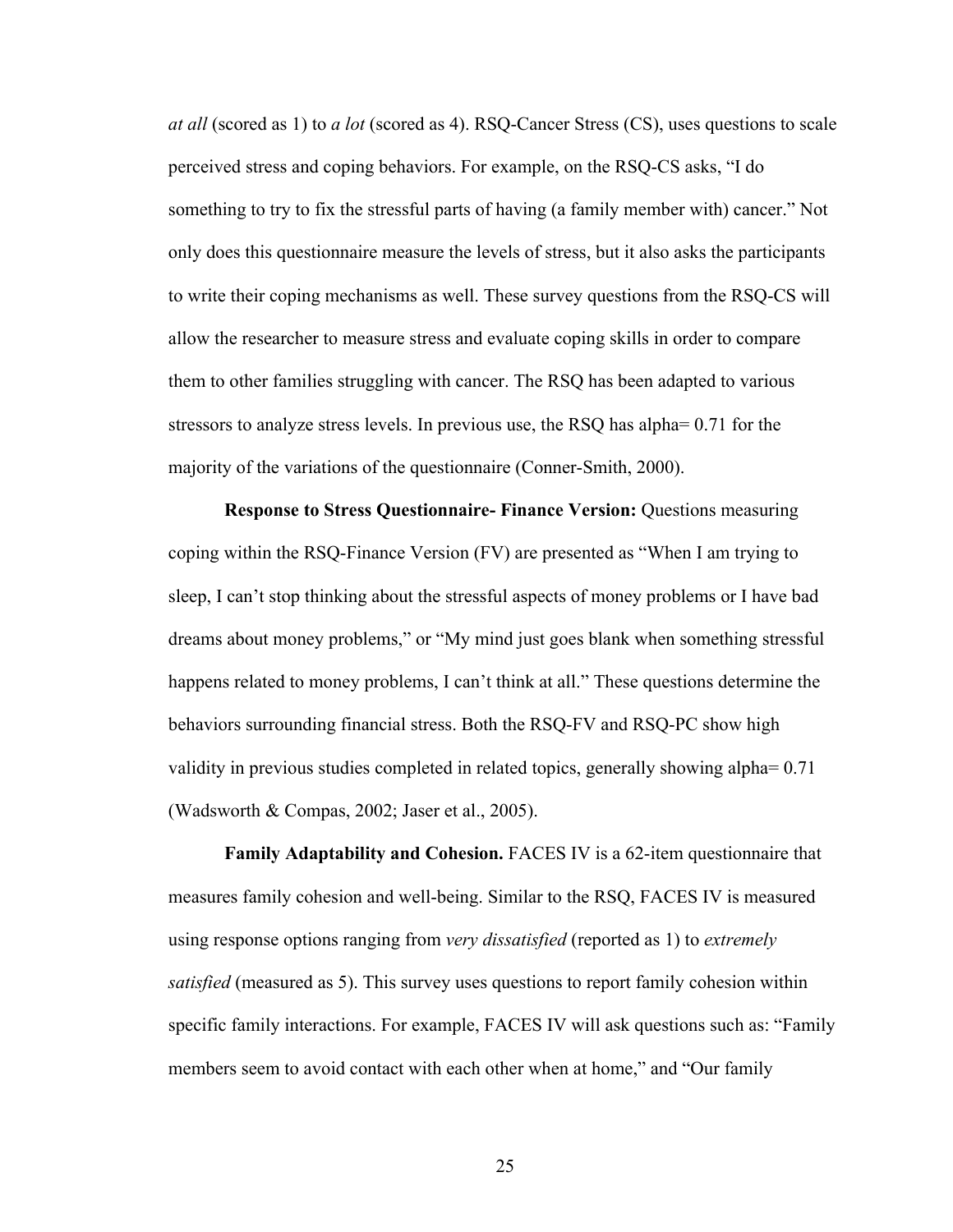becomes frustrated when there is a change in plans or routines.*"* Each question scales the family's ability to adapt to change, measure how tasks are completed, and note boundaries within the family system. FACES IV is a commonly used assessment, providing high levels of validity and reliability. (Franklin, Streeter, Springer, 2001).

### **Procedure**

Before beginning the study, each participant was given an informed consent which highlights the risks and issues of confidentiality. After signing the informed consent, the participants were given a three-part survey to complete, measuring their cancer and financial stress as a family. The survey was not distributed to children, as this study measured the participants' view of their own coping, and family coping. Next, each participant filled out the survey. The survey was delivered online via Qualtrics administered via email or via the QR code presented on the recruitment flyer in order to allow the participants to access the survey anywhere. Each participant was thanked for their participation in the survey and be given an option to enter a drawing to win \$150, per 50 participants.

# **Analytical Strategy**

The current study utilized a path analysis (displayed in figure 2) examining the relationship between perceived cancer stress and perceived financial stress in families coping with late-stage cancer, as well as the mediating role of family adaptability and cohesion. Preliminary analyses examine a bi-variate correlational matrix across all study variables. Data was collected with SPSS 25 (IBM Corporation, 2016) and analyses were run through AMOS 24.0 (Arbuckle, 2014) to obtain estimates. Full information maximum likelihood (FIML) was used to account for missing data. FIML is preferable to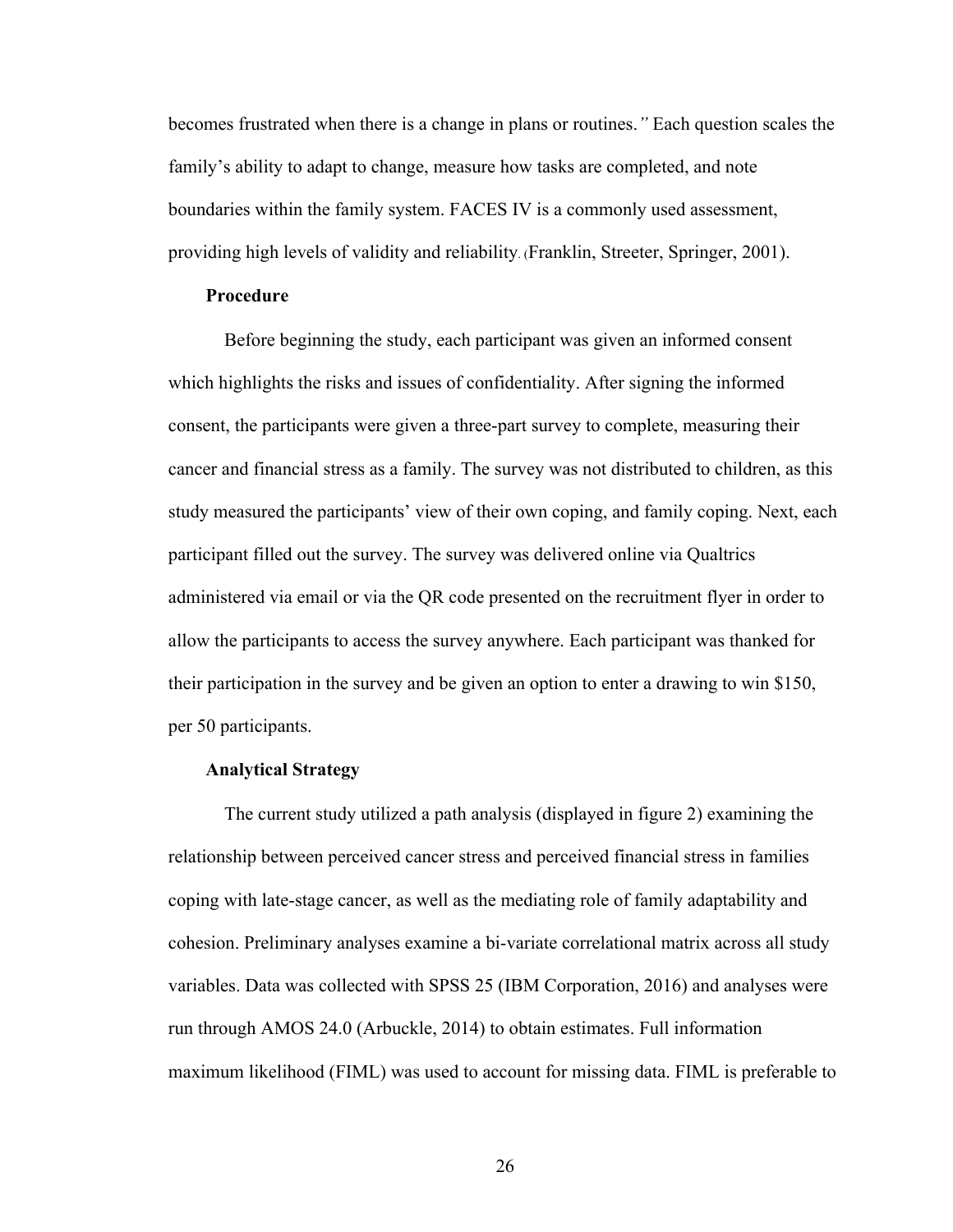other methods because it allows all available data to be utilized when estimating model parameters and standard errors (Enders, 2001). Standardized coefficients were reported in analyzes. A range of fit indices was used to assess the goodness-of-fit, including the Chisquare statistic/degrees of freedom ratio, comparative fit index (CFI), and the Root Mean Square Error Approximation (RMSEA). Measures of income, debt, and overall health were accounted for in analyses as control variables. These controls were chosen due the affect the amount of income and debt could have on general financial stress levels, potentially skewing the outcome results. Additionally, the present study controls for overall health as well, assuming that if one's health is lower quality in general, this could also skew the outcome data.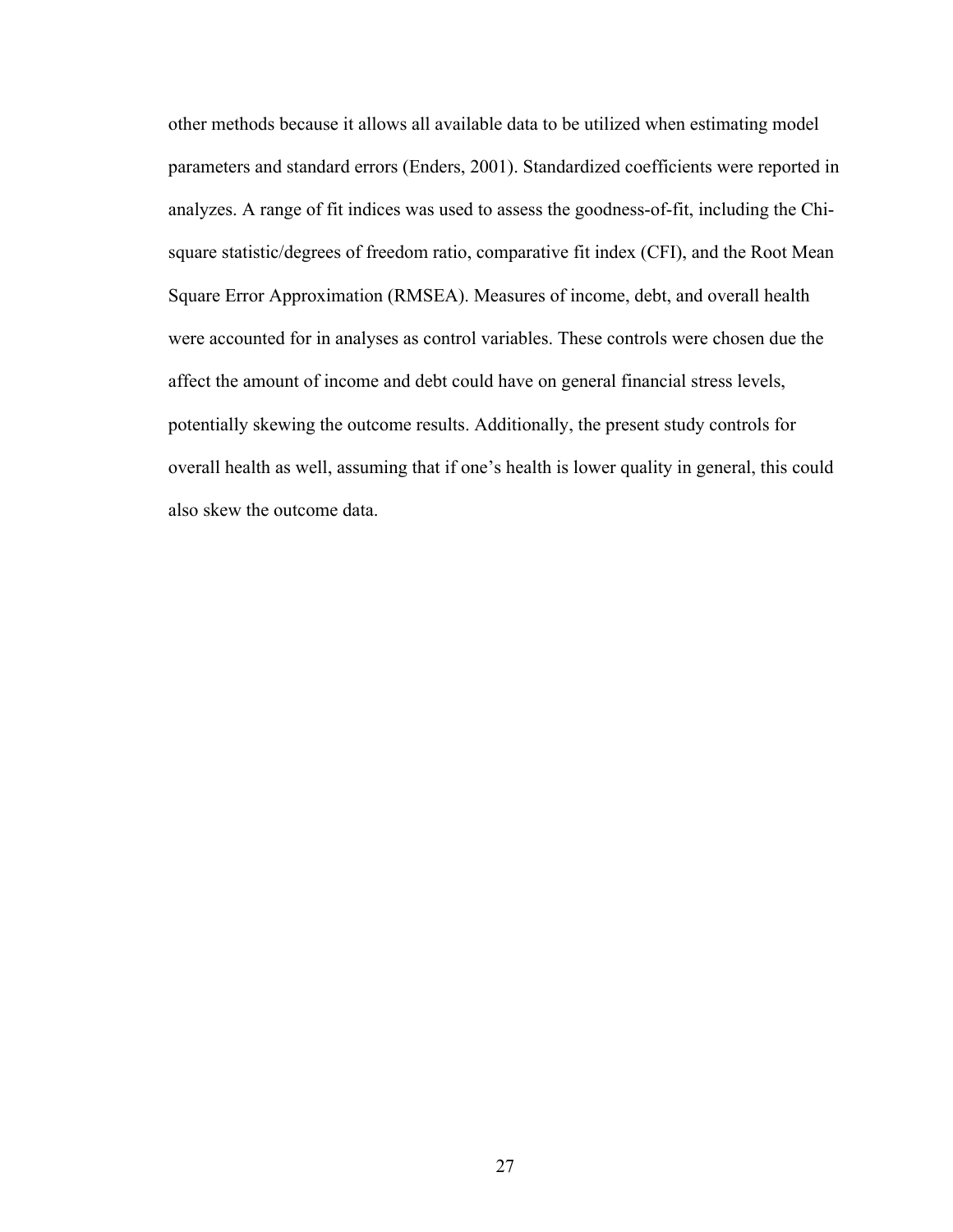

**Chapter 5: Results**

## **Preliminary Analysis**

A zero-order, bivariate, correlational matrix, as well as means, standard deviations, and skewness of the study are shown below. Associations to note, FACES flexibility and FACES cohesion displayed a statistically significant relationship (*p* <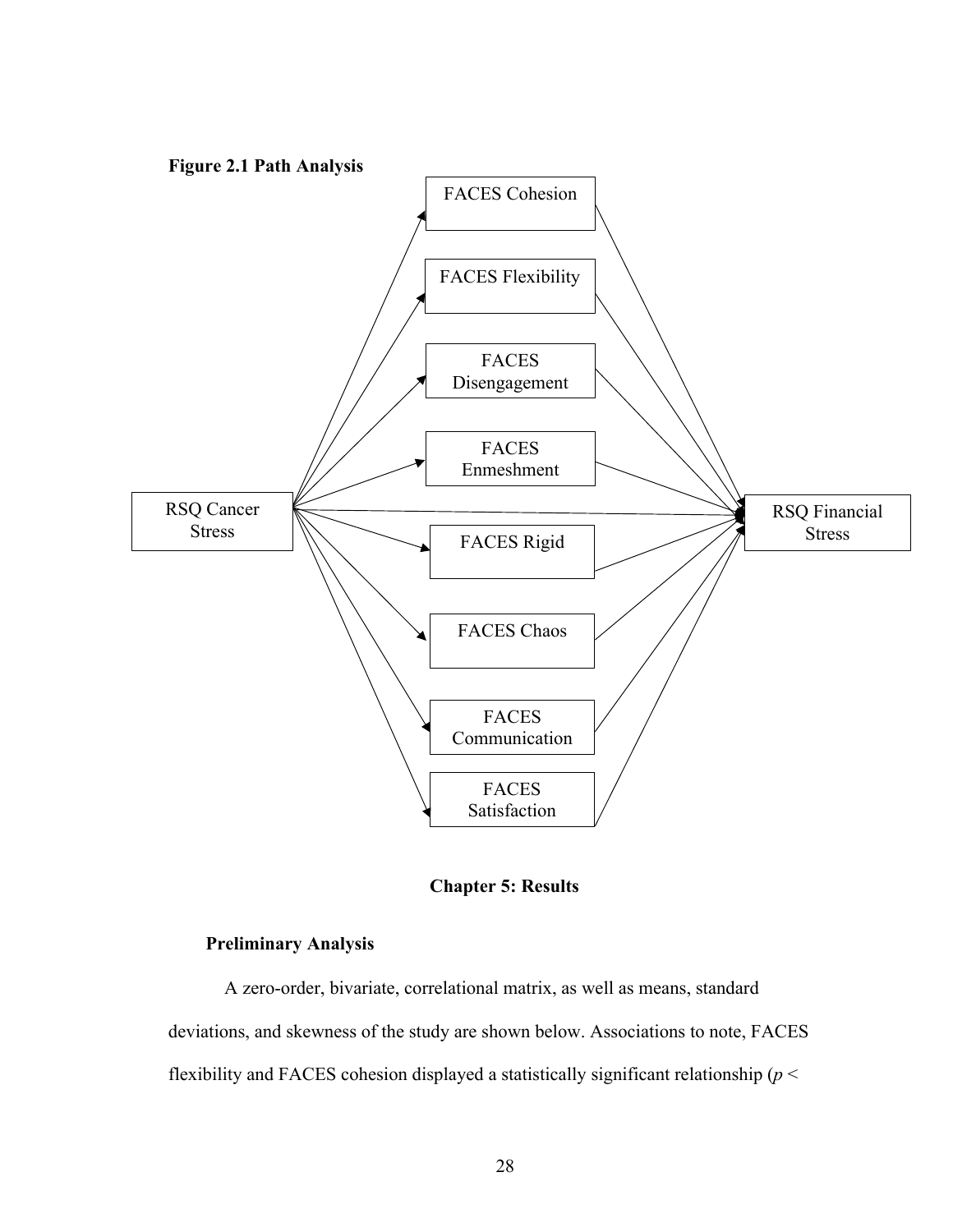0.001), meaning that if a family has strong flexibility, it is more likely to be cohesive in nature. FACES disengagement was negatively associated with FACES flexibility (*p* < 0.001), meaning that if family members are disengaged, the family will display less flexibility. FACES rigid was positively correlated with FACES enmeshment  $(p < 0.002)$ , meaning that if the family had very rigid tendencies, the likelihood of the family being enmeshed was much higher. FACES communication was negatively correlated with FACES chaos,  $(p < 0.001)$ , meaning the more communication present within the family, the less likely that the family system will be chaotic. FACES family satisfaction was positively correlated with FACES family communication  $(p < 0.001)$ , meaning that the more communication displayed in the family system, the higher the reported levels of satisfaction were. The RSQ Finance version was positively correlated with RSQ cancer stress ( $p < 0.001$ ), meaning that cancer stress and financial stress are associated with one another.

Because of the elevated stress levels that are often experienced with a cancer diagnosis (Goldblatt, et al., 2019; Lewis et al., 1993, Rolland, 1999), it was surprising to find that there was only one connection between adaptability and cohesion, cancer stress and financial stress. This finding is unexpected, especially with there being a lack of a significant relationship between cancer stress, financial stress, and family communication. During uncertain times and changing roles due to illness, in this case a cancer diagnosis, the family's ability to communicate theoretically affects the experiences of stress (Rolland, 1999; 2004). Considering this information from previous research, it was expected that there would be a significant relationship between at least one of the forms of stress, cancer and financial, and communication, however, this was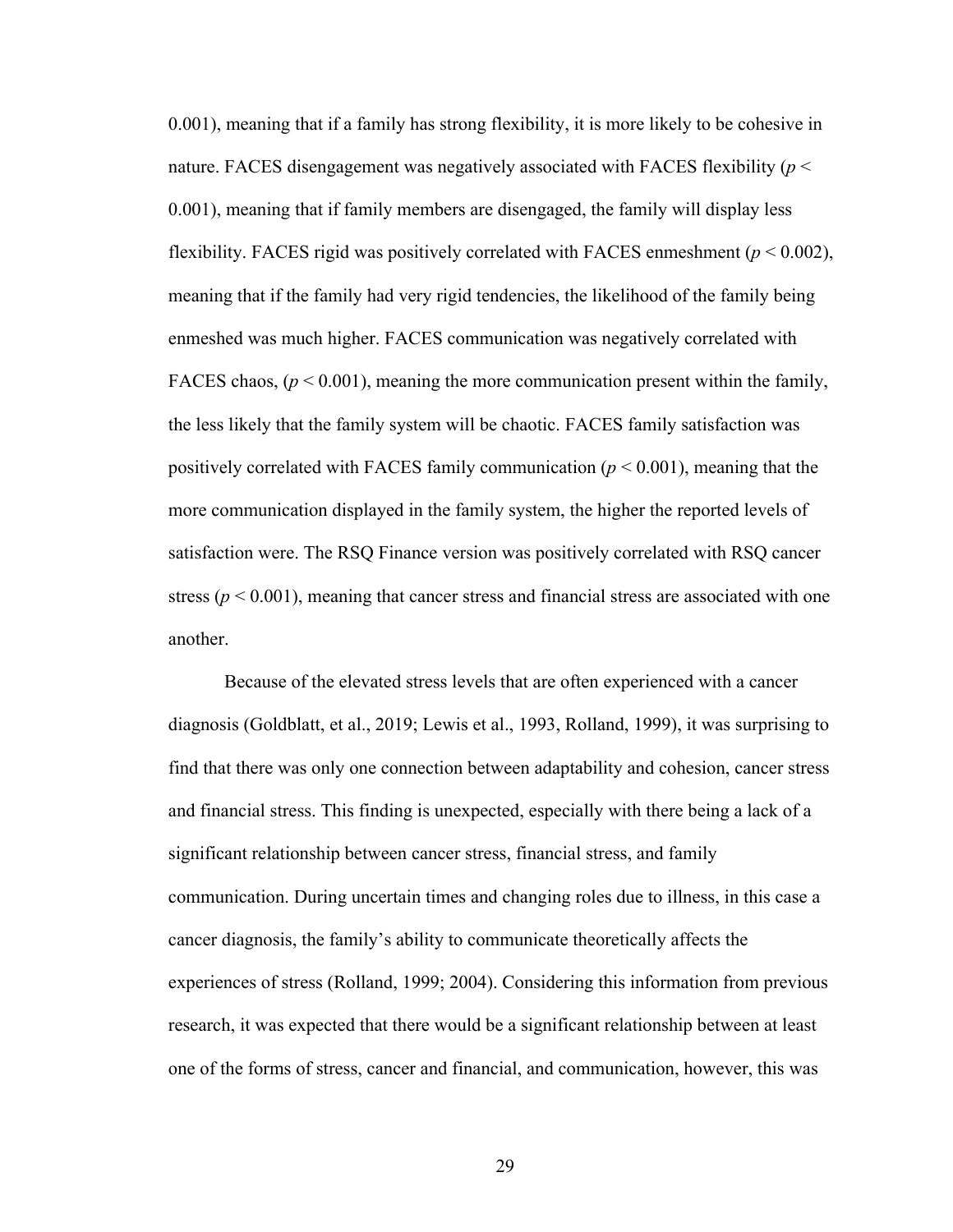not the case. Additionally, when examining the FACES subscales in comparison to both RSQs, it was hypothesized that if families displayed higher levels of cohesiveness and adaptability, that they would express less stress. However, the present study found that the majority of the FACES subscales did not have any connection to stress, making this hypothesis impossible to prove. FACES rigid did have a significant connection to cancer stress, meaning that cancer stress caused rigidity to increase in families. Thinking of circumstances that families experience after a cancer diagnosis, the stress, according to Rolland (1999) will cause families to reorganize and take on new roles, which could cause the family to become more rigid, as this result suggests.

The controls also appeared significant in the bivariate correlation as income was related to FACES cohesion ( $p < 0.013$ ), FACES chaos ( $p < 0.041$ ), RSQ- Cancer Stress  $(p < 0.005)$ , and RSQ- Financial Stress ( $p < 0.002$ ). This indicates that income is related directly to cancer and financial stress, as well as family cohesion and chaos. While debt did not show any correlation, overall health showed significant relationships. Overall health was related to cohesion ( $p < 0.033$ ), family satisfaction ( $p < 0.029$ ), RSQ- Cancer Stress ( $p < 0.015$ ), and RSQ- Financial Stress ( $p < 0.001$ ). Essentially, the control shows overall health has significant relationships with cohesion, satisfaction, cancer stress, and financial stress. The data is displayed in **Table 2** on the following page.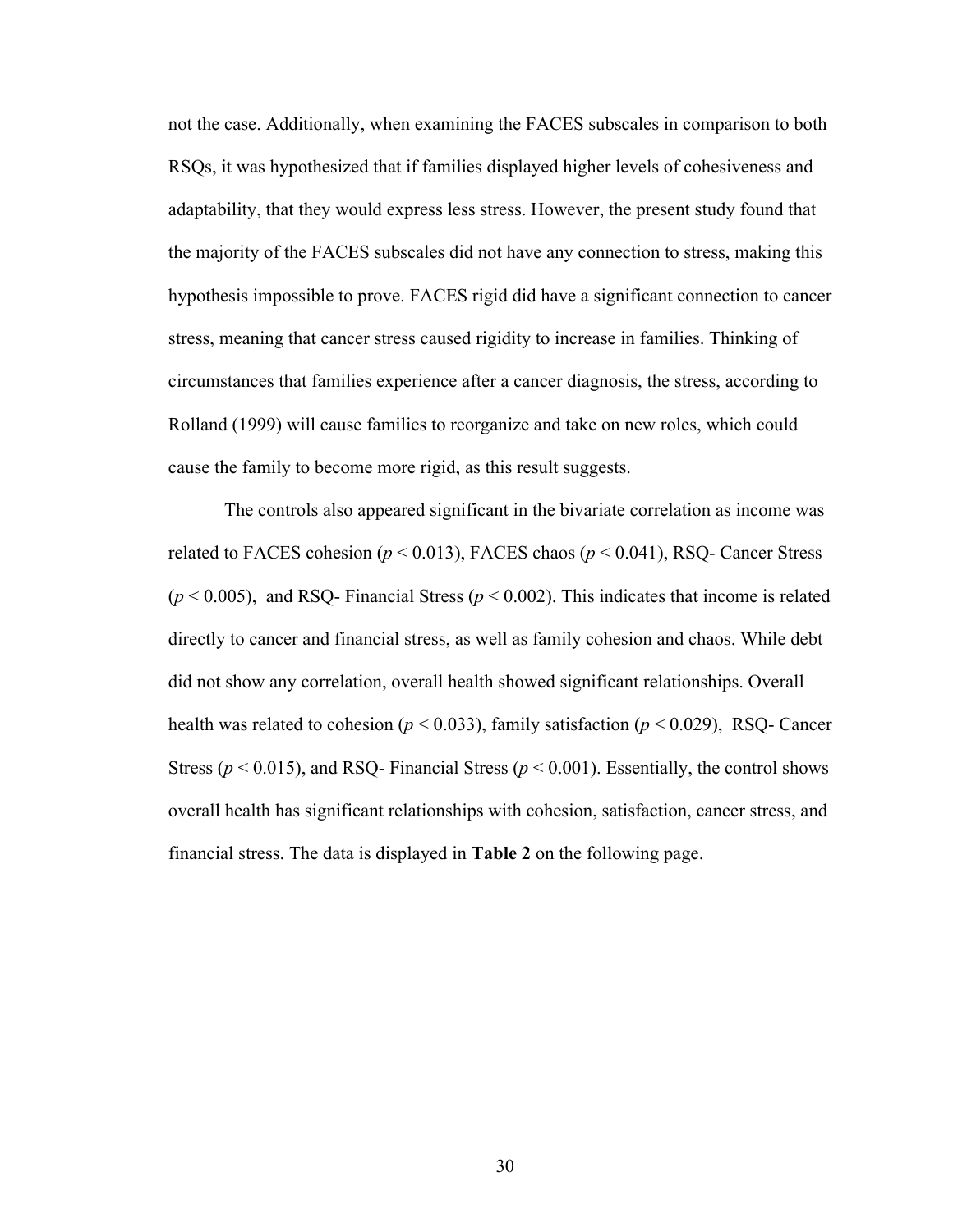## **Table 2: Bivariate Correlations of Study Variables**

|                          | $\mathbf{1}$ | $\overline{2}$ | 3          | $\overline{4}$ | 5         | 6          | $\tau$    | 8       | 9         | 10       | 11        | 12      | 13   |
|--------------------------|--------------|----------------|------------|----------------|-----------|------------|-----------|---------|-----------|----------|-----------|---------|------|
| 1. FACES                 |              |                |            |                |           |            |           |         |           |          |           |         |      |
| Cohesion                 |              |                |            |                |           |            |           |         |           |          |           |         |      |
| 2. FACES                 | $.815***$    |                |            |                |           |            |           |         |           |          |           |         |      |
| Flexibility              |              |                |            |                |           |            |           |         |           |          |           |         |      |
| 3. FACES                 | $-878**$     | $-.836***$     |            |                |           |            |           |         |           |          |           |         |      |
| Disengagement            |              |                |            |                |           |            |           |         |           |          |           |         |      |
| 4. FACES                 | $-.167$      | $-.184$        | .210       |                |           |            |           |         |           |          |           |         |      |
| Enmeshment               |              |                |            |                |           |            |           |         |           |          |           |         |      |
| 5. FACES Rigid           | $-.273*$     | $-.070$        | .171       | $.409**$       |           |            |           |         |           |          |           |         |      |
| 6. FACES Chaos           | $-.742***$   | $-.675***$     | $.732***$  | .211           | .234      |            |           |         |           |          |           |         |      |
| 7. FACES                 | $.848***$    | $.874***$      | $-.852***$ | $-.233$        | $-.250$   | $-.740***$ |           |         |           |          |           |         |      |
| Communication            |              |                |            |                |           |            |           |         |           |          |           |         |      |
| 8. FACES<br>Satisfaction | $.833***$    | $.874***$      | $-.853***$ | $-.221$        | $-363**$  | $-.735***$ | $.927***$ |         |           |          |           |         |      |
| 9. Cancer Stress         | .019         | .182           | .036       | .114           | $.431***$ | .054       | .076      | $-.048$ |           |          |           |         |      |
| 10. Financial            | $-0.042$     | .103           | .003       | $-.103$        | .249      | .121       | $-.044$   | $-.132$ | $.766***$ |          |           |         |      |
| <b>Stress</b>            |              |                |            |                |           |            |           |         |           |          |           |         |      |
| 11. Income               | $.344*$      | .255           | $-236$     | $-.119$        | $-252$    | $-.288*$   | .188      | .241    | $-.388**$ | .466**   |           |         |      |
| 12. Debt                 | .092         | .231           | $-.147$    | $-.065$        | $-.065$   | $-.045$    | .154      | .116    | .079      | .216     | .133      |         |      |
| 13. Overall<br>Health    | $.293*$      | .164           | $-.171$    | .102           | $-.154$   | $-.196$    | .166      | .189    | $-.301*$  | $-.369*$ | $.473***$ | $-.021$ |      |
| Mean                     | 4.21         | 3.69           | 2.06       | 1.73           | 2.32      | 1.98       | 3.92      | 3.59    | 2.13      | 1.85     | 4019.61   | 1.98    | 3.53 |
| <b>Std Deviation</b>     | .908         | .794           | .823       | .537           | .679      | .736       | .930      | .961    | .406      | .438     | 1760.50   | 1.54    | .911 |
| <b>Skewness</b>          | $-2.29$      | $-1.21$        | 1.71       | .471           | .221      | .625       | $-1.32$   | $-.915$ | .090      | .057     | .333      | .333    | .327 |
| Range                    | 4.00         | 3.86           | 3.57       | 2.14           | 2.86      | 2.71       | 4.00      | 4.00    | 1.66      | 1.81     | 5000.00   | 5.00    | 3.00 |
| Range Min                | 1.00         | 1.00           | 1.14       | 1.00           | 1.00      | 1.00       | 1.00      | 1.00    | 1.40      | 1.00     | 1000.00   | 1.00    | 2.00 |
| Range Max                | 5.00         | 4.86           | 4.71       | 3.14           | 3.86      | 3.71       | 5.00      | 5.00    | 3.06      | 2.81     | 6000.00   | 6.00    | 5.00 |

Note: Three stars (\*\*\*) indicates  $p < .001$ , two stars (\*\*) indicates  $p < .01$ , and one star (\*) indicates  $p < .05$ .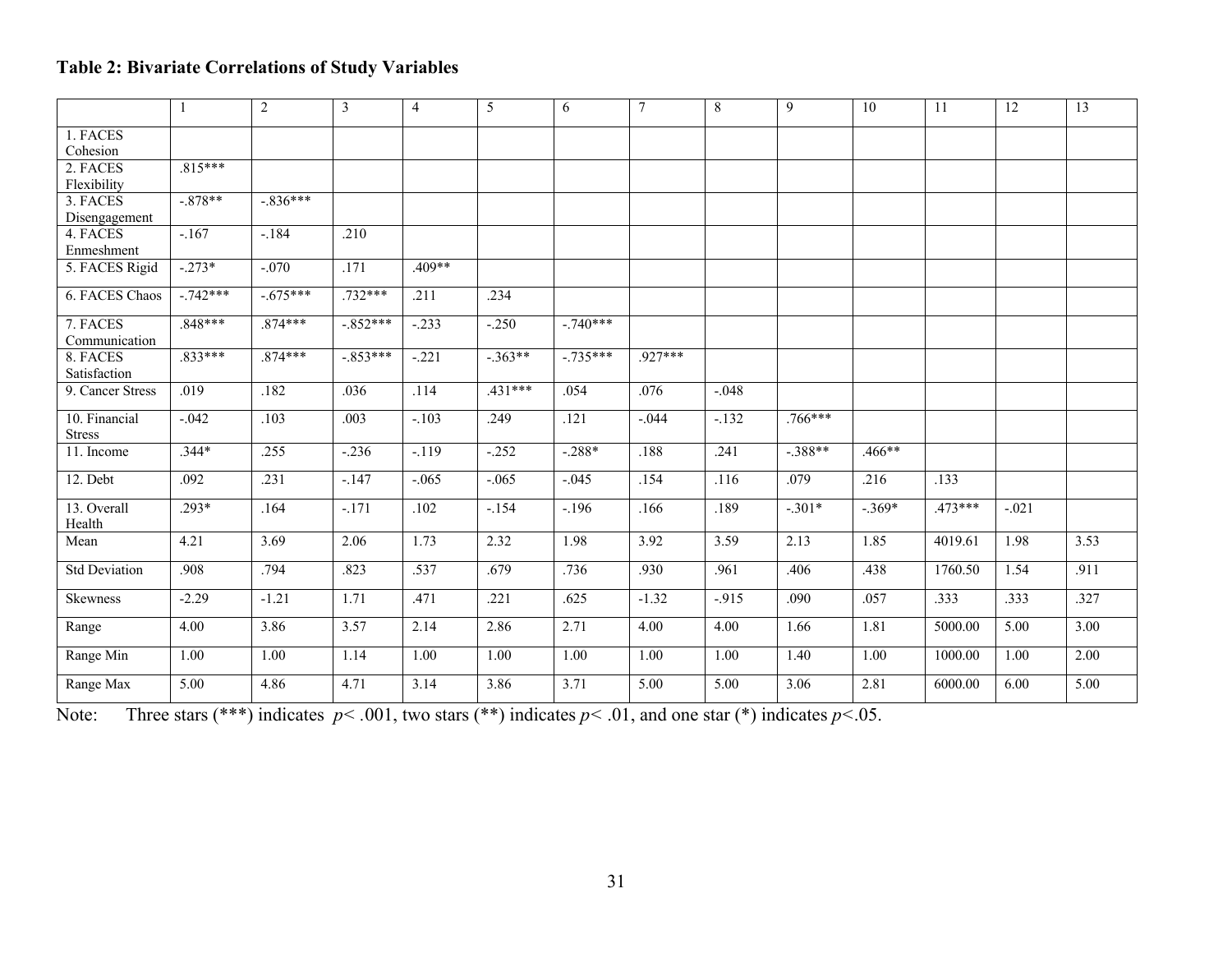## **Structural Equation Modeling**

**Original model.** Structural Equation Modeling (SEM) was used to assess the relationships among cancer related stress, family adaptability and cohesion, and financial stress. Figure shows the standardized path coefficients for the SEM for participants. The initial model tested did not fit the data and did not show any significant paths. The initial model fit indices were as follows:  $\chi$ 2(104-49) = 55, *p* < .001; RMSEA = 0.380; 95% CI [0.249, 0.412]; CFI = 0.092.; TLI -0.502.  $\chi$ 2/df = 8.518. As shown, the initial hypotheses did not show any significant pathways. None of the controls proved to be significant. This figure (Figure 1) is displayed again below.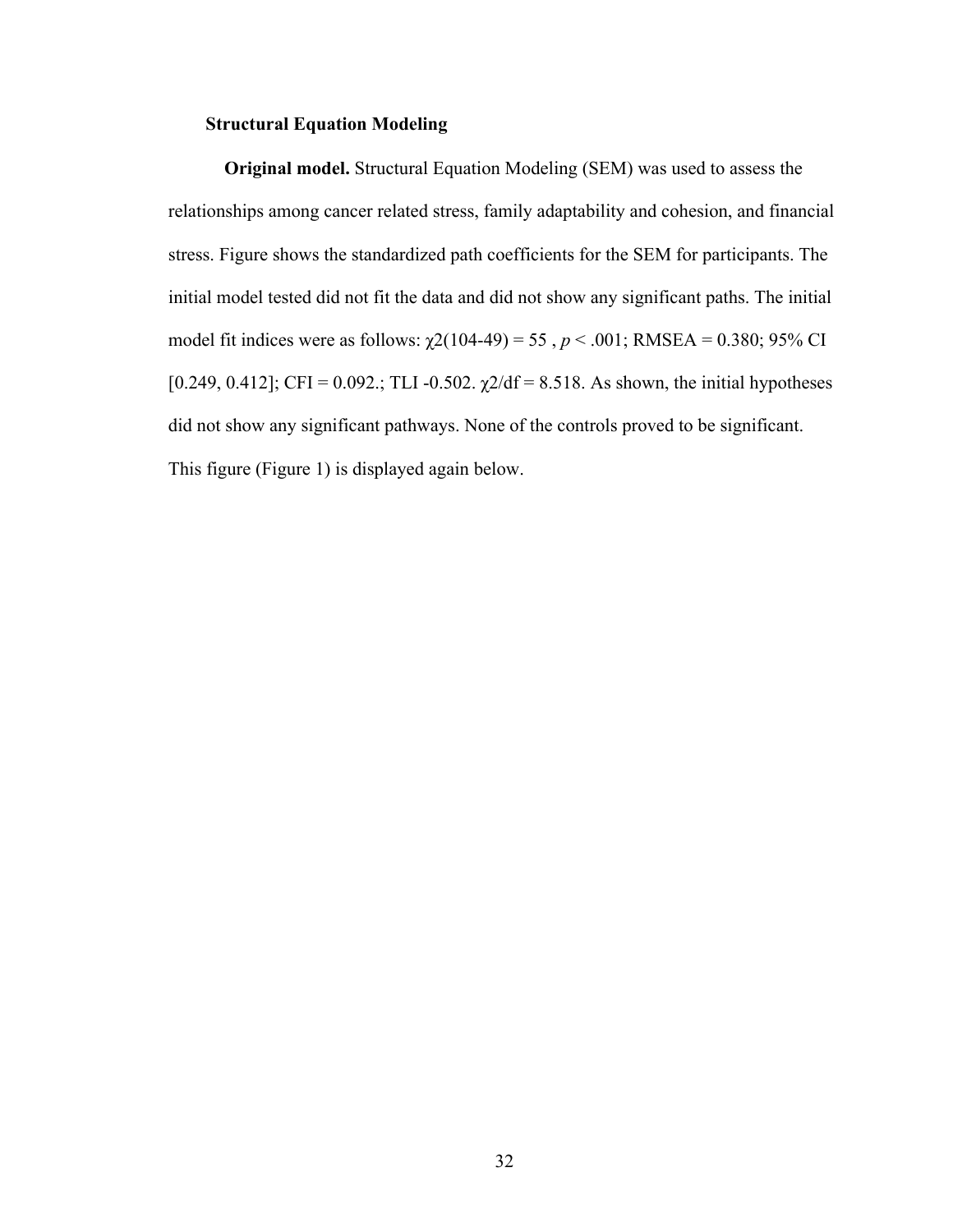



Note: Three stars (\*\*\*) indicates p< .001, two stars (\*\*) indicates p< .01, and one star (\*) indicates p<.05. Model fit: : χ2(104-49) = 55 , *p* < .001; RMSEA = 0.380; 95% CI [0.249, 0.412]; CFI = 0.092.; TLI -0.502.  $\chi$ 2/df = 8.518.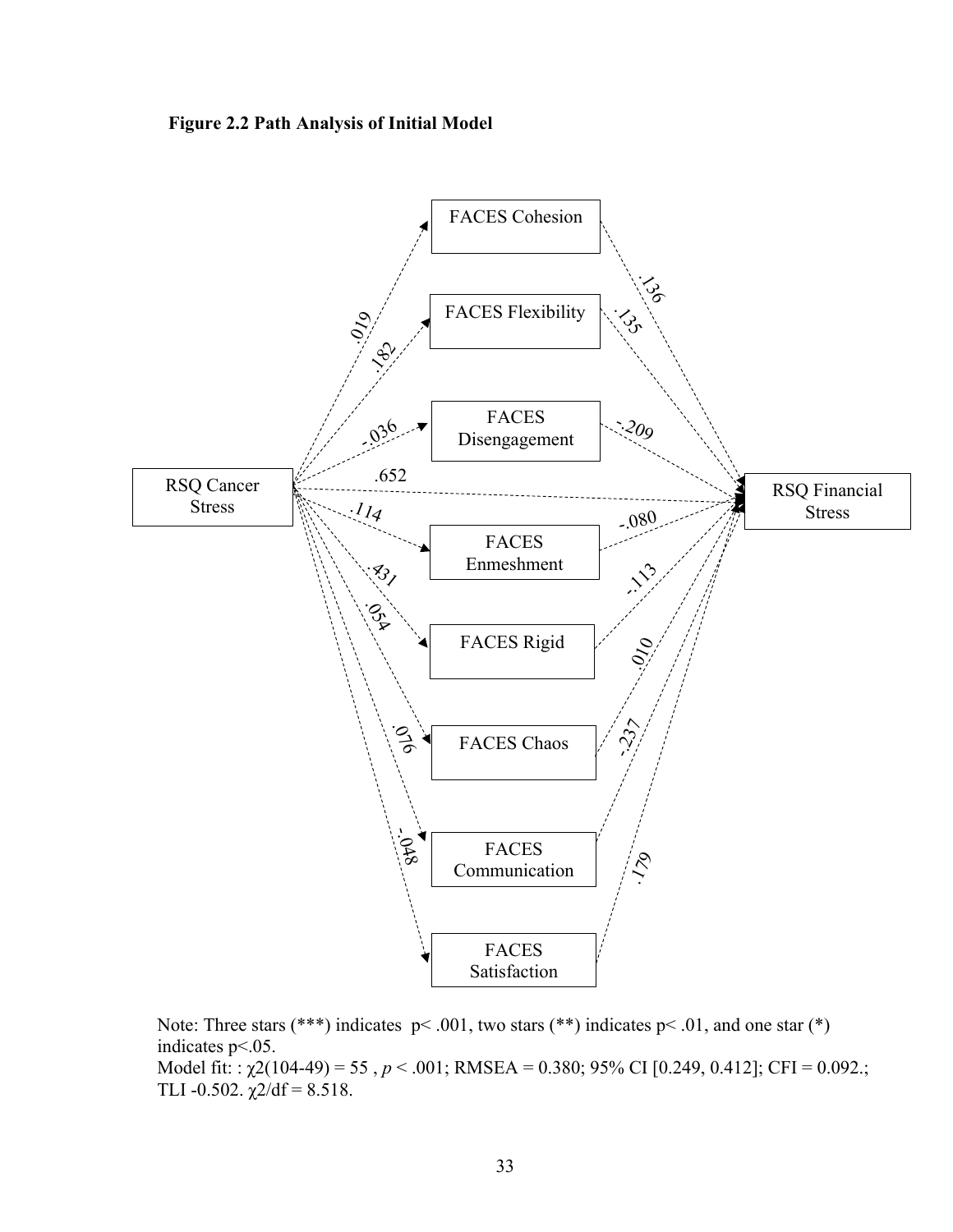**Working model.** By removing FACES cohesion and flexibility, a stronger model fit was discovered, creating significant pathways. This model is referred to in the present study as the working model. Model fit indices suggested the model fit the data reasonably well  $\chi$ 2(77-56) = 21.504,  $p < .001$ ; RMSEA = 0.29; 95% CI [5.192, 5.192];  $CFI = 0$ .; TLI 0.  $\chi$ 2/df = 5.639. Standardized coefficients are shown. Significant paths are shown. RSQ Cancer Stress was associated with FACES Rigidity ( $\beta$  = 0.431., *p* < 0.001), respectively. Additionally, RSQ Cancer Stress was associated with RSQ Financial Stress ( $\beta = 0.764$ ,  $p < 0.001$ ), respectively. It is important to note that FACES disengagement has an almost significant relationship with financial stress ( $\beta$  = -0.367., *p*  $< 0.067$ ), The new model is displayed below: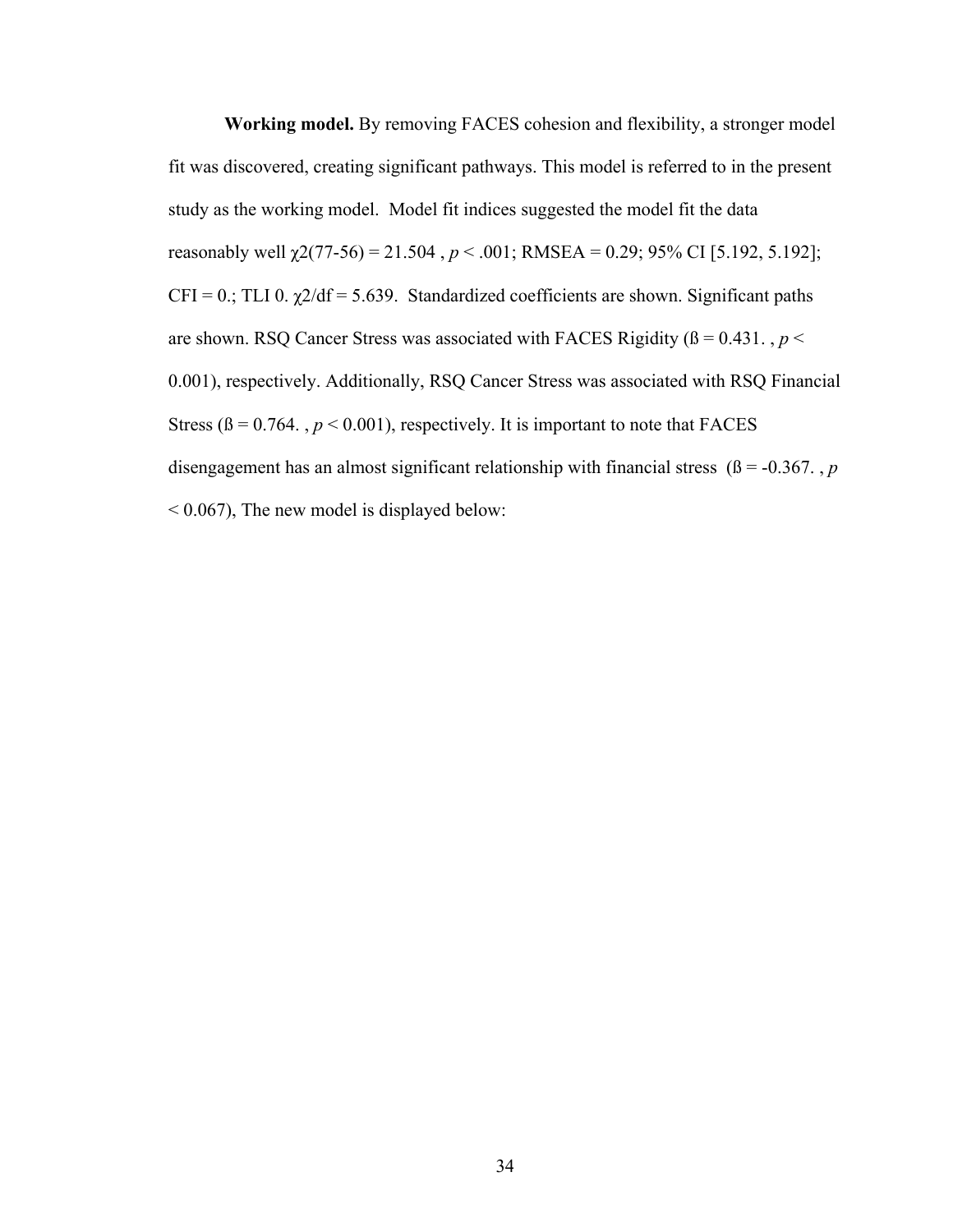

Note: Three stars (\*\*\*) indicates p< .001, two stars (\*\*) indicates p< .01, and one star (\*) indicates p<.05. Model fit: χ2(77-56) = 21.504 , *p* < .001; RMSEA = 0.29; 95% CI [5.192, 5.192]; CFI = 0.; TLI 0.  $\chi$ 2/df = 5.639.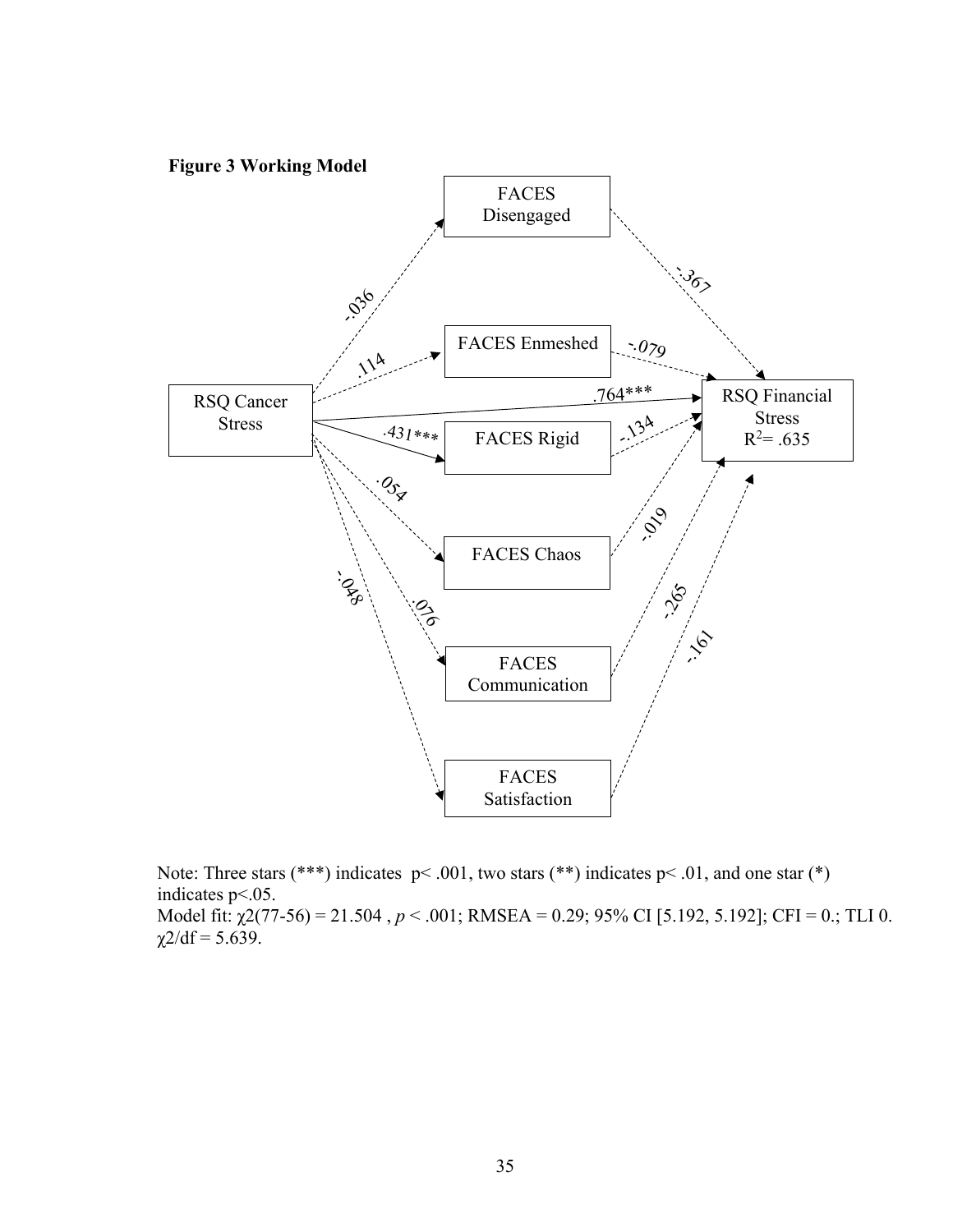#### **Chapter 6: Discussion**

The present study extends the literature by investigating how the stressors associated with a cancer diagnosis affect financial stress, mediated by the family adaptability and cohesion. By studying family adaptability and cohesion via FACES IV, the present study measured the varying family types (i.e. Balanced, Rigid Cohesive, Midrange, Flexibly Unbalanced, Chaotic Disengaged, and Unbalanced), and how the characteristics of these families may mitigate the relationship between the stress of a cancer diagnosis and the associated financial stress of said diagnosis.

#### **Preliminary Analyses**

The present study did find strong, significant bivariate correlations between poorer communication and flexibility and families reporting chaotic, rigid, and lower family satisfaction. These correlations indicate that the FACES variables have relationships to one another. This is important to note because this indicates that certain family behaviors are previously related, within the FACES Scale. When looking at the correlations between the varying family behaviors, the correlation table shows that specific family behaviors can lead to other behaviors. For example, in correlations, it was found that if a family is reporting higher levels of rigidity, meaning there is a relationship to enmeshment. Families that reported higher levels of communication showed higher levels of cohesion and satisfaction. Although FACES communication did not portray a significant line related to stress, it is possible that with more participants, higher levels of communication could be related to stronger family coping mechanisms.

An interesting finding to note in the present study is that there were not many correlations found between cancer stress and financial stress with the FACES subscales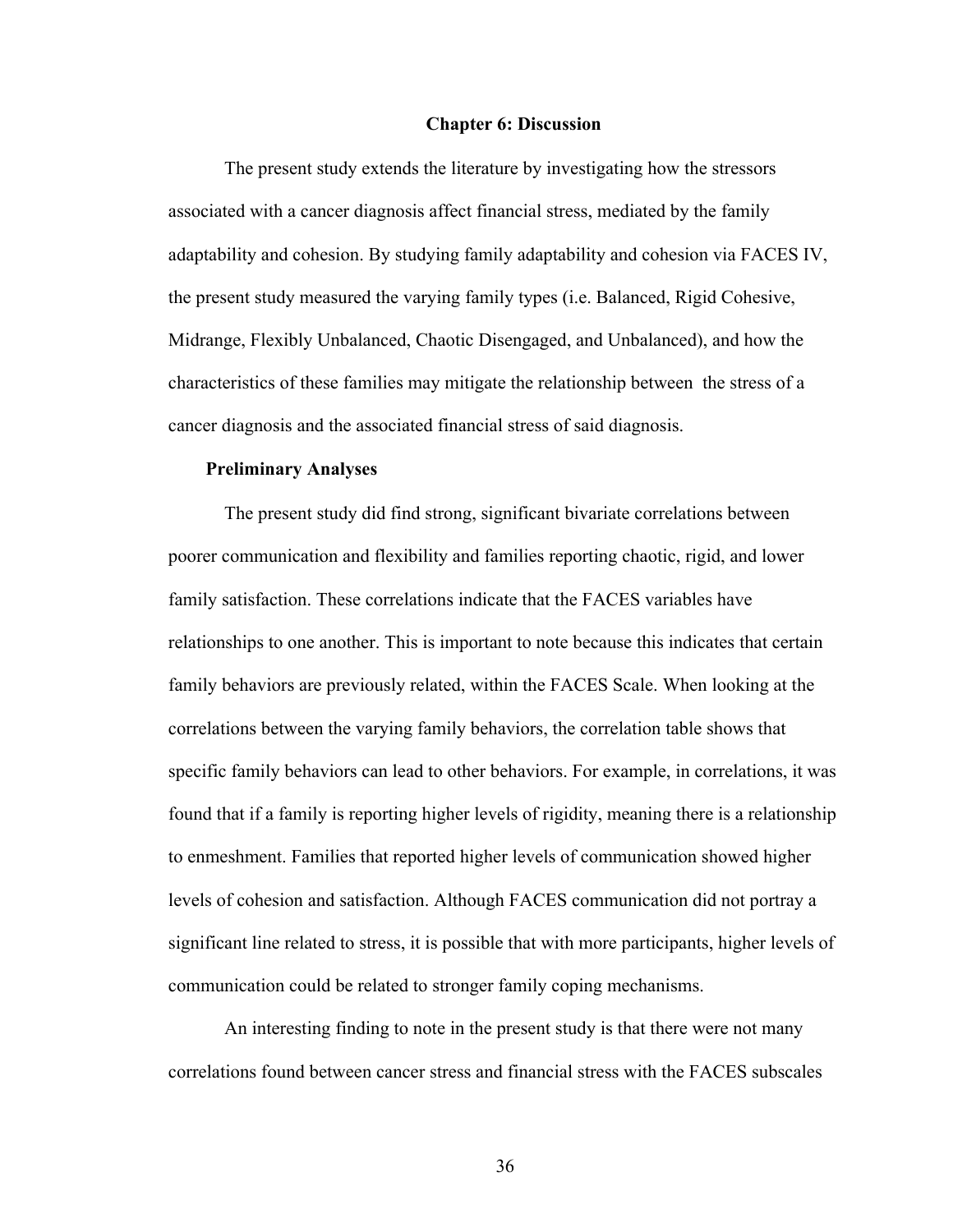of cohesion: flexibility, disengagement, enmeshment, chaos, communication, and satisfaction. The preliminary findings did indicate a significant correlational relationship between cancer stress and rigidity, showing strong significance as indicated in table 2. This lack of significant relationships is a surprising find, as family adaptability and cohesion were expected to show some type of relationship to cancer stress and financial stress. Typically, the experienced level of chaos that occurs during a cancer diagnosis, especially during the crisis phase would involve a greater need for family adaptability and cohesion (Rolland, 1999). With families being forced to reorganize unexpectedly, the present study hypothesized that this would lead to poorer family adaptability and cohesion, increasing cancer stress and financial stress. Potentially, if the sample size were larger and more diverse, there could have been more significant connections between each of the variables in the model.

#### **Structural Equation Modeling**

In the present study, there are two models that were tested, the initial model and the working model. Originally, the initial model did not indicate that there were any relationships between cancer stress, family adaptability and cohesion, and financial stress. These findings were surprising, as there was only one significant path between cancer stress and rigidity, the rest showed no significance. The connection between cancer stress and financial stress was nearly significant. This near significant relationship could be explained by the smaller sample size; if the sample size were larger, there would be a chance at having more significant results. This was surprising, especially when looking at behavioral patterns after a cancer diagnosis explained by Rolland (2004). Essentially, in the FSI, there is the idea that families will go through a crisis phase after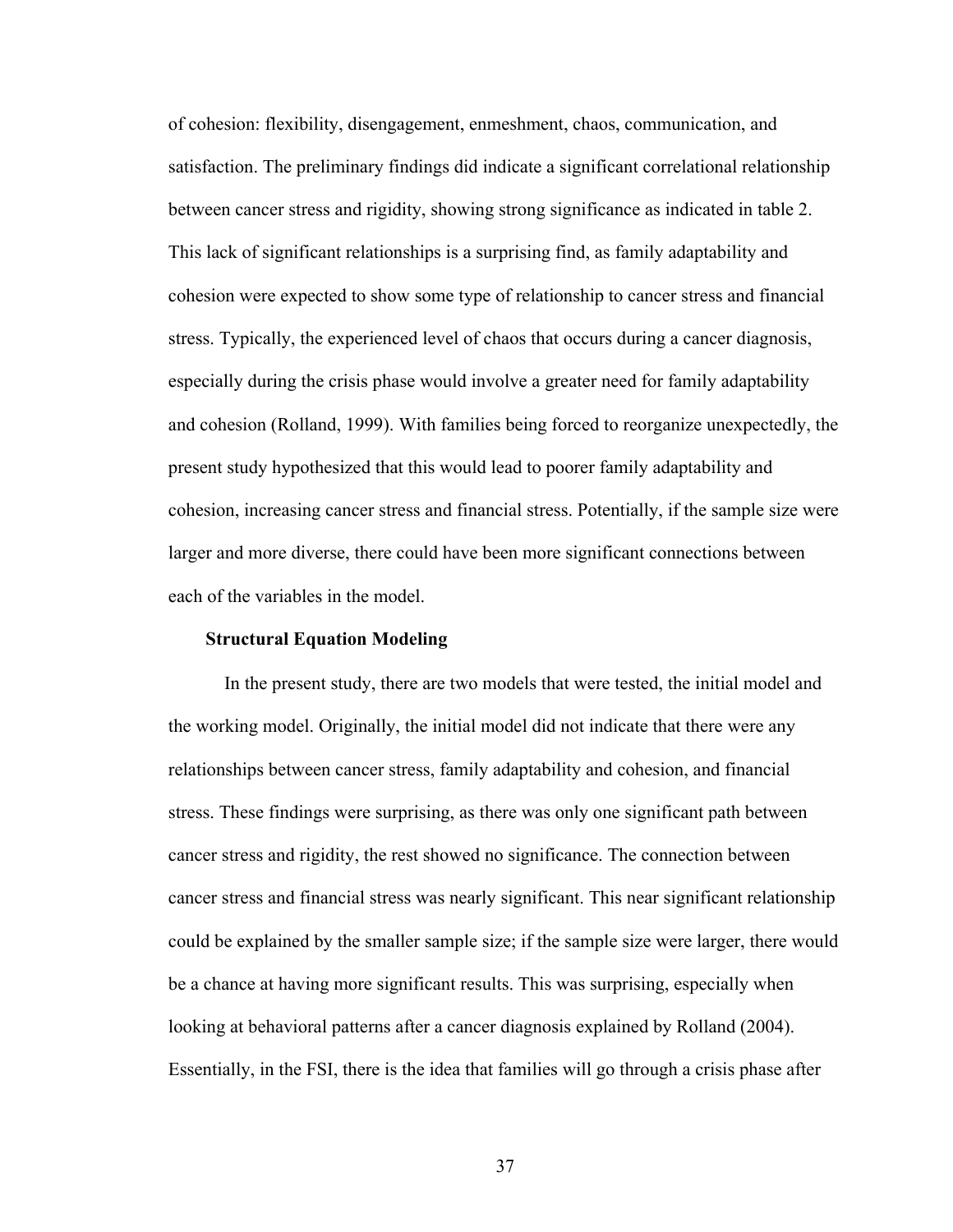the initial diagnoses, which, theoretically could change the family's adaptability and cohesion, increasing cancer stress and financial stress. These predictions were not confirmed in the results of the first model. A potential cause for the lack of issues with adaptability and cohesion could be linked to the stage of the FSI that each participant was experiencing. For example, if a participant was in the chronic phase of the FSI, there is a chance that their family has efficient adaptability and cohesion. However, this does not account for the lack of connection between adaptability and cohesion in regard to cancer stress and financial stress, be it a positive or negative association. The working model displayed similar results, however, there were significant relationships between cancer stress and financial stress, as well as cancer stress and rigidity. The link between cancer stress and rigidity could be due to the chaos of reorganization potentially experienced by the family in the crisis phase of the FSI. A larger sample size would be needed to test this hypothesis.

Each model was controlled for income, debt, and overall health, with income and overall health showing significant results, especially in cancer and financial stress. Considering these results, the significance of the controls could imply that income has a direct relationship with cancer and financial stress, similar results are shown in overall health. Reviewing the structural equation model, while the original model did not fit, the new model showed the family characteristic that significantly linked to stress was family rigidity. When looking at the skewness of each of the variables, it is shown that FACES cohesion, flexibility, disengagement, and communication were all highly skewed, all outside of -1 to 1 range. FACES cohesion and communication were negatively skewed, indicating the distribution of responses was skewed to the right, meaning there were a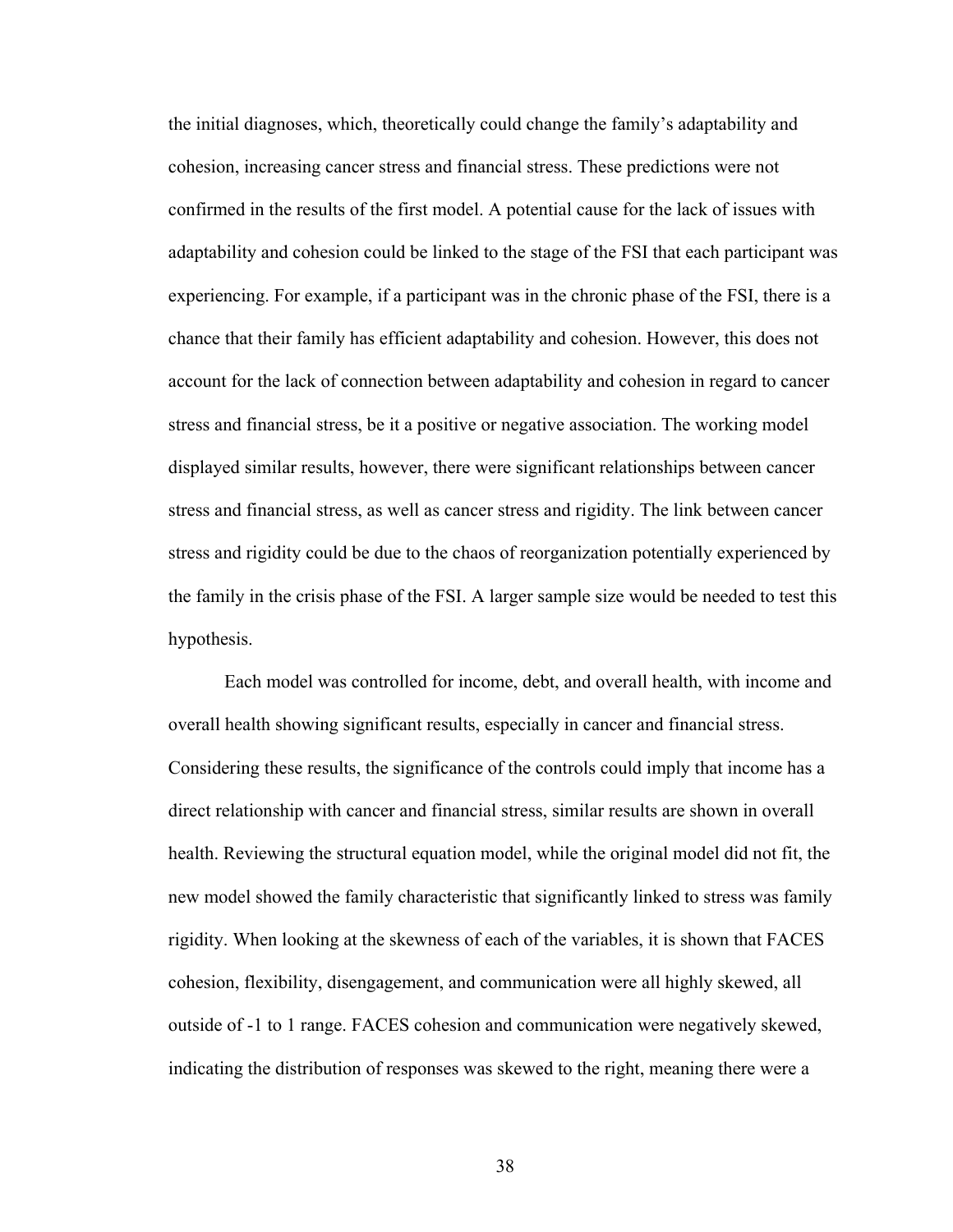higher number of participants indicating more cohesion and communication. FACES flexibility and disengagement were positively skewed, meaning that there was a lower number of participants indicating levels of flexibility and disengagement. The high level of skewness is likely due to the lack of diversity in the small sample causing the distributions to be skewed, rather than evenly distributed. This meaning a larger sample size could, potentially, create more significant pathways linking family adaptability and cohesion with cancer related cancer and financial stress.

Hypothesis 1 stated participants' perceived stress about cancer will be significantly and positively related to their perceptions of the financial stress associated with a cancer diagnosis. The findings of the final SEM model indicate a significant and positive relationship between the perceived stress of cancer and financial stress associated with a cancer diagnosis, thus confirming the hypothesis. This finding provides evidence that financial stress associated with cancer diagnoses may be impacted by the stress of a cancer diagnosis itself. This finding was unsurprising given the findings by Knight et al., (2018) which stated the costs and financial toxicity associated with cancer treatment adds significant stress on patients and caregivers.

Hypothesis 2 stated that higher levels of participant cancer stress will be related to lower levels of reported family adaptability and cohesion. Although the present study did find a relationship between cancer related stress and financial stress, there were no significant relationships between each stressor and low adaptability and cohesion. There was one significant result between cancer stress and rigidity. This could potentially be due to the fact that, as stated by Rolland (1999, 2004) in the FSI, roles change within the family when an illness occurs. It is not uncommon for family members to have to become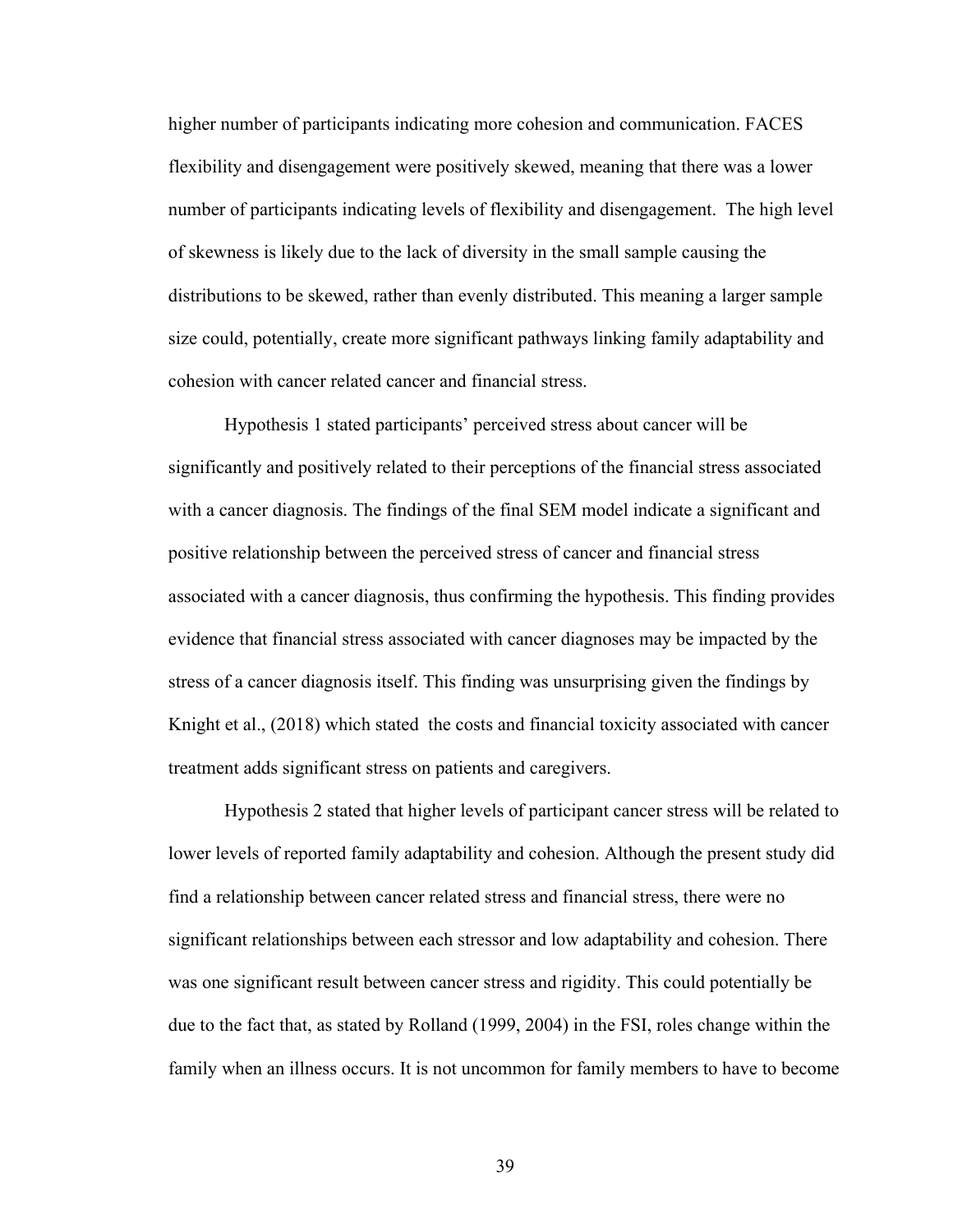full time caregivers, become financial providers, or take on any other new role within the family (Rolland, 2004). Due to the many new stressors provided in a cancer diagnosis, it appears that families will become more rigid in their family roles, potentially due to the lack of control and chaos experienced in time of diagnosis. Essentially, this finding provides evidence that cancer stress can lead to increased levels of rigidity in the family system. When looking at the data, FACES cohesion, flexibility, disengagement, and communication were all highly skewed; which could act as an explanation of the lack of significant pathways. This skewness could lead to less significant pathways due to the fact that there is not a standard distribution of data, meaning the participants were indicating similar higher or lower numbers in these variables. This high positive skewness indicates a higher level of cohesion, communication, and flexibility, meaning that most participants reported higher levels of cohesion, communication and flexibility in their families. Additionally, disengagement was negatively skewed, meaning that participants reported lower levels of disengagement with their families. Potentially, the phase of the illness and length of illness time could have an effect on the skewness of this data, meaning that the longer a family has coped with an illness, in this case, cancer, the more likely they are to be well adjusted, (Rolland, 2004; Hwang et al., 2018) Additionally, the lack of significant results is likely related to the lower sample size that did not contain much diversity.

Hypothesis 3 stated that higher levels of family adaptability and cohesion will be associated with lower levels of cancer and financial stress. Similar to Hypothesis 2, unfortunately, no significant relationships were found between reported levels of family adaptability and cohesion and reported financial stress associated with a cancer diagnosis.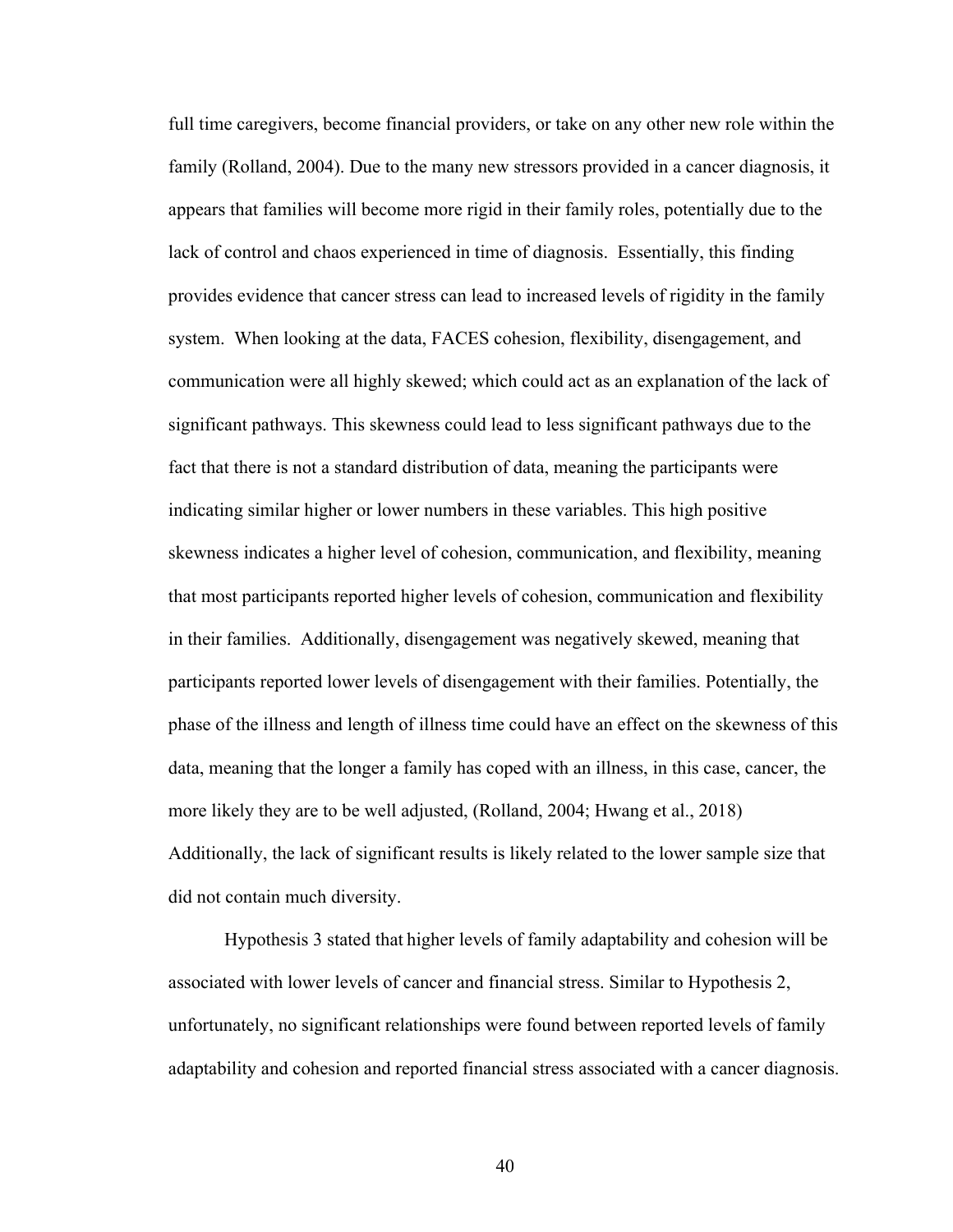It is also important to note that FACES disengagement was nearly significantly related to financial stress. This could potentially show a more significant result if there were more participants in the sample. Because FACES cohesion was negatively skewed, this indicated that participants were reporting higher levels of cohesion than what would be seen in a normal distribution. This could be attributed to the stage of the FSI that the participant was in, meaning if there were more participants in the chronic phase, the family is much more likely to report higher amounts of cohesion. In the chronic phase of the FSI, the family has adjusted to life with the illness and it is considered to be the "new normal," meaning that the family is settled into their new roles, and no longer in crisis; this inferring that in the chronic phase, higher levels of cohesion are likely (Rolland, 2004)

Hypothesis 4 stated that Cancer Stress will be related to Financial stress through the mediation role of family adaptability and cohesion. Unfortunately, no significant pathways were found to mediate the relationship between cancer stress and financial stress through family adaptability and cohesion. This finding was surprising, especially considering that one of the biggest stressors of a cancer diagnosis is the financial implications (Lewis et al., 1993; Goldblatt et al., 2019). The lack of significant results would likely differ if the sample size were larger and more diverse, this would provide the opportunity for the sample results to follow a more standard distribution.

Additionally, financial stress had an  $R^2 = .635$ , indicating that over 63% of the observed variation can be explained by the working model's inputs, indicating that based on the current findings, the majority of financial stress associated with a cancer diagnosis may be impacted by the emotional toll of cancer stress itself. This indicates that the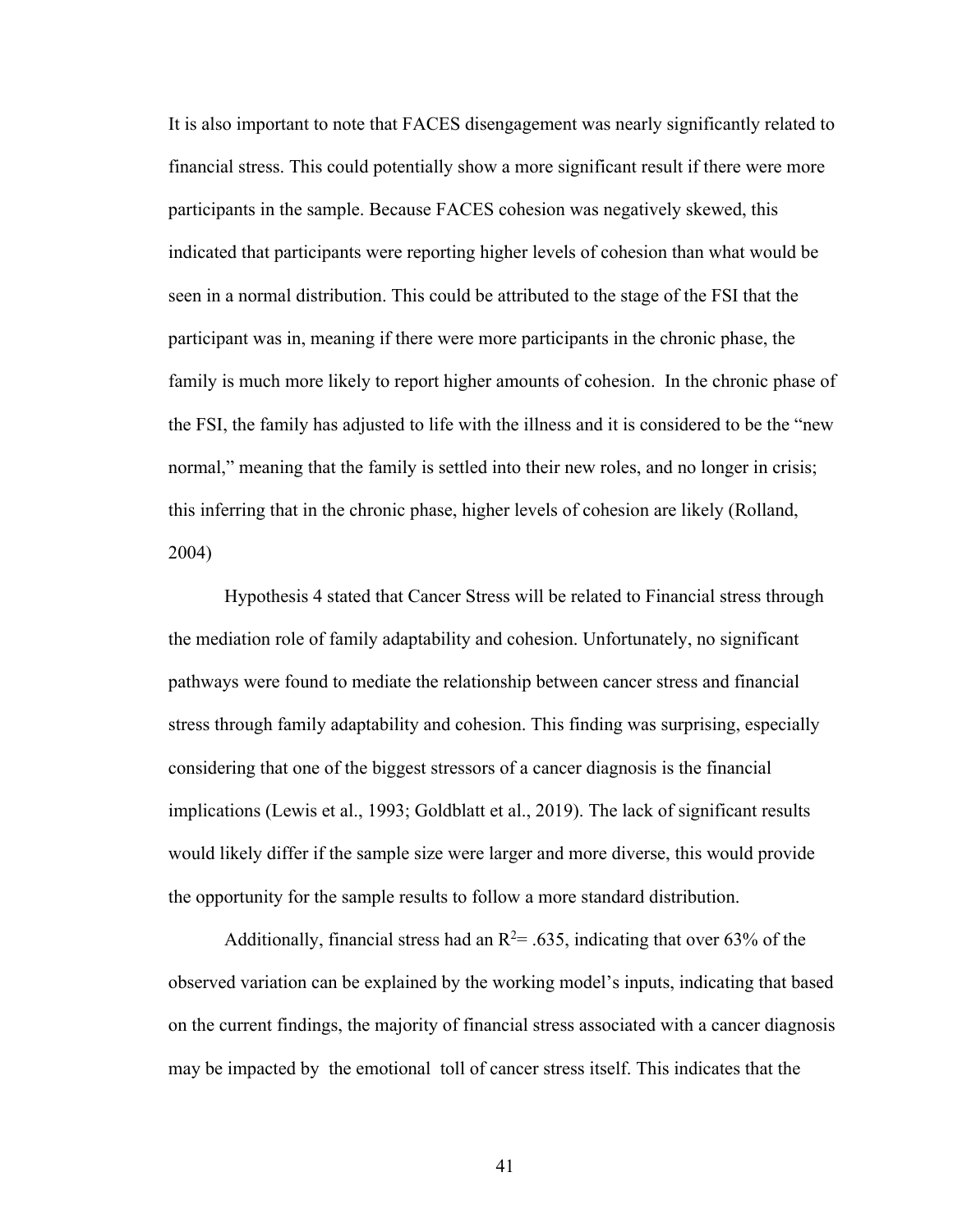family adaptability and cohesion scales did not mediate stress levels in a positive or negative manner. When looking at the sample, over half of the participants were women, and a small amount of men were in the sample. Due to this finding, there was a comparison attempt in differences in responses between men and women. Although neither all men nor all women models had a large enough sample for proper model fit, differences between genders were tested for independent and dependent variables of cancer stress and financial stress, respectively. Subsequent t-tests indicate significant variance between males and females in financial stress  $(p=011)$ . None of the participants identifying as "other" were used in the dataset, therefore they were not used in the t-test. Although this cannot be confirmed with the present analyses, this could possibly indicate that men are experiencing higher levels of financial stress than women. While this is not in the present study, future research could benefit from a larger and more diverse sample size to test the significance between genders.

#### **Chapter 7: Implications**

#### **Theoretical Implications**

When examining the results from this study, at the very least, there are indications of stress levels, both emotionally and financially, when given a cancer diagnosis. The present study hypothesized that after a cancer diagnosis, the way families adapted to stress based on their family style in the FACES IV scale, would affect the levels of reported financial stress. This hypothesis means that families with a cancer diagnosis already display elevated stress levels due to the illness, and if they are displaying lower levels of adaptability and cohesion, they may be more likely to struggle when coping with the associated financial stress of cancer treatment. This study found a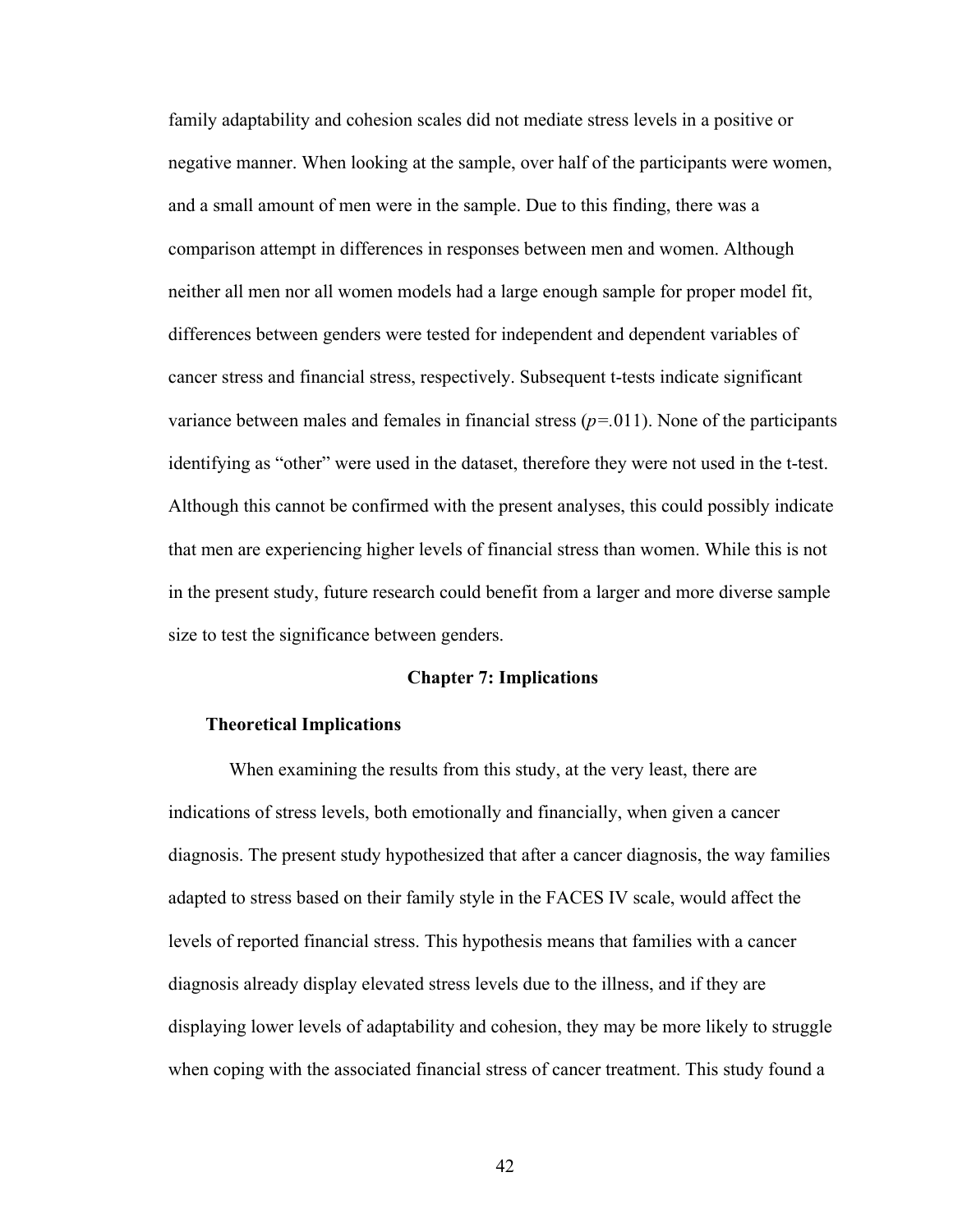significant and positive pathway for FACES rigidity with cancer stress. As stated previously, FACES cohesion (skewness= -2.29), flexibility (skewness= -1.21), disengagement (skewness= 1.71), and communication (skewness= -1.32), were highly skewed, affecting the results as the outcomes were not equally distributed, likely due to the lower number of participants. However, due to the fact that the results indicated elevated stress levels in families coping with a cancer diagnosis and finances, in addition to the connection to some of the FACES measures, this provides evidence that families are experiencing some level of cancer-related and financial stress. The implications of the data found in the present study show that there are statistically significant stress levels in this population, and that future research must be conducted in order to gain more breadth when understanding these stress levels. With more research in this area, clinicians would have a better indication of what therapeutic focus would benefit cancer patients and their families the most.

#### **Psychotherapy as Part of Cancer Treatment**

As seen in the review of the literature, we can see that there are many stressors put upon families and patients struggling with cancer. As mentioned before, although FACES communication did not indicate a significant link to cancer associated stress levels in the present study, it is still likely that increasing communication within the family system would potentially reduce stress levels. With this in mind, if this suggests success in further studies, family therapy would be a beneficial and integral part of cancer care; benefitting both the patient and their family. Considering this, there is some literature stating that psychotherapy is a great benefit to cancer patients, the caregivers, and their families. In fact, a randomized clinical study (Borji et al., 2017) evaluating the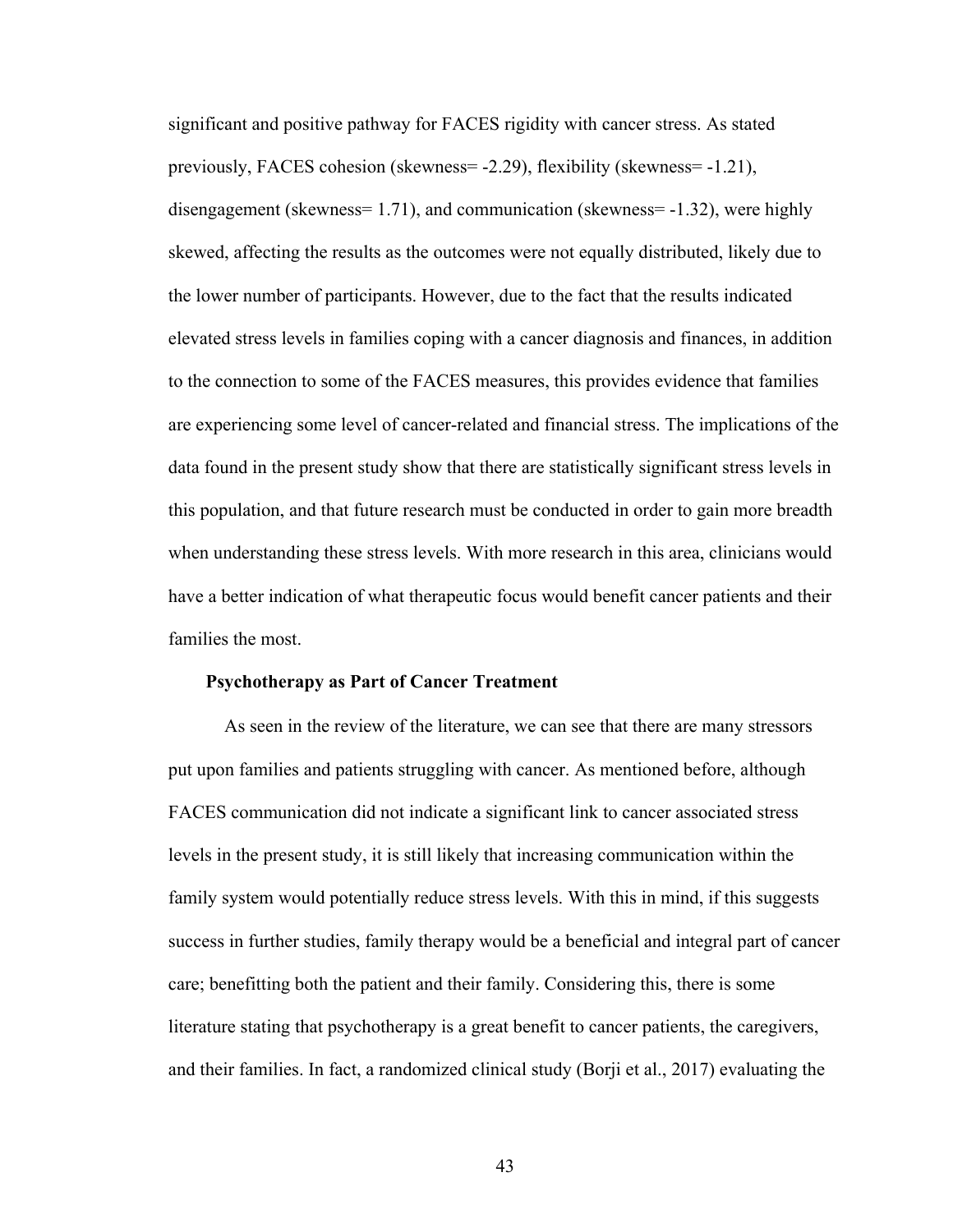efficiency of Cognitive Behavioral Therapy (CBT), within depression and anxiety management within caregivers (Borji et al., 2017). While this did prove to be helpful, due to CBT's idea that anxiety and depression management behaviors can be learned (Borji et al., 2017), this does not acknowledge the conflicts in regard to family functioning. When considering appropriate therapy techniques for families struggling with cancer stress, ideally, a family would benefit from a more systems-based type of therapy. While there has shown to be success with CBT, this lacks the integration of family systems model, and how to treat the system, rather than the individual.

Continuing this idea, a therapeutic model called Emotionally Focused Therapy, that is often used with couples, has been tested on couples facing illness, such as cancer. Emotionally Focused Therapy (EFT) puts a heavy emphasis on creating a safe space to express underlying emotions, and address attachment insecurities (Tie & Poulsen, 2013). Because the process of coping with illness and grief is generally a traumatic experience for the family, and attachment bonds within the family come to the forefront, EFT is thought to be a successful therapeutic intervention option for families, especially if they are anticipating death due to illness. The literature discusses that illness can often activate the attachment system, causing one to return to their internal working model (Tie & Poulson, 2013; Giese-Davis et al., 2002; Greenburg, 2012). In a study conducted with 16 couples, one suffering from terminal cancer, were to attend 8 sessions of EFT, and were tested both before and after for hopelessness, depression, and marital adjustment (Tie & Poulson 2013). The outcome of this study displayed that levels of depression significantly decreased within the patient, and moderately decreased within the spouse as well (Tie et al., 2013). Because EFT creates a safe space for couples to express emotions,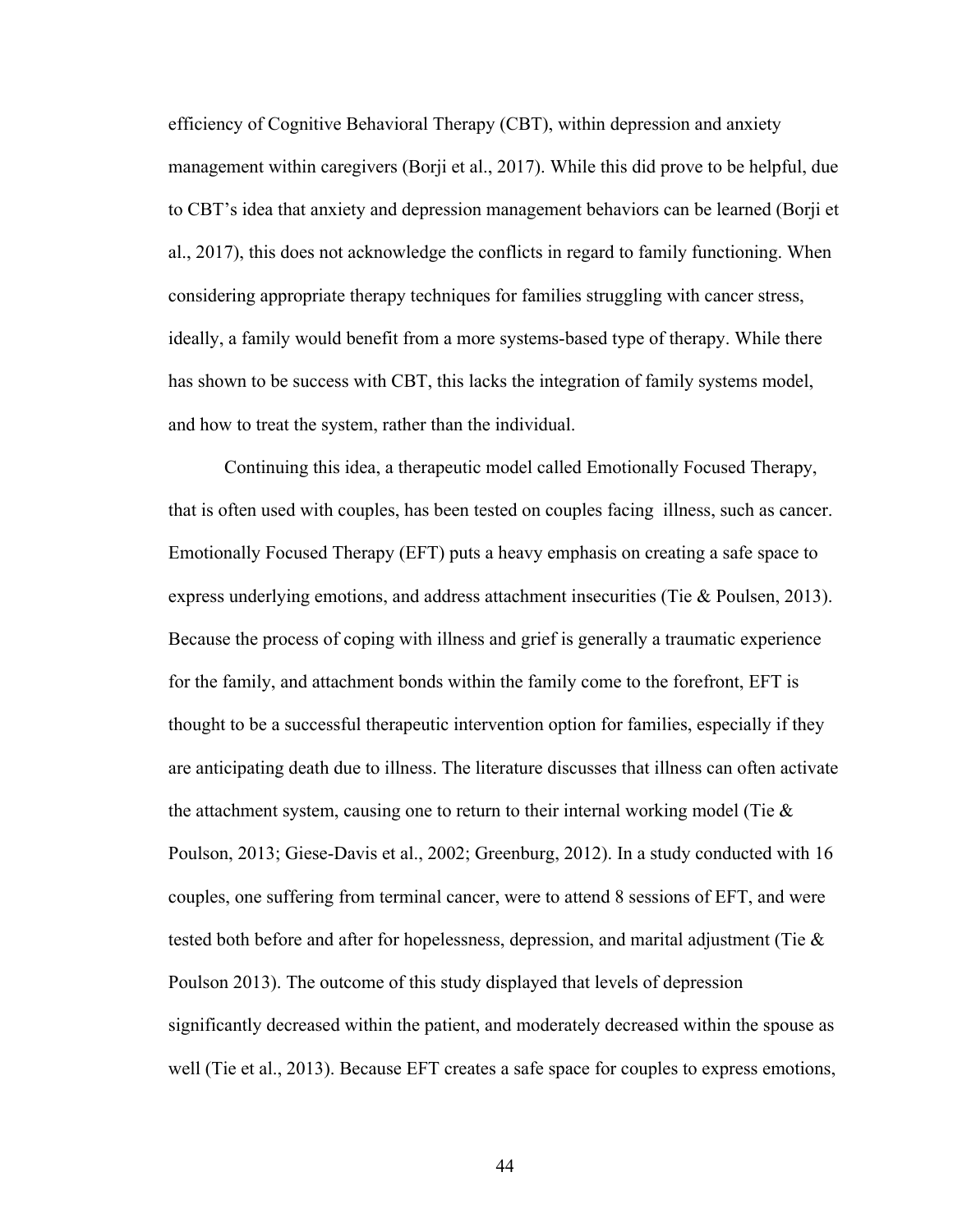the idea noted is that the improvement in communication brought the couples to a more secure attachment, comforting one another through the anticipated grief of the loss (Greenburg, 2012). This same space created by EFT to express emotions, ideally, would be very effective when working with families struggling with cancer as well.

#### **Limitations**

Limitations in the present study will provide guidelines for future research directions. The current study employs a cross-sectional research design, meaning that the findings should not be interpreted from a causal perspective. Examining how the study's constructs change over time in relation to the variables would be a valuable addition to future research. Additionally, the present study had high attrition rates, meaning many participants began the survey but did not complete it; out of 84 total participants, only 53 were used in data analyses. The study may have been limited in the representatives of the sample, due to the fact that the sample was majority white, married, and educated. In addition to demographics, the present study was limited in participants. Consequently, the findings are more difficult to generalize to a larger population of families managing a cancer diagnosis. This is strongly due to the spread of COVID-19, causing the study to be closed earlier than expected in order to avoid collecting skewed results

#### **Future Research**

When considering future research to add onto what has been conducted in the present study, there is a need to further investigate the link between cancer related stress and family adaptability and cohesion. First, future research would be needed to conduct a study with a larger sample size in order to make the results more generalizable. With a larger sample size, researchers should focus on gaining a more diverse sample, rather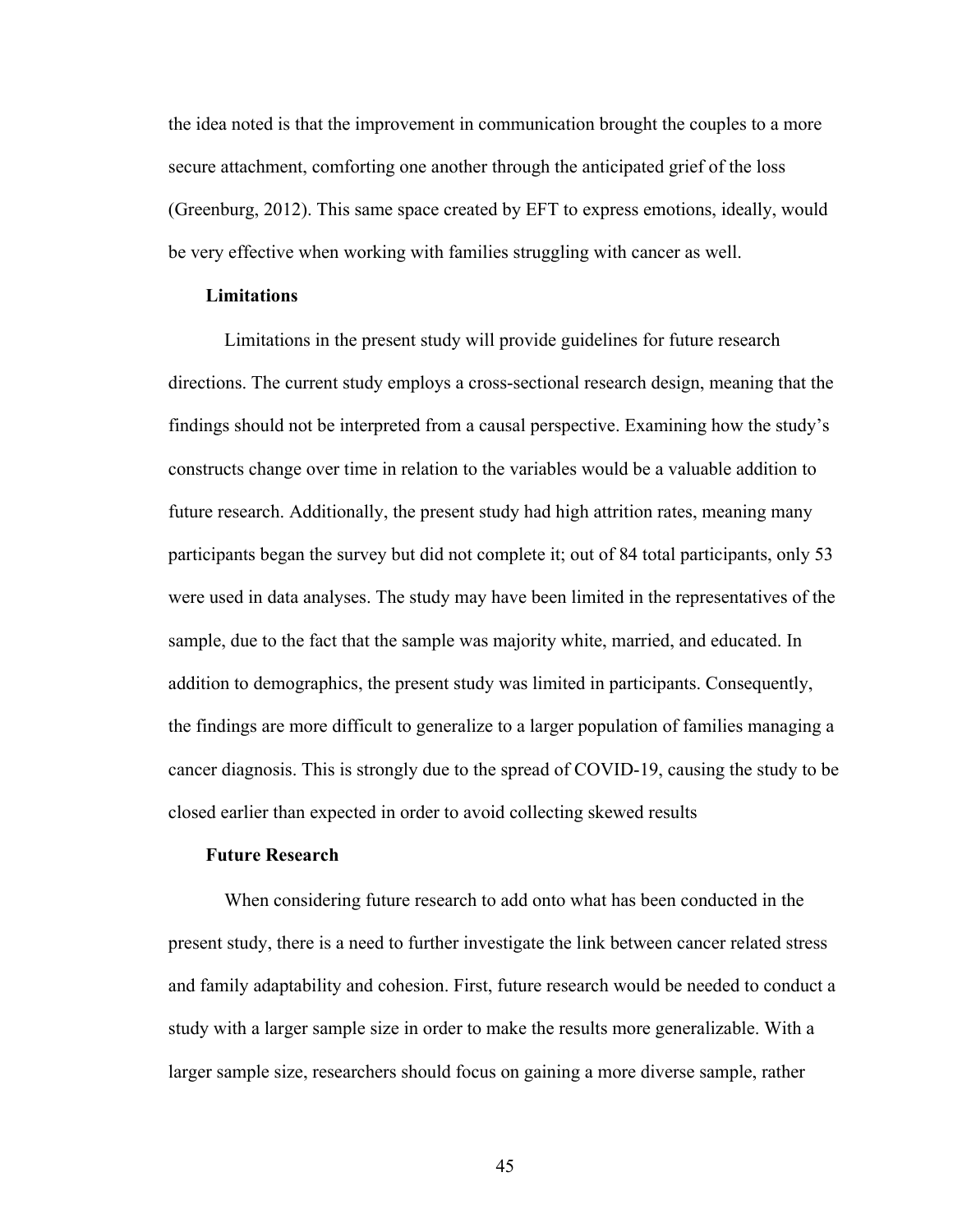than having a study restricted to a majority race. Future research also could address the ethnic and racial differences in access to healthcare. Additionally, future research would benefit from conducting a similar, but longitudinal, study, examining how the variables change over time. When considering the context of demographics, this raises the issue of access to healthcare, especially with the sample being primarily Caucasian. This begs the question of there being a more diverse sample, yet other racial identities do not have as much access to healthcare, making them ineligible for the study, as they would not be in active treatment (Esnaola & Ford, 2012).

#### **Conclusion**

With cancer being one of the leading causes of death in the modern world, it is unsurprising to find out that there are over 16 million Americans living with cancer as of 2015 (American Cancer Society, 2019). With its worldwide prominence, cancer affects individuals and families alike, creating stress for all (Goswami & Gupta, 2018; Laizner, 2018). Because families work as a system, a cancer diagnosis can deeply disrupt the function. Considering this, John Rolland created the Family Systems Illness Model to explain the experiences within the family system at the time of a diagnosis, which is the lens in which families are viewed within the present study. In addition to cancer stress on the family system, the financial implications of cancer create stress as well (Amir et al., 2012; Balfe et al., 2016). The current study examines cancer stress and financial stress with family adaptability and cohesion. While the present study showed few relationships between cancer stress, financial stress, and family adaptability and cohesion, this could be attributed to the limitations of the study. Future research should be conducted with a larger, and more diverse sample size, increasing the likelihood of significant results.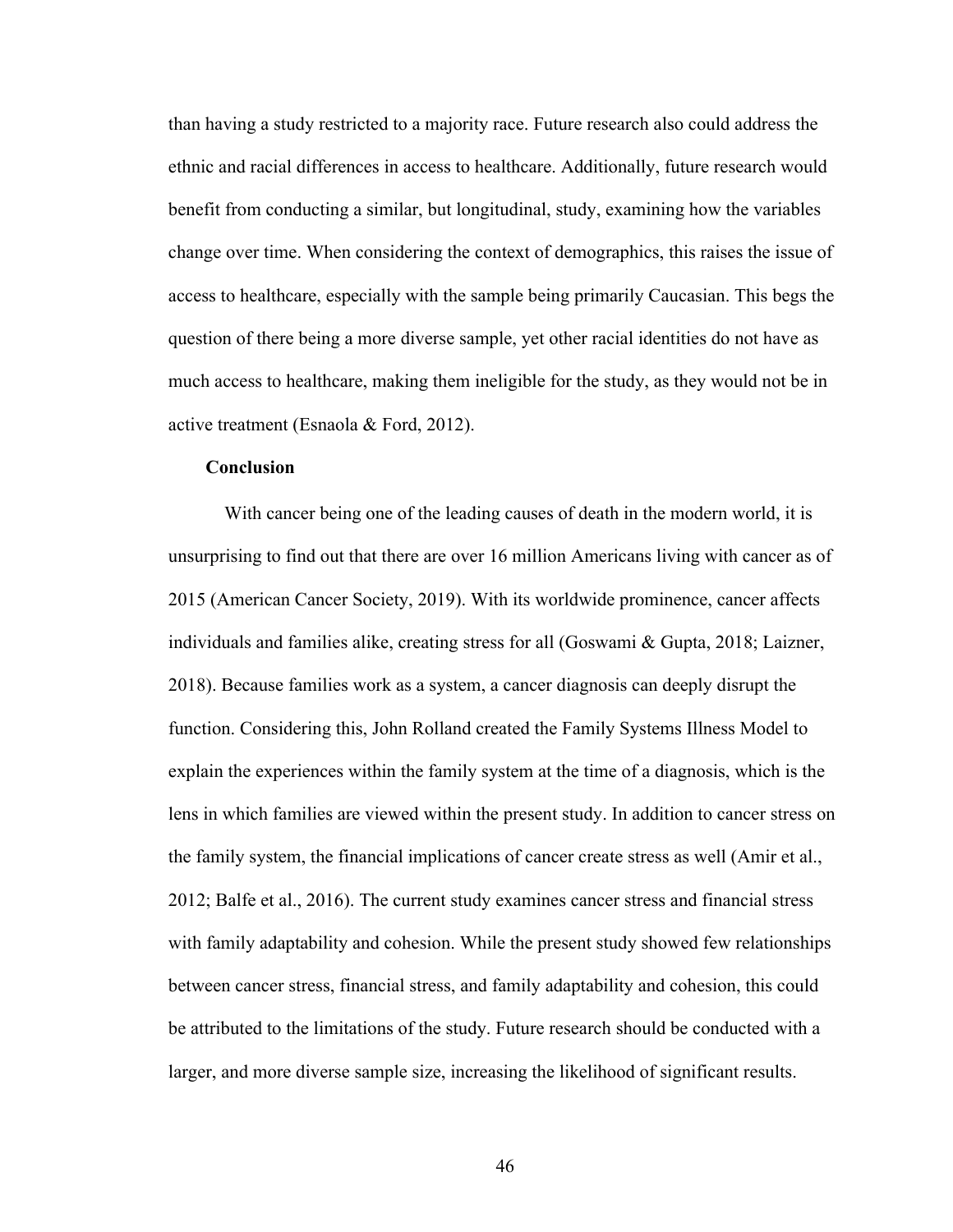#### **Appendices**

#### **Appendix A**

# **Struggling with malignant cancer?**

If you are 18 or older and suffer from late stage cancer, you may be eligible to participate in a research study.

# **Assessing stress associated with malignant cancer, and its effect on family coping and cohesion.**

This study will include a one-time survey assessing the effects of financial and emotional stress on participants and their families, as well as the effect this stress has on family functioning. The goal of this study is to assess family coping skills, and how the family functions under the extreme stress of coping with cancer. Ideally, the results of this study will advocate for cancer patients and their family's need to include family counseling in comprehensive care.

Participants will:

Complete a one-time online survey while completing paperwork. Be given resources for local agencies providing family counseling. Provide data creating an interdisciplinary approach to cancer treatment.

## **Location**

The survey will be distributed at Markey Cancer Center and Baptist Health Oncology. This is a one-time 20-minute survey which will be distributed while waiting for an appointment or during a hospital stay. After completing the survey, contact with participants will be complete.

## **Are you eligible?**

Over the age of 18, with either you or a partner suffering from a late stage cancer diagnosis.

Currently in active treatment at a local cancer center.

Have at least one child under the age of 18 living in your home.

## **If you're unsure if you meet the requirements, call or email a member of the study team:**

Emily Johnson, Couple and Family Therapy Master's Candidate Study coordinator em.johnson@uky.edu 678-451-5901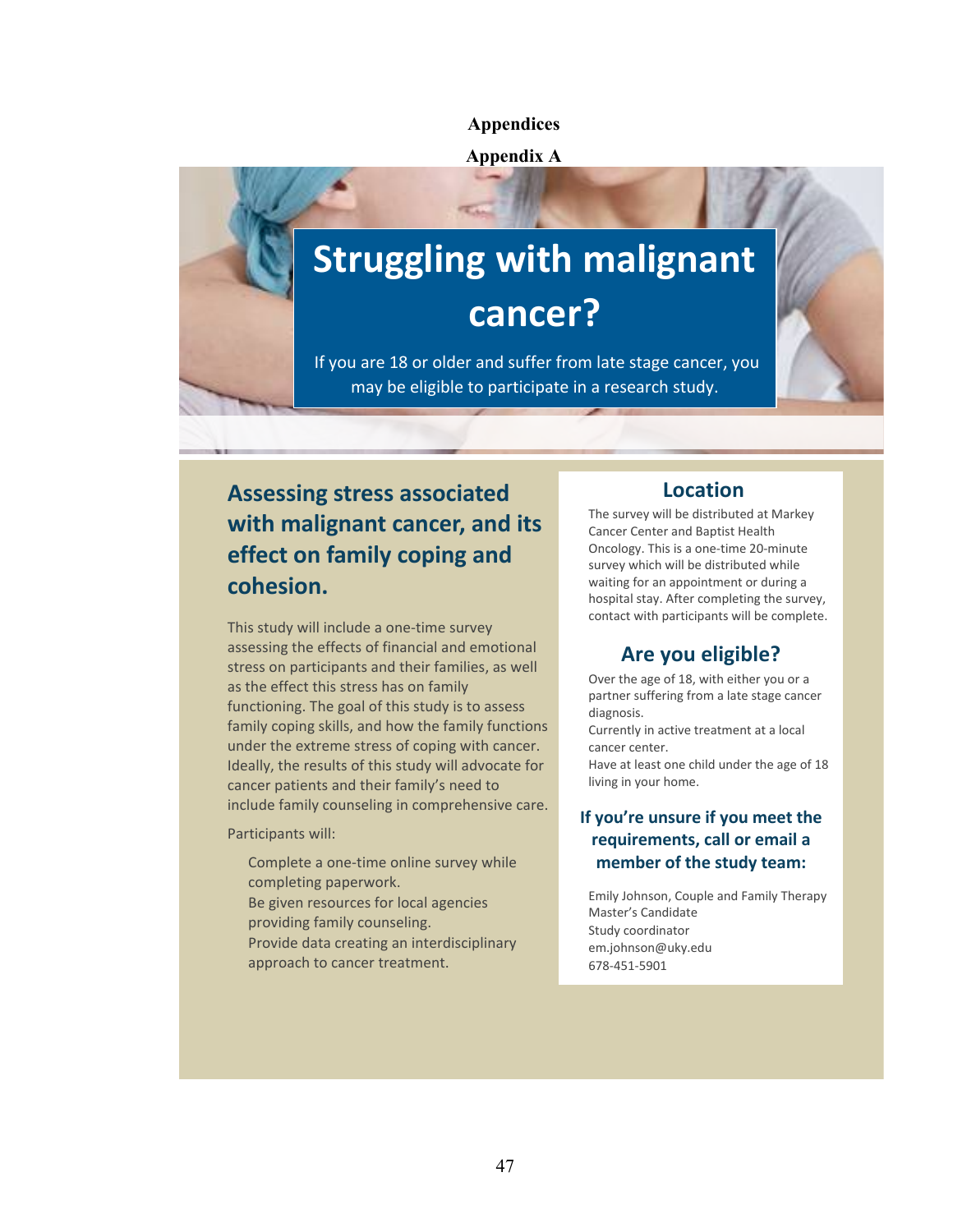#### **Appendix B**

Consent to Participate in a Research Study

## **KEY INFORMATION FOR FAMILY STRESS IN CANCER PATIENT STUDY**

As a patient or family member of an individual treated at the University of Kentucky Markey Cancer Center, you are being invited to take part in a research study about your financial and cancer stress, in relation to your family functioning. We hope to learn how cancer and financial stress in cancer patients and their families affect family cohesion, and its ability to function as a unit. To be eligible for this study, you must be over the age of 18, you or your partner must have a malignant cancer diagnosis in active treatment and have children under 18 living in your home.

Your participation in this study will include a one-time survey during the 2019 Fall Semester. Benefits of this study include the opportunity to self-reflect on your accumulated stress and coping behaviors. On a societal level, we will gain a better understanding of cancer and financial stress in cancer patients and their families, and how counseling can be a benefit to families in treatment.

This study does not have more risk of harm than you would experience on a daily basis. However, some questions may make you feel uncomfortable, and you may choose to skip and not to answer them. Should you feel great discomfort, the researcher will provide you with resources, or you can make an appointment at UK Counseling Center (106 Frazee Hall, 859-257-8701) or UK Family Center (205 Scovell Hall, 859- 257- 7755).

Participation is voluntary, and you may quit the survey at any time. You will not lose any services, benefits, or rights if you choose not to volunteer. The survey will take about 15-20 minutes to complete

Your response to the survey is confidential and identifiable information such as your name, will be removed from the information collected in this study. You will be assigned an ID number and your personal information will be removed. Data will be stored on a password protected computer that only the researchers will have access to. Due to the nature of Qualtrics, an online data collector, please be aware, while we make every effort to safeguard your data once received from the online survey/data gathering company, given the nature of online surveys, as with anything involving the internet, we can never guarantee confidentiality of the data while still on the survey gathering company's servers, or while en route to us. It is also possible the raw data collected for research purposes may be used for marketing or reporting purposes for Qualtrics after the research is concluded, depending on the company's Terms of Service and Privacy Policies.

The person in charge of this study is Emily Johnson, a Couple and Family Therapy Master's Student at the University of Kentucky, Department of Family Science. If you have questions, suggestions, or concerns regarding this study or if you want to withdraw from the study her contact information is:  $\frac{em}{ichnson@uky.edu}$ . If you would like to contact the supervisor of this study, contact D. Bruce Ross, PhD.,  $Bruce.Ross@uky.edu.$  Furthermore, if you have any concerns about your rights as a volunteer in this research, contact staff in the University of Kentucky (UK) Office of Research Integrity (ORI) between the business hours of 8am and 5pm EST, Monday-Friday at 859-257-9428 or toll free at 1-866-400-9428.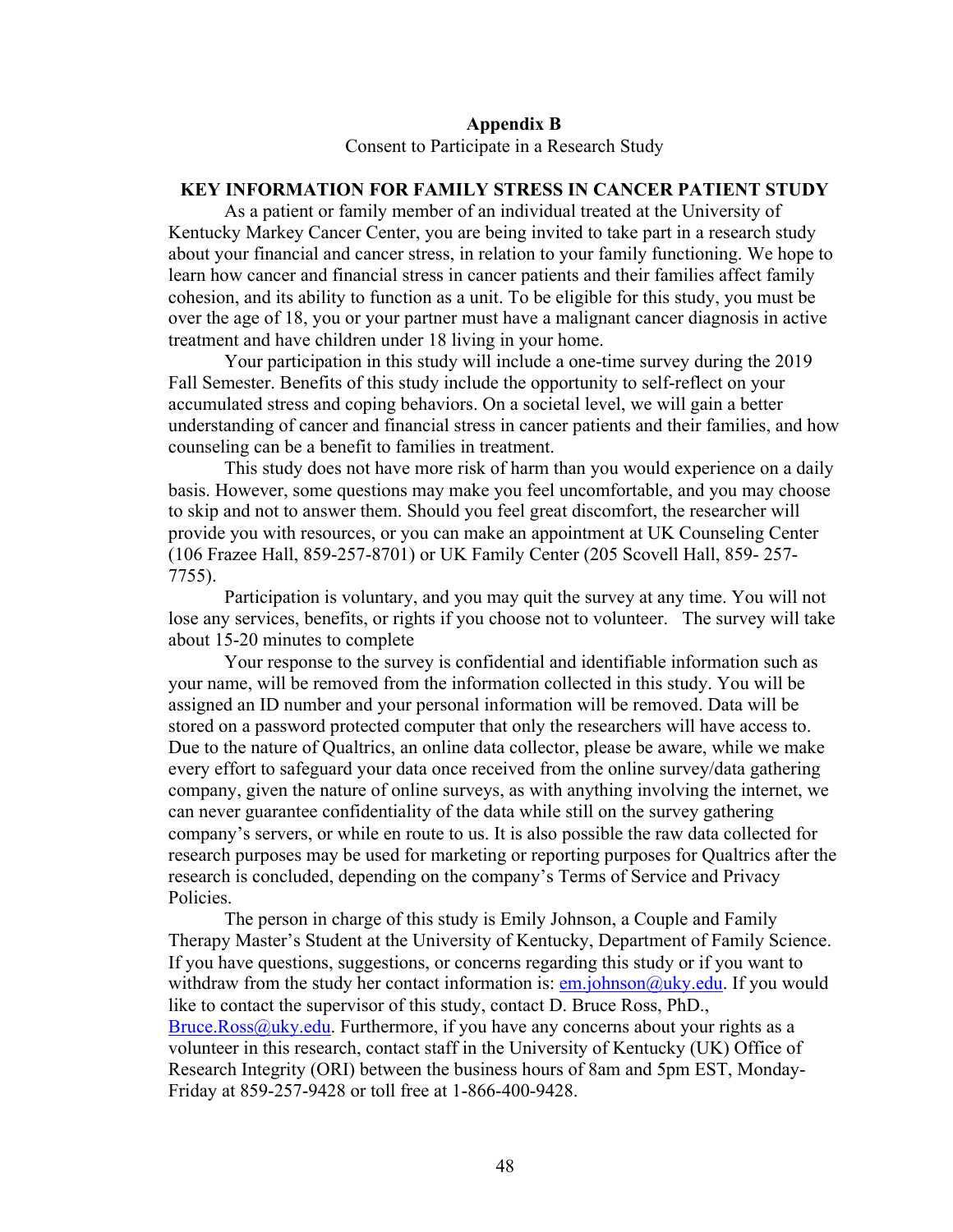PARTICIPANT'S AGREEMENT: By clicking "I AGREE" below, you agree that you have read the information provided above and are voluntarily agreeing to participate in this research study. If you do not agree, please close this web browser.

() I AGREE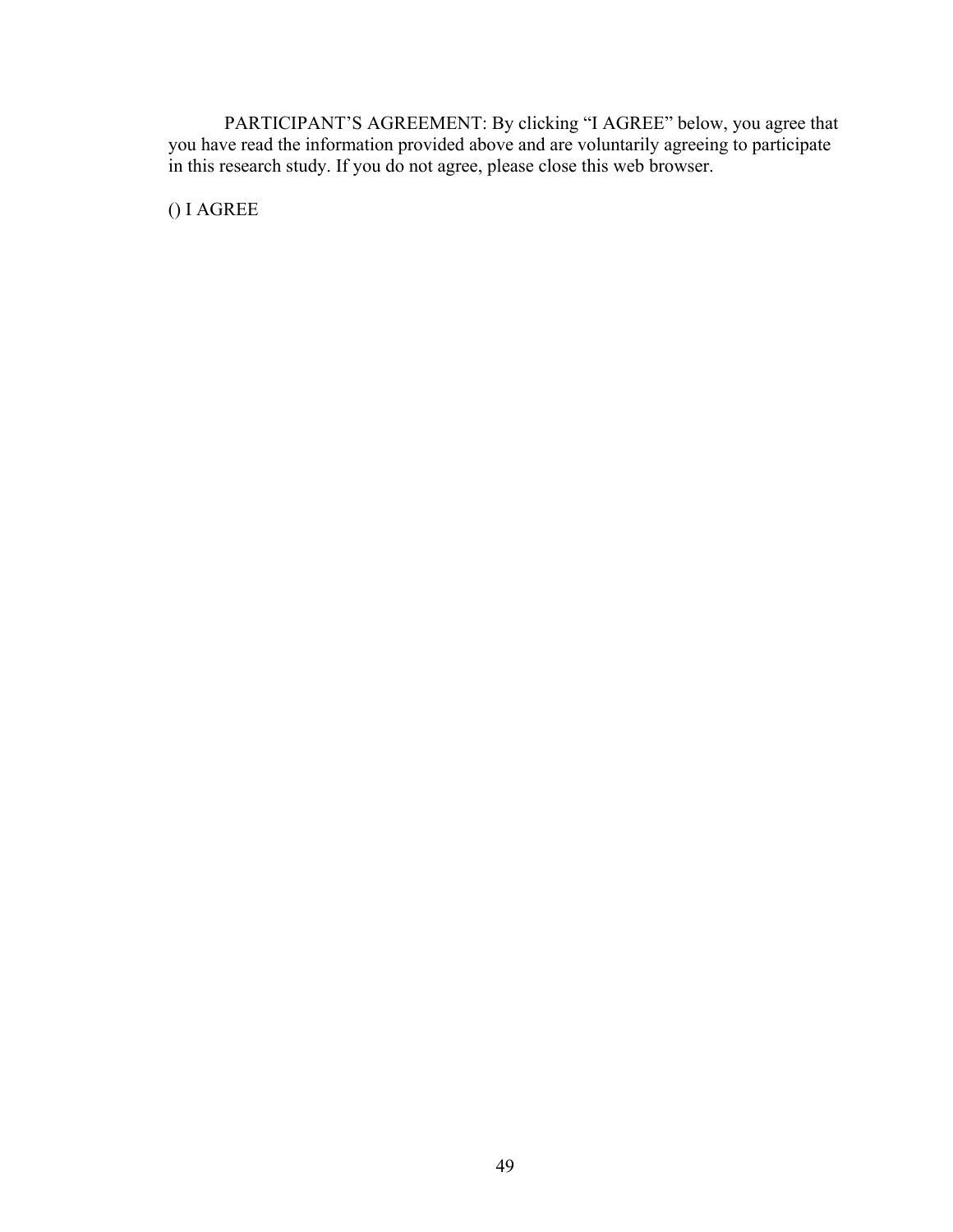## **Appendix C**

## Demographic Questions

- 1. What race/ethnicity do you identify with?
	- a. White
	- b. Black or African American
	- c. Hispanic
	- d. American Indian or Alaskan Native
	- e. Native American
	- f. Asian
	- g. Native Hawaiian
	- Other (Please specify): \_\_\_\_\_\_\_\_\_\_\_\_\_\_\_\_\_\_\_\_.
- 2. Do you identify as \_\_\_\_\_\_\_\_\_\_\_.
	- a. Male
	- b. Female
	- c. Other (Please Specify):
- 3. What is your date of birth?
	- a.
- 4. What is your current marital status \_\_\_\_\_\_?
	- a. Single
	- b. Dating/Committed relationship
	- c. Engaged
	- d. Married
	- e. Separated/Divorced
	- f. Other (Please Specify):  $\qquad \qquad$ .
- 5. How satisfied are you in your current relationship?
	- a. Very dissatisfied
	- b. Dissatisfied
	- c. Neutral
	- d. Somewhat satisfied
	- e. Satisfied
	- f. Very satisfied
- 6. What is the highest level of education you have achieved?
	- a. Less than high school degree
	- b. High school degree or equivalent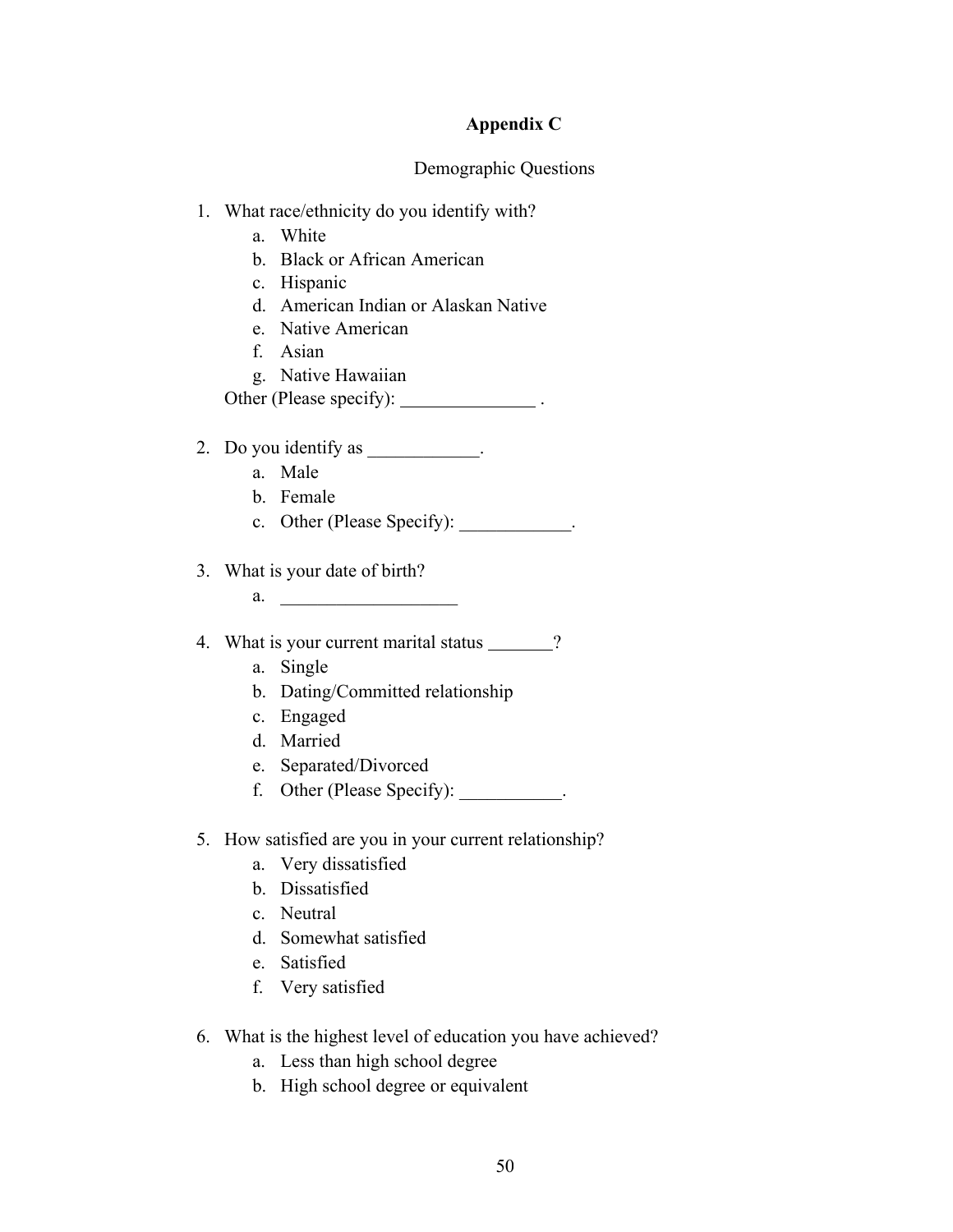- c. Some college, but no degree
- d. Associate degree
- e. Bachelor degree
- f. Professional degree
- g. Graduate degree
- 7. What is your current income?
	- a. Less than \$25,000
	- b. 25,000 to \$34,999.
	- c. \$35,000 to \$49,999.
	- d. \$50,000 to \$74,999.
	- e. \$75,000 to \$99,999.
	- f. \$100,000+
- 8. What is your current level of debt?
	- a. \$0 to \$5,000
	- b. \$5,000 to \$24,999.
	- c. 25,000 to \$49,999
	- d. \$50,000 to \$74,999.
	- e. \$75,000 to \$99,999.
	- f. \$100,000+
- 9. Have you or your partner recently experienced job loss or decreased work hours?
	- a. Yes
	- b. No
- 10. Are you or your partner in active cancer treatment?
	- a. Yes
	- b. No
- 11. Where are you (or partner) currently receiving treatment?

a. \_\_\_\_\_\_\_\_\_

12. What stage of cancer have you been diagnosed with?

- a. Stage I
- b. Stage II
- c. Stage III
- d. Stage IV

#### 13. Who is your current insurance provider?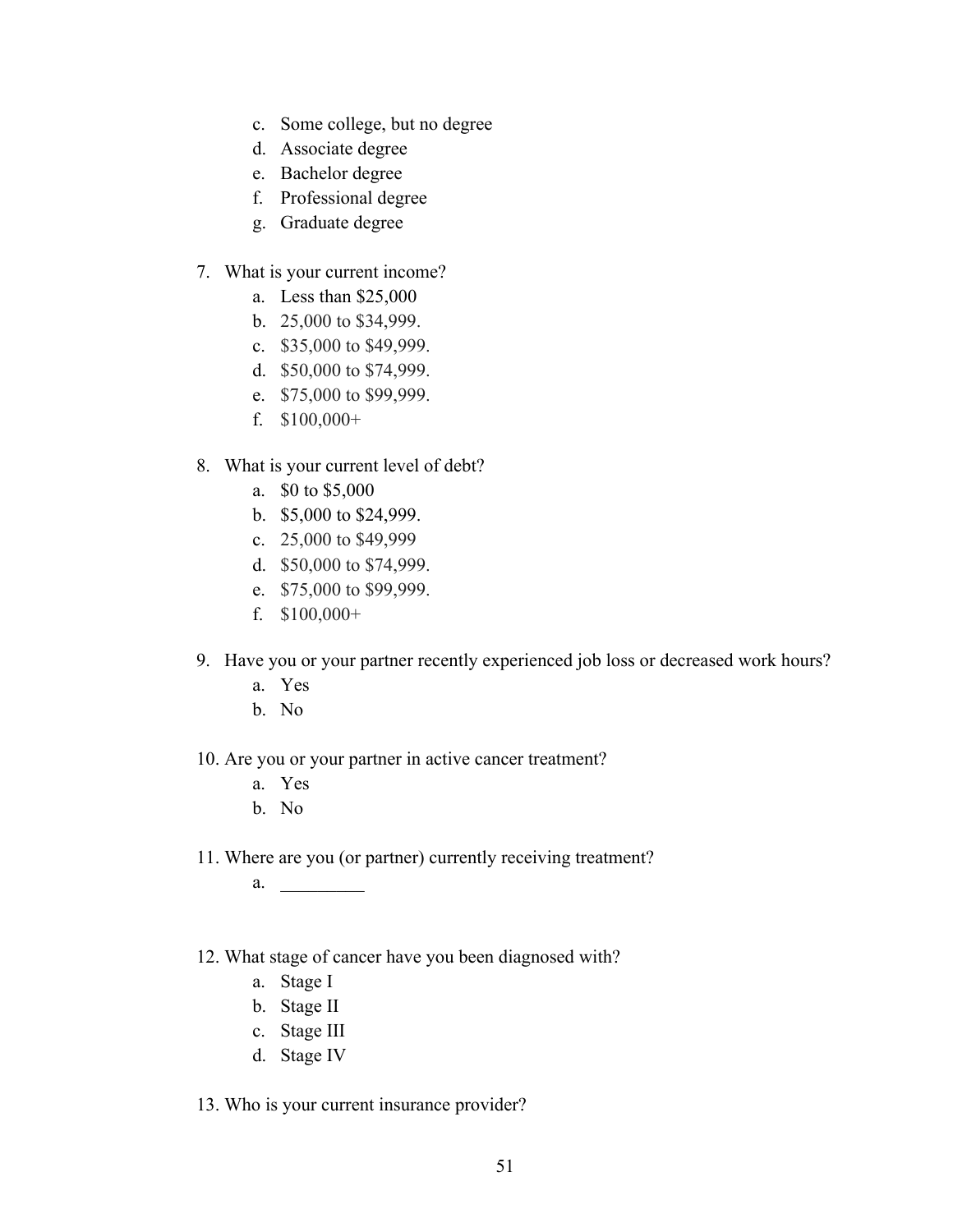a.  $\qquad \qquad$ 

- 14. Have any other family members been diagnosed with cancer?
	- a. Yes
	- b. No

## 15. How is your overall health today?

- a. Very poor
- b. Poor
- c. Average
- d. Good
- e. Excellent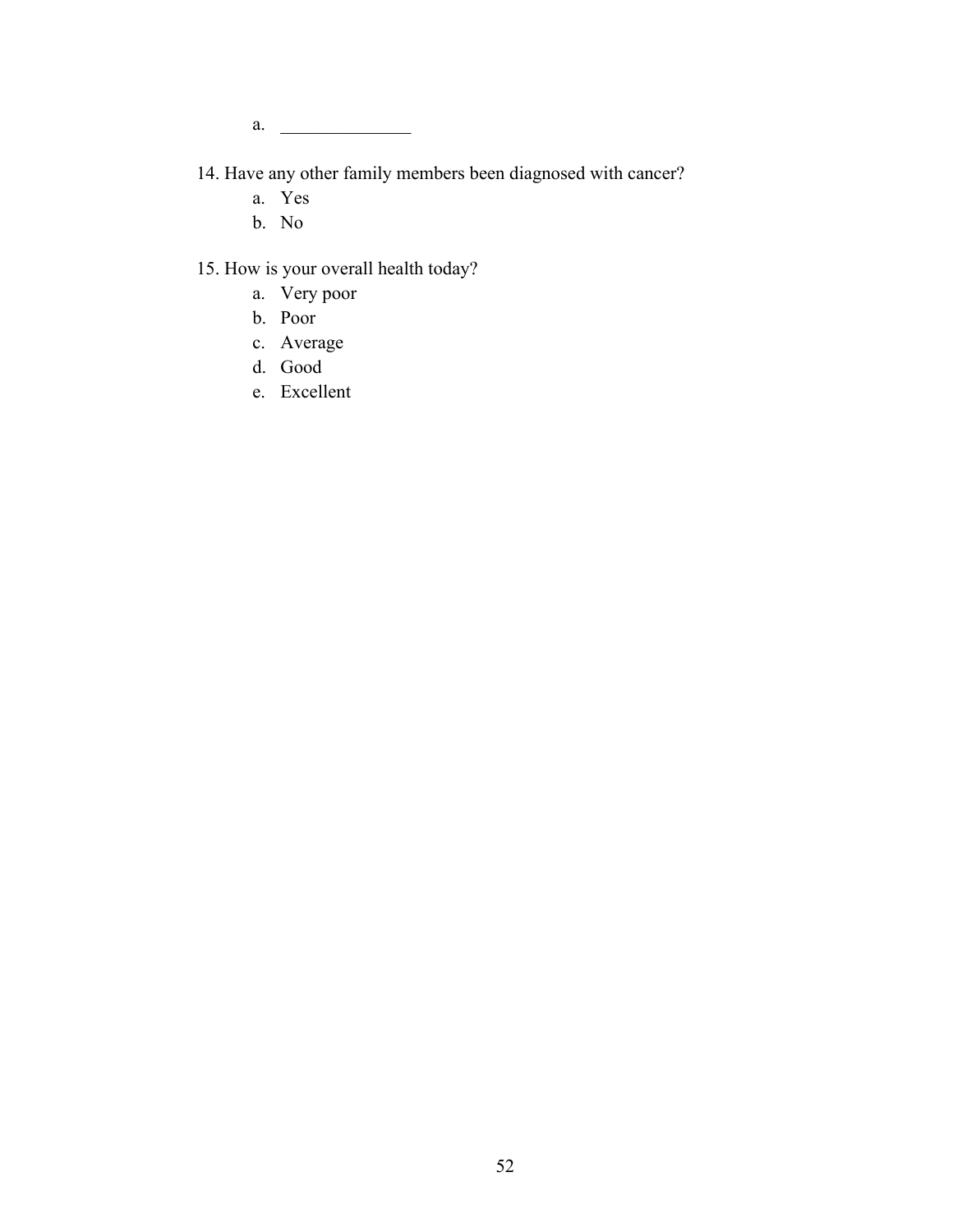## **Appendix D**

FACES IV: Questionnaire

Directions to Family Members

*Family members should complete the instrument independently, not consulting or discussing their responses until they have been completed. Fill in the corresponding number in the space provided answer sheet.*

**Using the 5-point Likert scale provided below, please indicate the degree to which you agree or disagree with each statement about yourself.**

| <b>Strongly</b> | <b>Generally</b> | <b>Undecided</b> | <b>Generally</b> | <b>Strongly Agree</b> |
|-----------------|------------------|------------------|------------------|-----------------------|
| <b>Disagree</b> | <b>Disagree</b>  |                  | <b>Disagree</b>  |                       |

1. Family members are involved in each other's lives. 1 2 3 4 5

- 2. Our family tries new ways of dealing with problems. 1 2 3 4 5
- 3. We get along better with people outside our family than inside. 1 2 3 4 5
- 4. We spend too much time together. 1 2 3 4 5
- 5. There are strict consequences for breaking the rules in our family. 1 2 3 4 5
- 6. We never seem to get organized in our family. 1 2 3 4 5
- 7. Family members feel very close to each other. 1 2 3 4 5
- 8. Parents equally share leadership in our family. 1 2 3 4 5
- 9. Family members seem to avoid contact with each other when at home. 1 2 3 4 5
- 10. Family members feel pressured to spend most free time together. 1 2 3 4 5
- 11. There are clear consequences when a family member does something wrong. 1 2 3 4 5
- 12. It is hard to know who the leader is in our family. 1 2 3 4 5
- 13. Family members are supportive of each other during difficult times. 1 2 3 4 5
- 14. Discipline is fair in our family. 1 2 3 4 5
- 15. Family members know very little about the friends of other family members. 1 2 3 4 5
- 16. Family members are too dependent on each other. 1 2 3 4 5
- 17. Our family has a rule for almost every possible situation. 1 2 3 4 5
- 18. Things do not get done in our family. 1 2 3 4 5
- 19. Family members consult other family members on important decisions. 1 2 3 4 5
- 20. My family is able to adjust to change when necessary. 1 2 3 4 5
- 21. Family members are on their own when there is a problem to be solved. 1 2 3 4 5
- 22. Family members have little need for friends outside the family. 1 2 3 4 5
- 23. Our family is highly organized. 1 2 3 4 5
- 24. It is unclear who is responsible for things (chores, activities) in our family. 1 2 3 4 5
- 25. Family members like to spend some of their free time with each other. 1 2 3 4 5
- 26. We shift household responsibilities from person to person. 1 2 3 4 5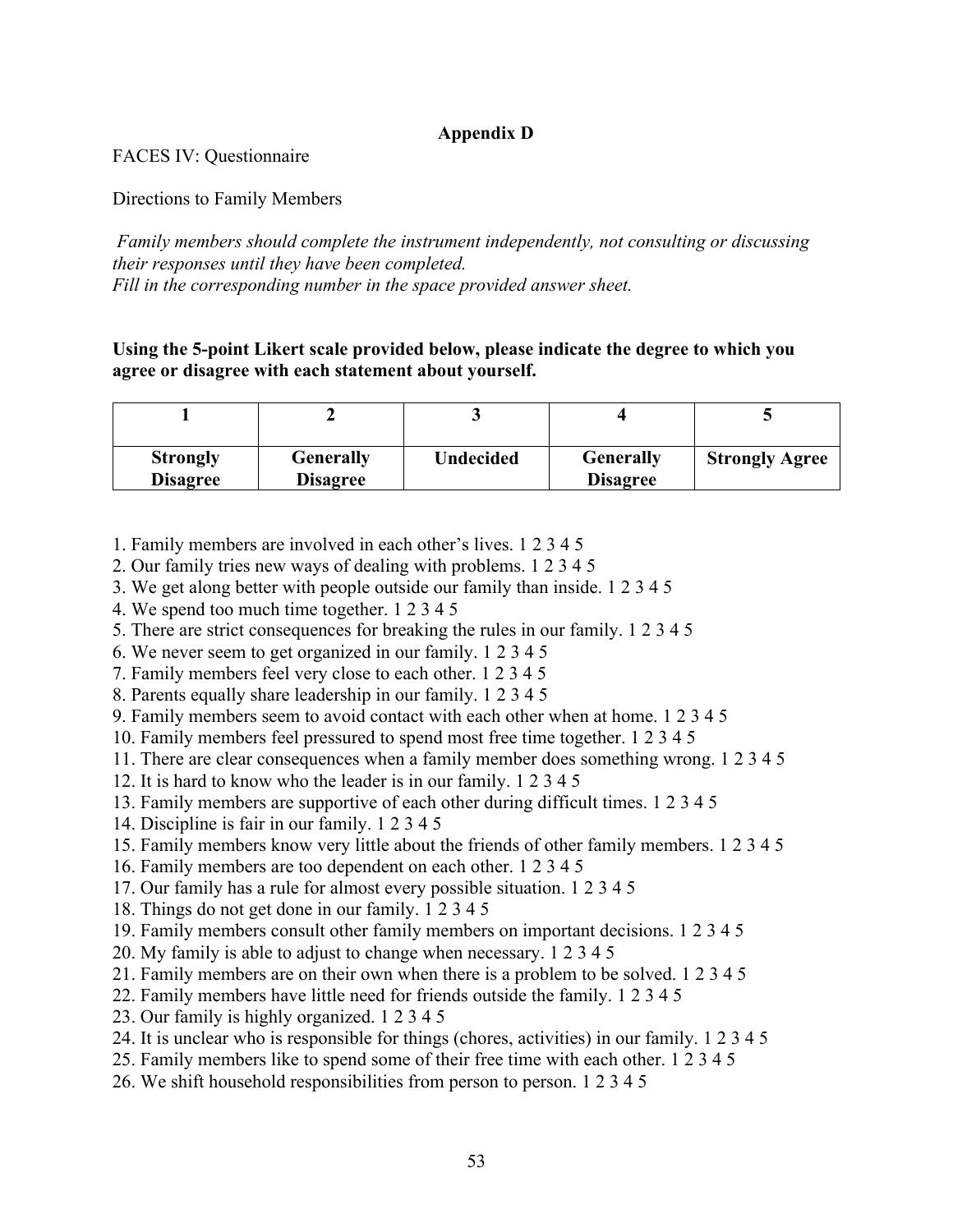- 27. Our family seldom does things together. 1 2 3 4 5
- 28. We feel too connected to each other. 1 2 3 4 5
- 29. Our family becomes frustrated when there is a change in plans or routines. 1 2 3 4 5
- 30. There is no leadership in our family. 1 2 3 4 5
- 31. Although family members have individual interests, they still participate in family activities. 1 2 3 4 5
- 32. We have clear rules and roles in our family. 1 2 3 4 5
- 33. Family members seldom depend on each other. 1 2 3 4 5
- 34. We resent family members doing things outside the family. 1 2 3 4 5
- 35. It is important to follow the rules in our family. 1 2 3 4 5
- 36. Our family has a hard time keeping track of who does various household tasks. 1 2 3 4 5
- 37. Our family has a good balance of separateness and closeness. 1 2 3 4 5
- 38. When family problems arise, we compromise. 1 2 3 4 5
- 39. Family members mainly operate independently. 1 2 3 4 5
- 40. Family members feel guilty if they want to spend time away from the family. 1 2 3 4 5
- 41. Once a decision is made, it is very difficult to modify that decision. 1 2 3 4 5
- 42. Our family feels hectic and disorganized. 1 2 3 4 5
- 43. Family members are satisfied with how they communicate with each other. 1 2 3 4 5
- 44. Family members are very good listeners. 1 2 3 4 5
- 45. Family members express affection to each other. 1 2 3 4 5
- 46. Family members are able to ask each other for what they want. 1 2 3 4 5
- 47. Family members can calmly discuss problems with each other. 1 2 3 4 5
- 48. Family members discuss their ideas and beliefs with each other. 1 2 3 4 5
- 49. When family members ask questions of each other, they get honest answers. 1 2 3 4 5
- 50. Family members try to understand each other's feelings. 1 2 3 4 5
- 51. When angry, family members seldom say negative things about each other. 1 2 3 4 5
- 52. Family members express their true feelings to each other. 1 2 3 4 5

| Verv                | Somewhat            | <b>Generally</b> | <b>Very Satisfied</b> | <b>Extremely</b> |
|---------------------|---------------------|------------------|-----------------------|------------------|
| <b>Dissatisfied</b> | <b>Dissatisfied</b> | <b>Satisfied</b> |                       | <b>Satisfied</b> |

- 53. The degree of closeness between family members. 1 2 3 4 5
- 54. Your family's ability to cope with stress. 1 2 3 4 5
- 55. Your family's ability to be flexible. 1 2 3 4 5
- 56. Your family's ability to share positive experiences. 1 2 3 4 5
- 57. The quality of communication between family members. 1 2 3 4 5
- 58. Your family's ability to solve conflicts 1 2 3 4 5
- 59. The amount of time you spend together as a family. 1 2 3 4 5
- 60. The way problems are discussed. 1 2 3 4 5
- 61. The fairness of criticism in your family. 1 2 3 4 5
- 62. Family member's concern for each other. 1 2 3 4 5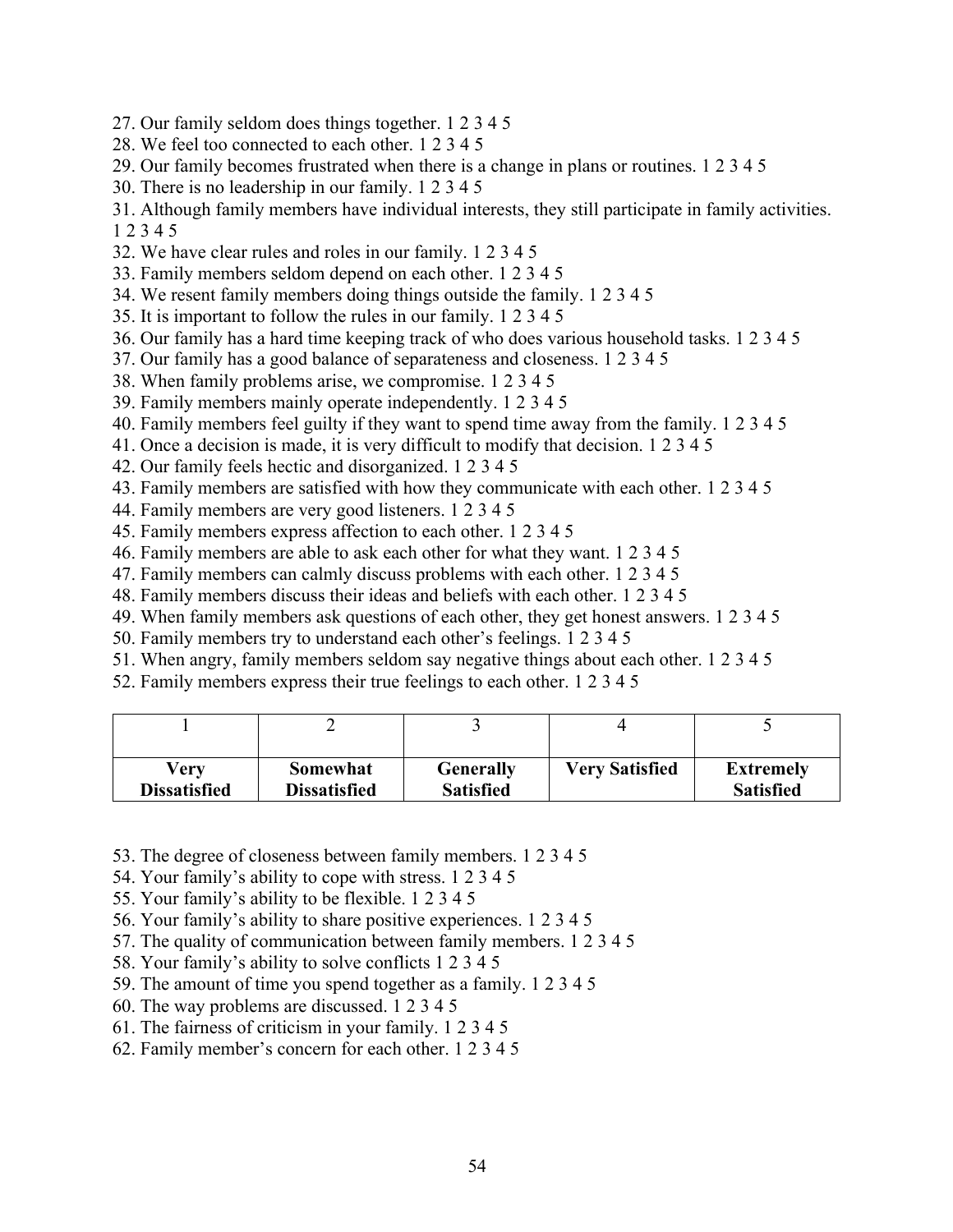*Thank you for your cooperation!*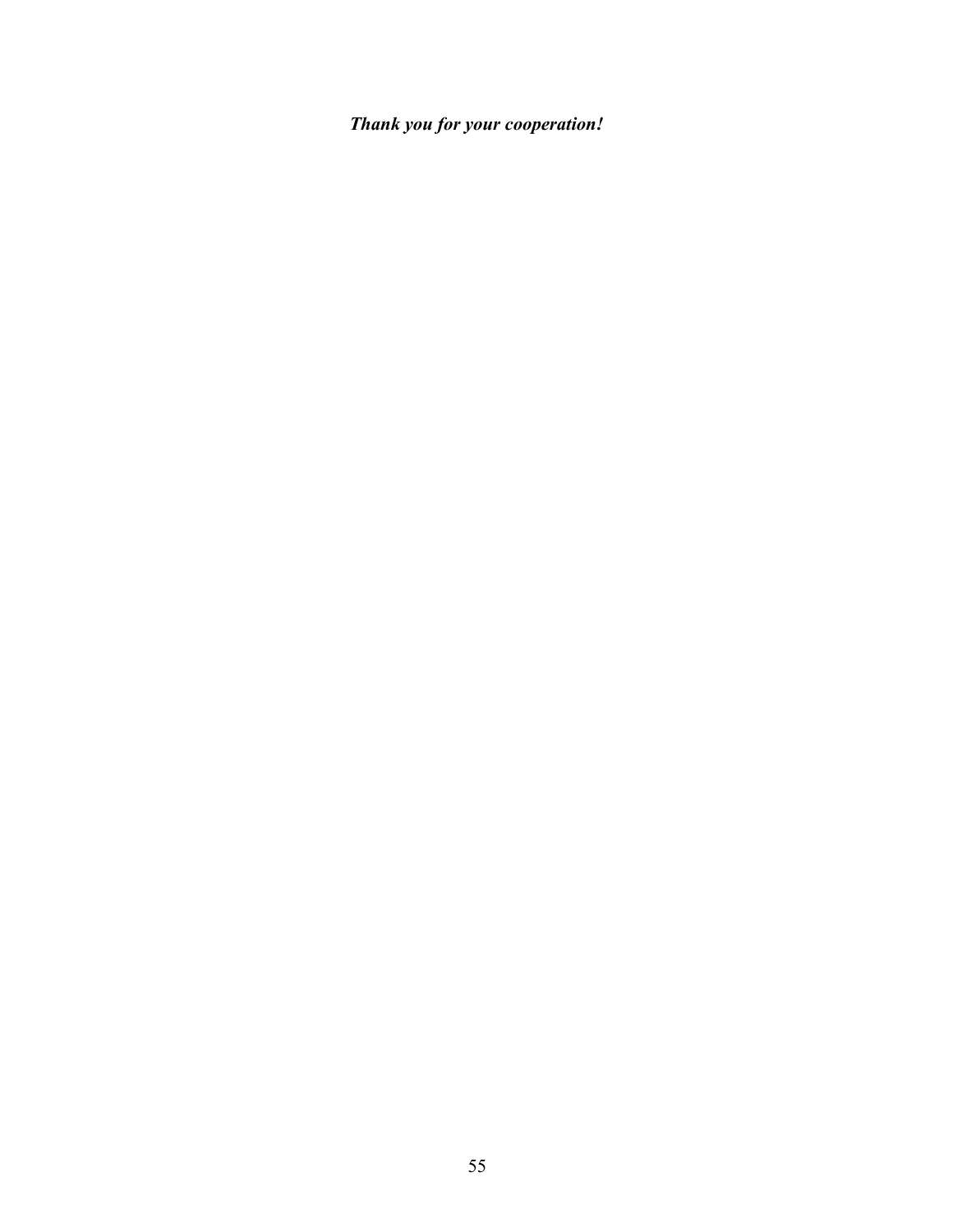## **Appendix E**

## **RSQ-Cancer Stress**

This is a list of things about having cancer or a family member sick with cancer that individuals sometimes find stressful or a problem to deal with. Please circle the number indicating how stressful the following things have been for your child in the past 6 months.

| ъT | $1.4\times 10^{-4}$ |         | $\mathbf{A}\mathbf{M}$ |
|----|---------------------|---------|------------------------|
| .  | --- - - -           | omewhat |                        |

a. Concerns about how sick you/the family member looks and feels 1 2 3 4

b. Concerns about how worried other people in the family are about you/the family member 1 2 3 4

c. You/the family member being gone from home a lot 1 2 3 4

d. Concerns about getting cancer yourself (family member only) 1 2 3 4

e. Concerns about another family member becoming sick 1 2 3 4

g. Not knowing what to say to your friends and other people about the cancer 1 2 3 4

h. You (or family member) not having as much time to spend with the family 1 2 3 4

i. Having to take care of other people in your family 1 2 3 4

k. Doing things that you (or the family member) usually takes care of when s/he is not sick 1 2 3 4

l. Other: \_\_\_\_\_\_\_\_\_\_\_\_\_\_\_\_\_\_\_\_\_\_\_\_\_\_\_\_\_\_\_\_\_\_\_\_\_\_\_\_\_\_\_\_\_\_\_\_\_\_\_\_\_\_\_ 1 2 3 4

Circle the number that shows how much control I generally think I have over these problems.

| محما<br>AOIL' | .<br>$\mathbf{r}$ none | $- - - -$<br>ı<br>шι<br>___ | $\sim$<br>11100 |  |
|---------------|------------------------|-----------------------------|-----------------|--|

Think of all the stressful parts of having cancer or a family member who is sick with cancer that have been stressful for you. For each item below, circle one number from 1 (not at all) to 4 (a lot).

## **WHEN DEALING WITH HAVING (Or A FAMILY MEMBER SICK) WITH CANCER**

1. I try not to feel anything. 1 2 3 4

2. When dealing with the stress of having (a family member with) cancer, I feel sick to my stomach or get headaches. 1 2 3 4

3. I try to think of different ways to change or fix the situation. 1 2 3 4

4. When faced with having (a family member with) cancer, I don't feel anything at all, it's like I have no feelings. 1 2 3 4

5. I wish that I were stronger and less sensitive so that things would be different. 1 2 3 4

6. I keep remembering what happened has happened cancer or can't stop thinking about what might happen. 1 2 3 4

7. I let someone, or something know how I feel. 1 2 3 4

8. I have decided I am okay with the way I am, even though I'm not perfect. 1 2 3 4

9. When around other people, I act like I (or my family member) never got cancer. 1 2 3 4

10. I just have to get away from everything when I am dealing with the stress of having (a family member with) cancer. 1 2 3 4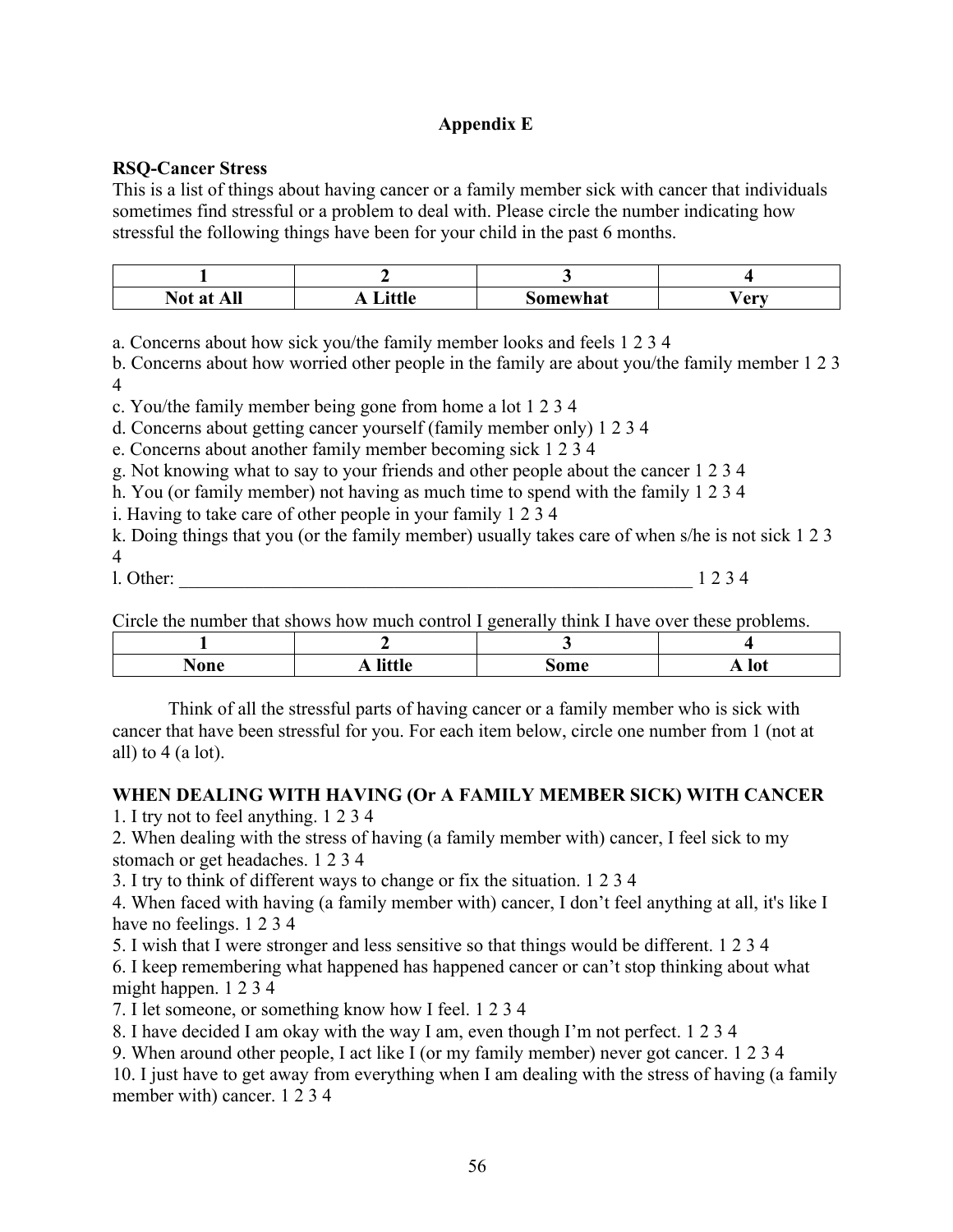11. I deal with having (a family member with) cancer by wishing it would just go away, that everything would work itself out. 1 2 3 4

12. I get really jumpy when I am dealing with having (a family member with) cancer. 1 2 3 4 13. I realize that I just have to live with things the way they are. 1 2 3 4

14. When I am dealing with the stress of having (a family member with) cancer, I just can't be near anything that reminds me of what is happening. 1 2 3 4

15. I try not to think about it, to forget all about it. 1 2 3 4

16. When I am dealing with having (a family member with) cancer, I really don't know what I feel. 1 2 3 4

17. I ask other people or things for help or for ideas about how to make things better. 1 2 3 4 18. When I am trying to sleep, I can't stop thinking about the stressful aspects of having (a family member with) cancer or I have bad dreams about it. 1 2 3 4

19. I tell myself that I can get through this, or that I will be okay. 1 2 3 4

20. I let my feelings out. 1 2 3 4

I do this by: (Check all.) Writing in journal/diary, Drawing/painting, complaining to let off steam, Being sarcastic/making fun, Listening to music, Punching a pillow, Exercising, Yelling, Crying, None of these

21. I get help from other people or things when she is trying to figure out how to deal with my feelings. 1 2 3 4

## **You're half done. Before you keep working, look back at the first page so you remember the aspects of having a cancer diagnosis or a family member with a cancer diagnosis that have been stressful for you lately. Remember to answer the questions below thinking about these things.**

22. I just can't get myself to face having (a family member with) cancer. 1 2 3 4

23. I wish that someone would just come and take away the stressful parts of having (a family member with) cancer. 1 2 3 4

24. I do something to try to fix the stressful parts of having (a family member with) cancer. 1 2 3 4 Write one thing you did:\_\_\_\_\_\_\_\_\_\_\_\_\_\_\_\_\_\_\_\_\_\_\_\_\_\_\_\_\_\_\_\_\_\_\_\_\_\_\_\_\_\_\_\_\_\_\_

25. Thoughts about having (a family member with) cancer just pop into her/his head. 1 2 3 4

26. When I am dealing with having (a family member with) cancer, I feels it in my body. 1 2 3 4 Check all that happen: my heart races, my breathing speeds up, I feel hot or sweaty, my muscles get tight, None of these

27. I try to stay away from people and things that make me feel upset or remind me of having (a family member with) cancer. 1 2 3 4

28. I don't feel like myself when I am dealing with the stress of having (a family member with) with cancer, it's like I am far away from everything. 1 2 3 4

29. I just take things as they are; I go with the flow. 1 2 3 4

30. I think about happy things to take my mind off the stressful parts of having (a family member with) cancer or how I am feeling. 1 2 3 4

31. When something stressful happens related to having a parent with cancer, I can't stop thinking about how I am feeling. 1 2 3 4

32. I get sympathy, understanding, or support from someone. 1 2 3 4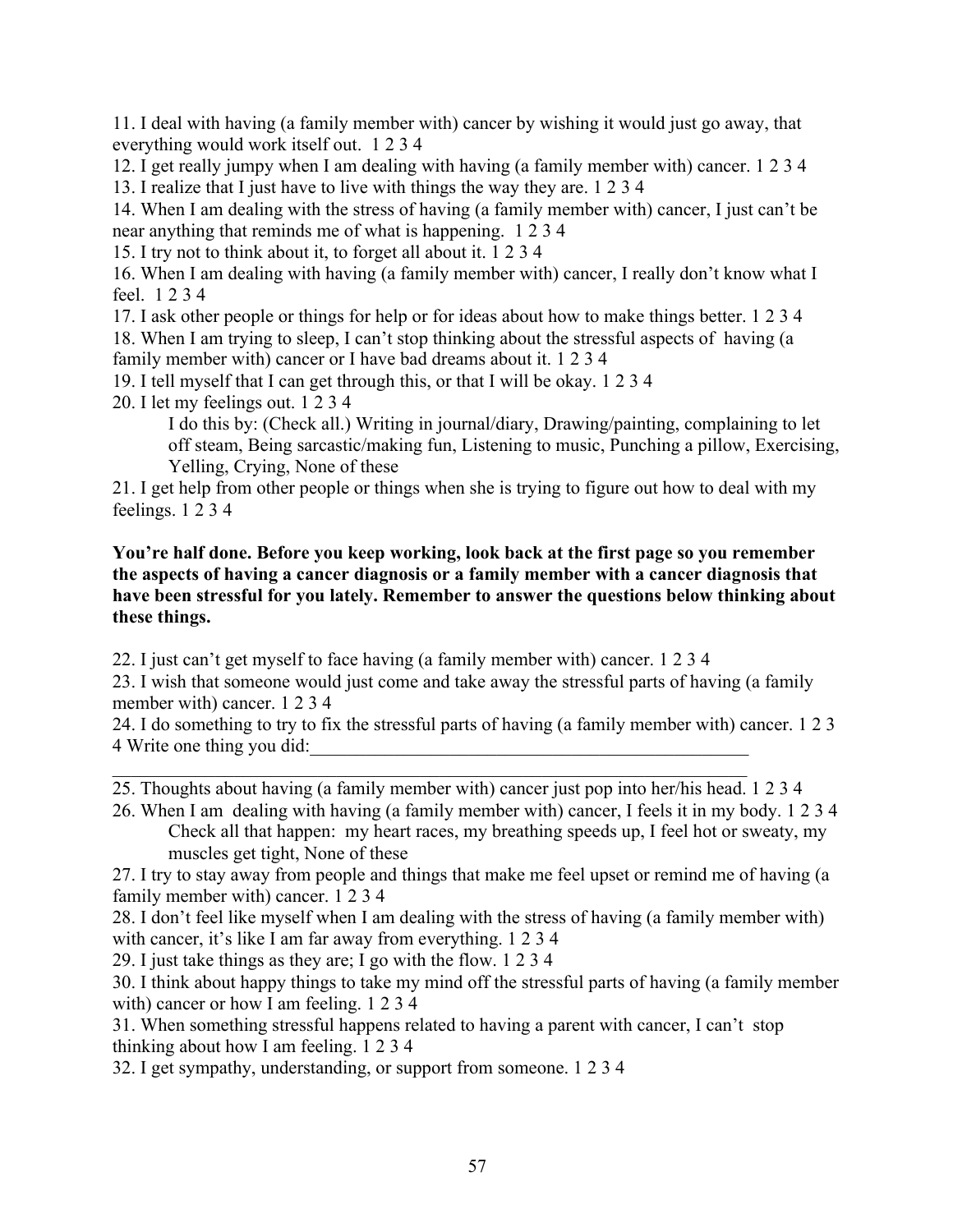33. When something stressful happens related to having (a family member with) cancer, I can't always control what I do. 1 2 3 4

34. I tell myself that things could be worse. 1 2 3 4

35. My mind just goes blank when something stressful happens related to having (a family member with) cancer, I can't think at all. 1 2 3 4

36. I tell myself that it doesn't matter, that it isn't a big deal. 1 2 3 4

37. When I am faced with the stressful parts of having a (a family member with) cancer, right away I feel really: 1 2 3 4

Check all that she feels: Angry, Sad, Worried/anxious, Scared, None of these. 38. It's really hard for me to concentrate or pay attention when something stressful happens related to having (a family member with) cancer. 1 2 3 4

39. I think about the things I am learning from having (a family member with) cancer, or something good that will come from it. 1 2 3 4

40. After something stressful happens related to having (a family member with) cancer, I can't stop thinking about what I did or said. 1 2 3 4

41. When stressful parts of having (a family member with) cancer happen, I say to myself, "This isn't real." 1 2 3 4

42. When I am dealing with the stressful parts of having (a family member with) cancer, I end up just lying around or sleeping a lot. 1 2 3 4

43. I keep my mind off stressful parts of having (a family member with) cancer by: 1 2 3 4 5 Check all that she does: Exercising 5 Seeing friends 5 Watching TV 5 Playing video games 5 Doing a hobby 5 Listening to music 5 None of these

44. When something stressful happens related to having a (a family member with), I get upset by things that don't usually bother me. 1 2 3 4

45. I do something to calm myself down when I am dealing with the stress of having (a family member with) cancer. 1 2 3 4

Check all that I do: 5 Take deep breaths 5 Pray 5 Walk 5 Listen to music 5 Take a break 5 Meditate 5 None of these

46. I just freeze when I am dealing with stressful parts of having (a family member with) cancer, I can't do anything. 1 2 3 4

47. When stressful things happen related to having (a family member with) I sometimes act without thinking 1 2 3 4

48. I keep my feelings under control when I have to, then lets them out when they won't things worse. 1 2 3 4

49. When something stressful happens related to having (a family member with) cancer, I can't seem to get around to doing things I am supposed to do. 1 2 3 4

50. I tells myself that everything will be all right. 1 2 3 4

51. When something stressful happens related to having (a family member with) cancer, I can't stop thinking about why this is happening. 1 2 3 4

52. I think of ways to laugh about it so that it won't seem so bad. 1 2 3 4

53. My thoughts start racing when I am faced with the stressful parts of having (a family member with) cancer. 1 2 3 4

54. I imagine something really fun or exciting happening in my life. 1 2 3 4

55. When something stressful happens related to having (a family member with) cancer, I can get so upset that I can't remember what happened or what I did. 1 2 3 4

56. I try to believe that it never happened. 1 2 3 4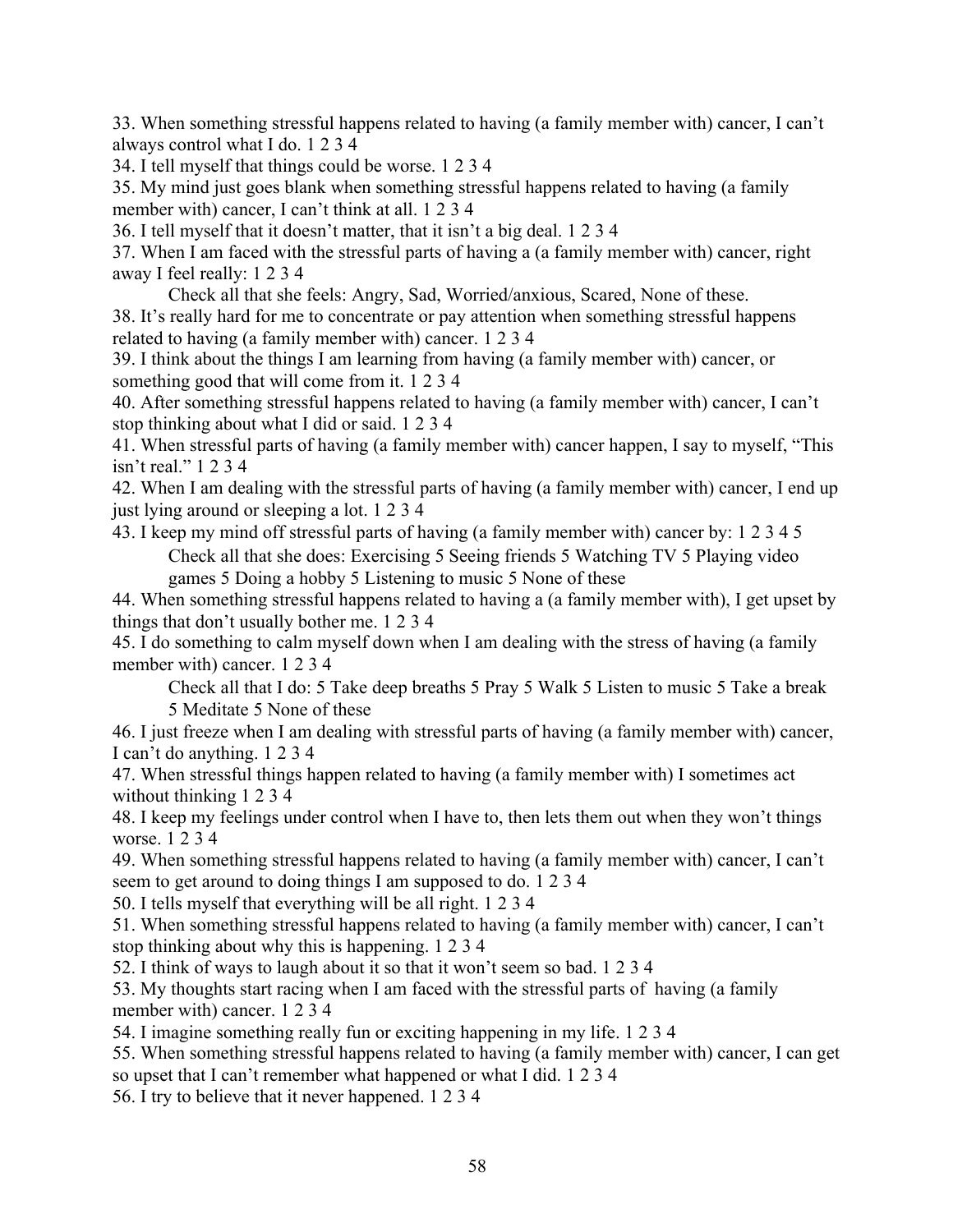57. When I am dealing with having (a family member with) cancer, sometimes I can't control what I do or say. 1 2 3 4

# *Thank you for your participation!*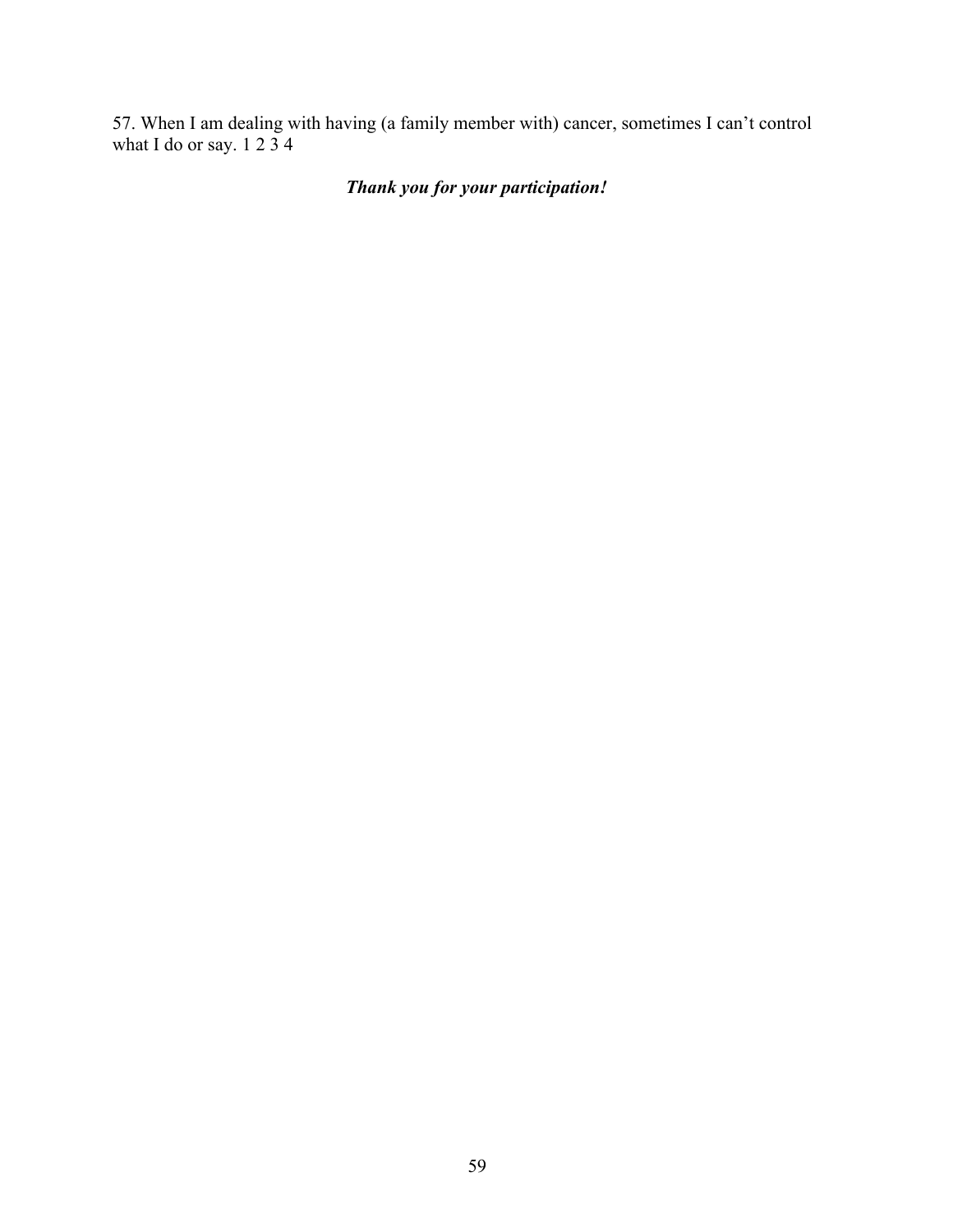## **Appendix F**

RSQ Financial Stress—Parent Self Evaluation

Even when things are going well, almost every family has financial worries or money troubles now and then. This is a list of things about money problems that people sometimes find stressful or a problem to deal with. Please circle the number indicating how stressful the following things have been for you in the past 6 months.

| $\blacksquare$<br>Not at<br><u>.</u> | 24AL<br>u | <b>Somewhat</b> | $\sqrt{\mathbf{a} \mathbf{r} \mathbf{v}}$<br>◡ |
|--------------------------------------|-----------|-----------------|------------------------------------------------|

a. I (or my spouse/partner) lost a job 1 2 3 4

b. I (or my spouse/partner) couldn't find work 1 2 3 4

c. We had to postpone medical care to save money 1 2 3 4

d. We could not pay all of our bills 1 2 3 4

e. Things in our home did not work the way they should (no electricity, no water) 1 2 3 4

f. I couldn't buy something important because we didn't have enough money 1 2 3 4

g. We had to stay in a homeless shelter or public place 1 2 3 4

h. We had to apply for federal assistance to make ends meet 1 2 3 4

i. Other \_\_\_\_\_\_\_\_\_\_\_\_\_\_\_\_\_\_\_\_\_\_\_\_\_\_\_\_\_\_\_\_\_\_\_\_\_\_\_\_ 1 2 3 4

Circle the number that shows how much control you generally think you have over these problems.

| None<br>$ -$ | 19771<br>. .<br>. | inme | ______ |
|--------------|-------------------|------|--------|

Below is a list of things that people sometimes do, think, or feel when something stressful happens. Everyone deals with problems in their own way – some people do a lot of the things on this list or have a bunch of feelings, other people just do or think a few of these things.

Think of all the stressful parts of money problems that you indicated above. For each item below, circle one number from 1 (not at all) to 4 (a lot) that shows how much you do or feel these things when you have the problems with money like the ones you indicated above. Please let us know about everything you do, think, and feel, even if you don't think it helps make things better.

## **WHEN DEALING WITH THE STRESS OF MONEY PROBLEMS:**

How much do you do this?

1. I try not to feel anything. 1 2 3 4

2. When dealing with the stress of money problems, I feel sick to my stomach or get headaches. 1 2 3 4

3. I try to think of different ways to change or fix the situation. 1 2 3 4 Write one plan you thought of:

 $\mathcal{L}_\mathcal{L} = \mathcal{L}_\mathcal{L} = \mathcal{L}_\mathcal{L} = \mathcal{L}_\mathcal{L} = \mathcal{L}_\mathcal{L} = \mathcal{L}_\mathcal{L} = \mathcal{L}_\mathcal{L} = \mathcal{L}_\mathcal{L} = \mathcal{L}_\mathcal{L} = \mathcal{L}_\mathcal{L} = \mathcal{L}_\mathcal{L} = \mathcal{L}_\mathcal{L} = \mathcal{L}_\mathcal{L} = \mathcal{L}_\mathcal{L} = \mathcal{L}_\mathcal{L} = \mathcal{L}_\mathcal{L} = \mathcal{L}_\mathcal{L}$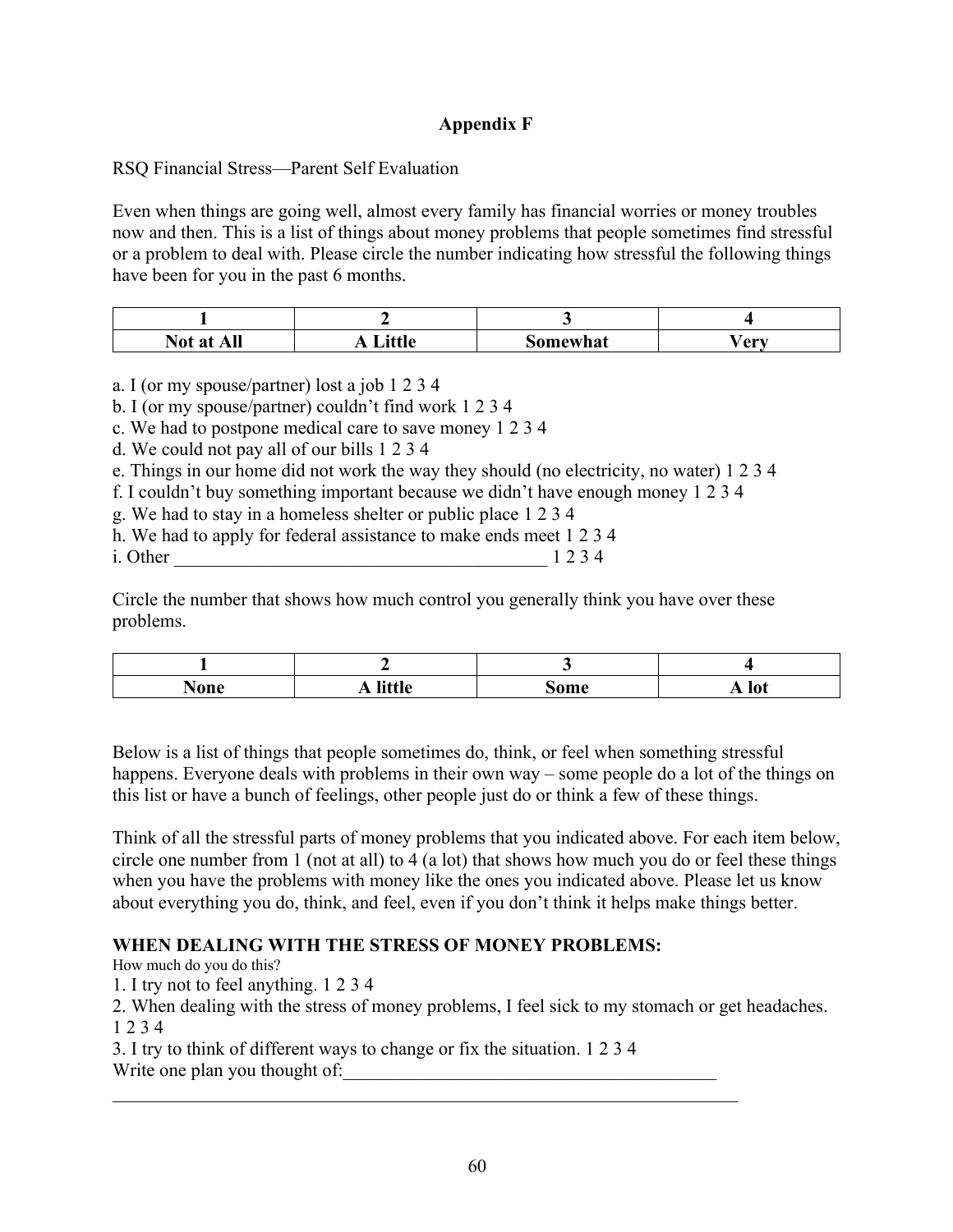4. When problems with money happen, I don't feel anything at all, it's like I have no feelings. 1 2 3 4

5. I wish that I were stronger and less sensitive so that things would be different. 1 2 3 4

6. I keep remembering what happened with money problems or can't stop thinking about what might happen.1 2 3 4

7. I let someone, or something know how I feel. 1 2 3 4

Check all you talked to: Spouse/Partner, Friend, Physician, Brother/Sister, Clergy Member, My children, Parent, Nurse, Therapist/Counselor, None of these

8. I decide I'm okay the way I am, even though I'm not perfect. 1 2 3 4

9. When I'm around other people I act like money problems never happened. 1 2 3 4 10. I just have to get away from everything when I am dealing with the stress of money problems. 1 2 3 4

11. I deal with the stress of money problems by wishing it would just go away, that everything would work itself out. 1 2 3 4

12. I get really jumpy when I am dealing with the stress of money problems. 1 2 3 4

13. I realize that I just have to live with things the way they are. 1 2 3 4

14. When I am dealing with the stress of money problems, I just can't be near anything that reminds me of what is happening. 1 2 3 4

15. I try not to think about it, to forget all about it. 1 2 3 4

16. When I am dealing with the stress of money problems, I really don't know what I feel. 1 2 3 4

17. I ask other people or things for help or for ideas about how to make things better 1 2 3 4 Check all you talked to: Spouse/Partner, Friend, Physician, Brother/Sister, Clergy Member, My children, Parent, Nurse, Therapist/Counselor, None of these

18. When I am trying to sleep, I can't stop thinking about the stressful aspects of money problems or I have bad dreams about money problems. 1 2 3 4

19. I tell myself that I can get through this, or that I will be okay. 1 2 3 4

20. I let my feelings out. 1 2 3 4

I do this by: (Check all that you did.) Writing in my journal/diary, Drawing/painting,

Complaining to let off steam, Being sarcastic/making fun, Listening to music, Punching a pillow, Exercising, Yelling, Crying, None of these

21. I get help from other people or things when I'm trying to figure out how to deal with my feelings. 1 2 3 4

Check all that you went to: Spouse/Partner, Friend, Physician, Brother/Sister, Clergy Member, My children, Parent, Nurse, Therapist/Counselor, None of these

22. I just can't get myself to face the stress of money problems. 1 2 3 4

23. I wish that someone would just come and take away the stressful aspects of money problems. 1 2 3 4

## **You're half done. Before you keep working, look back at the first page so you remember the aspects of having money problems that have been stressful for you lately. Remember to answer the questions below thinking about these things.**

24. I do something to try to fix the stressful aspects of money problems. 1 2 3 4 Write one thing you did: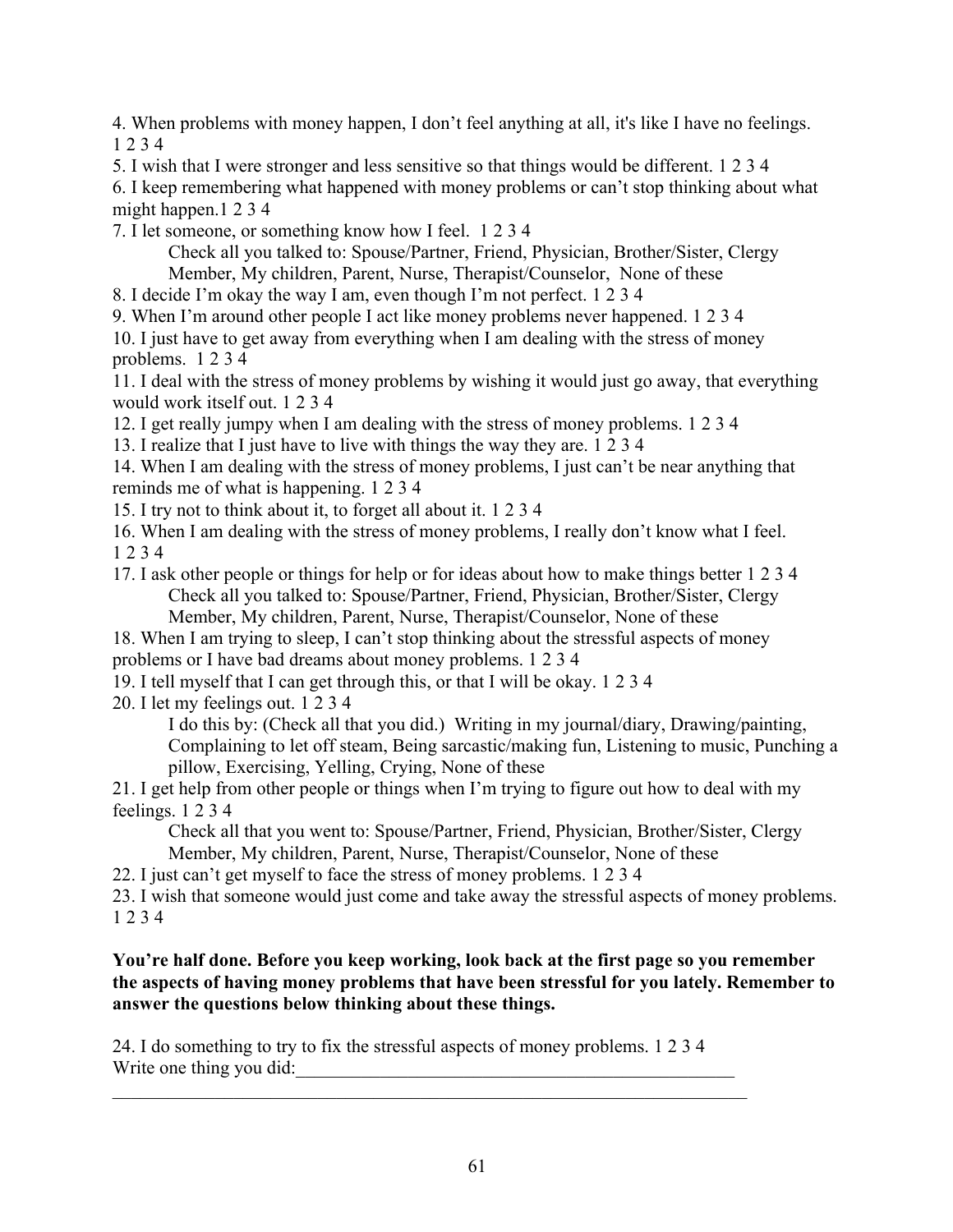25. Thoughts about the stressful aspects of money problems just pop into my head. 1 2 3 4

26. When I am dealing with the stress of money problems, I feel it in my body. 1 2 3 4 Check all that happen: My heart races, My breathing speeds up, None of these, I feel hot or sweaty, My muscles get tight

27. I try to stay away from people and things that make me feel upset or remind me of the stressful aspects of money problems. 1 2 3 4

28. I don't feel like myself when I am dealing with the stress of money problems, it's like I am far away from everything. 1 2 3 4

29. I just take things as they are; I go with the flow. 1 2 3 4

30. I think about happy things to take my mind off the stressful aspects of money problems or how I'm feeling. 1 2 3 4

31. When something stressful happens related to money problems, I can't stop thinking about how I am feeling. 1 2 3 4

32. I get sympathy, understanding, or support from someone. 1 2 3 4

Check all you went to: Spouse/Partner, Friend, Physician, Brother/Sister, Clergy Member, My children, Parent, Nurse, Therapist/Counselor, None of these

33. When something stressful happens related to money problems, I can't always control what I do.1 2 3 4

Check all that happen: I can't stop eating, I can't stop talking, I do dangerous things, I have to keep fixing/checking things, None of these

34. I tell myself that things could be worse. 1 2 3 4

35. My mind just goes blank when something stressful happens related to money problems, I can't think at all. 1 2 3 4

36. I tell myself that it doesn't matter, that it isn't a big deal. 1 2 3 4

37. When I am faced with the stressful parts of money problems, right away I feel really: 1 2 3 4 Check all that you feel: Angry, Sad, Worried/anxious, Scared, None of these

38. It's really hard for me to concentrate or pay attention when something stressful happens related to money problems. 1 2 3 4

39. I think about the things I'm learning from the situation, or something good that will come from it.1 2 3 4

40. After something stressful happens related to money problems I can't stop thinking about what I did or said. 1 2 3 4

41. When stressful parts of money problems happen, I say to myself, "This isn't real." 1 2 3 4 42. When I'm dealing with the stressful parts of money problems, I end up just lying around or sleeping a lot. 1 2 3 4

43. I keep my mind off stressful parts of money problems by: 1 2 3 4 5

Check all that you do: Exercising, Shopping, Watching TV, Reading, Doing a hobby, Listening to music, None of these

44. When something stressful happens related to money problems, I get upset by things that don't usually bother me. 1 2 3 4

45. I do something to calm myself down when I'm dealing with the stress of money problems. 1 2 3 4

Check all that you do: Take deep breaths, Pray, Walk, listen to music, Take a break, Meditate, None of these

46. I just freeze when I am dealing with stressful parts of money problems, I can't do anything. 1 2 3 4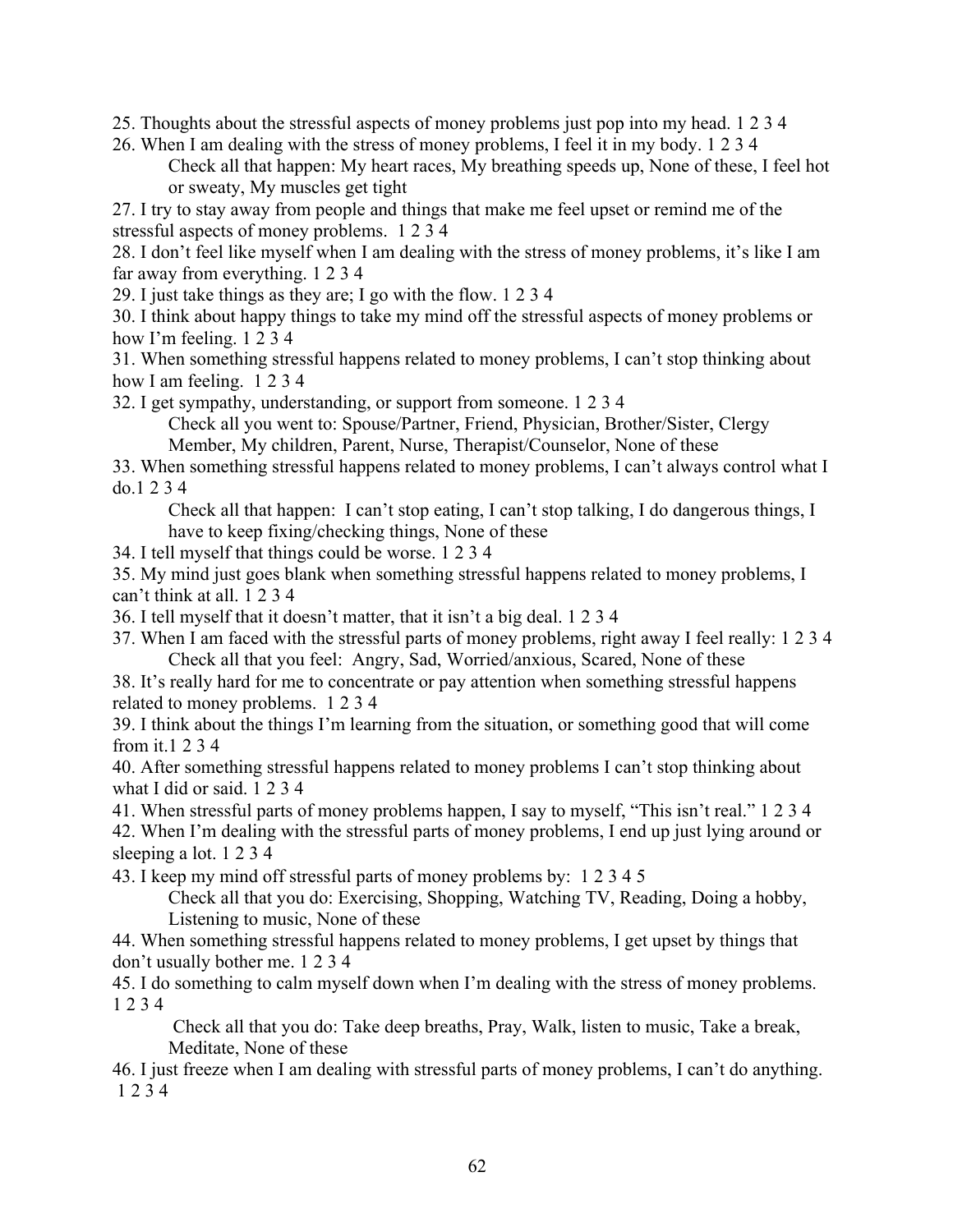47. When stressful things happen related to money problems, I sometimes act without thinking. 1 2 3 4

48. I keep my feelings under control when I have to, then let them out when they won't make things worse. 1 2 3 4

49. When something stressful happens related to money problems, I can't seem to get around to doing things I'm supposed to do.1 2 3 4

50. I tell myself that everything will be all right. 1 2 3 4

51. When something stressful happens related to money problems, I can't stop thinking about why this is happening. 1 2 3 4

52. I think of ways to laugh about it so that it won't seem so bad. 1 2 3 4

53. My thoughts start racing when I am faced with the stressful parts of money problems. 1 2 3 4

54. I imagine something really fun or exciting happening in my life. 1 2 3 4

55. When something stressful happens related to money problems, I can get so upset that I can't remember what happened or what I did. 1 2 3 4

56. I try to believe that it never happened. 1 2 3 4

57. When I am dealing with the stress of money problems, sometimes I can't 1 2 3 4

## *Thank you for participating!*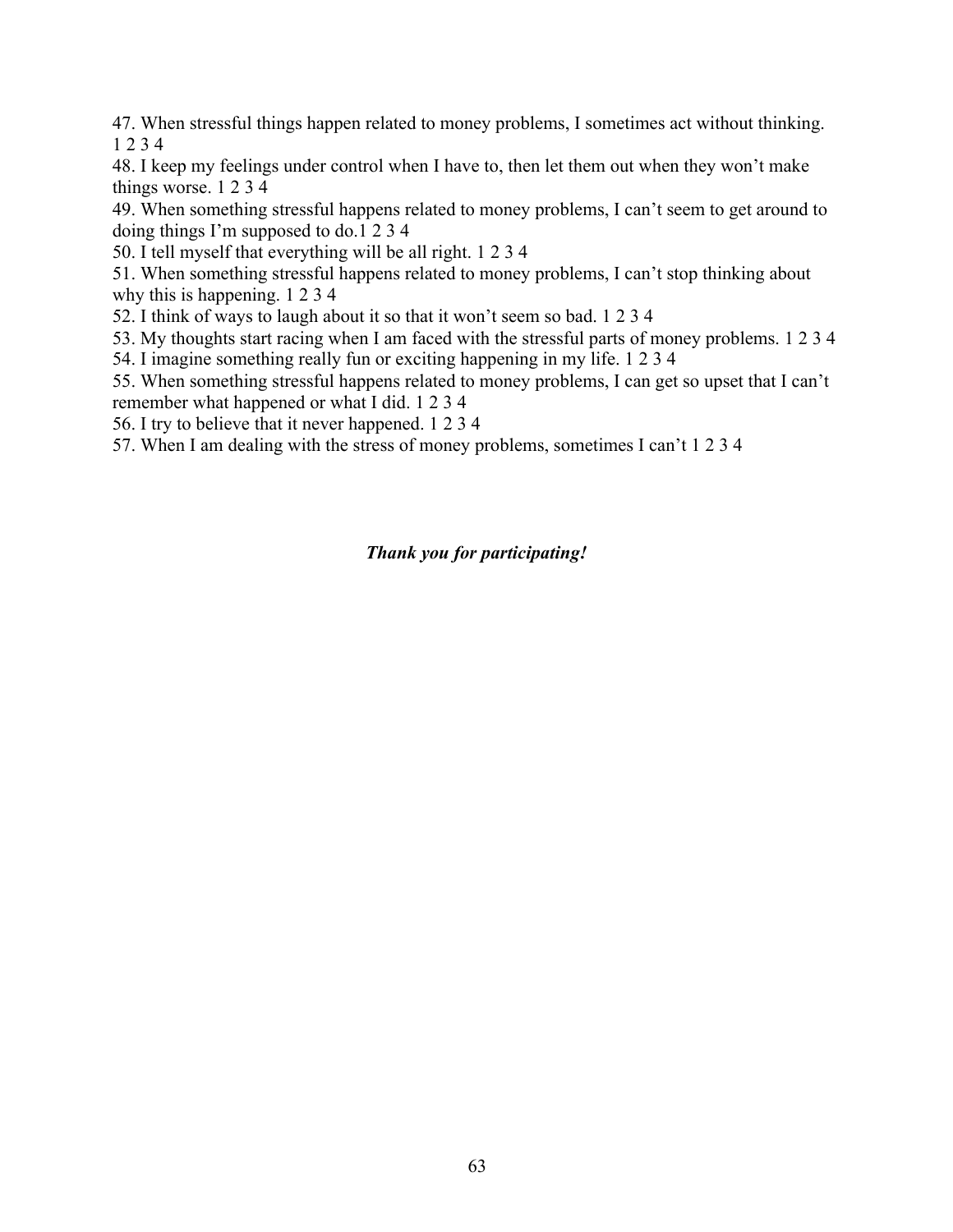#### **References**

American Cancer Society. (2019). *Cancer facts & figures*. The Society.

- Amir, Z., Wilson, K., Hennings, J., & Young, A. (2012). The meaning of cancer: Implications for family finances and consequent impact on lifestyle, activities, roles and relationships. *Psycho-Oncology, 21*, 1167–1174. doi:10.1002/pon.2021
- Areia, Neide P., et al. "Psychological morbidity in family caregivers of people living with terminal cancer: Prevalence and predictors." *Palliative & supportive care* 17.3 (2019): 286-293.
- Balfe, M., Butow, P., O'Sullivan, E., Gooberman-Hill, R., Timmons, A., & Sharp, L. (2016). The financial impact of head and neck cancer caregiving: A qualitative study. *Psycho-Oncology,* 25(12), 1441–1447. doi:10.1002/pon.4079
- Borji, M., Nourmohammadi, H., Otaghi, M., Salimi, A. H., & Tarjoman, A. (2017). Positive effects of cognitive behavioral therapy on depression, anxiety and stress of family caregivers of patients with prostate cancer: A randomized clinical trial. *Asian Pacific journal of cancer prevention: APJCP*, *18*(12), 3207.
- Bouchal, S., Rallison, L., Moules, N., & Sinclair, S. (2015). Holding on and letting go: Families' experiences of anticipatory mourning in terminal cancer. *OMEGA-Journal of Death and Dying,* 72(1), 42-68. doi:10.1177/0030222815574700
- Cagle, J. G., Carr, D. C., Hong, S., & Zimmerman, S. (2016). Financial burden among US households affected by cancer at the end of life. *Psycho-Oncology, 25*(8), 919–926. doi: 10.1002/pon.3933
- Cohen, S., Gianaros, P. J., & Manuck, S. B. (2016). A stage model of stress and disease. *Perspectives on Psychological Science*, *11*(4), 456-463.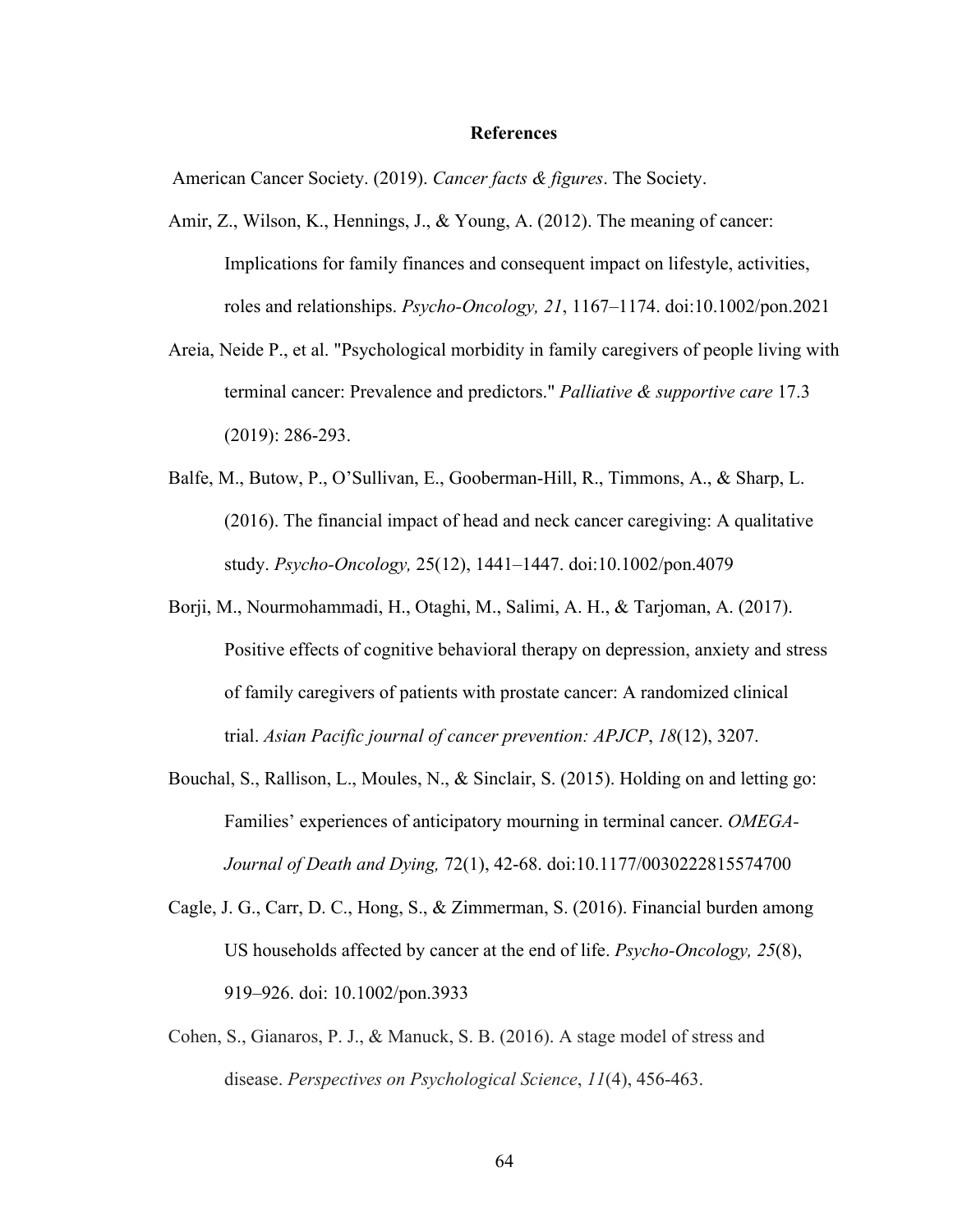- Connor-Smith, J. K., & Compas, B. E. (2004). Coping as a moderator of relations between reactivity to interpersonal stress, health status, and internalizing problems. Cognitive Therapy and Research, 28(3), 347-368.
- Edwards, B., & Clarke, V. (2004). The psychological impact of a cancer diagnosis on families: The influence of family functioning and patients' illness characteristics on depression and anxiety. *Psycho-oncology., 13*(8), 562-576. doi:10.1002/pon.773
- Esnaola, N. F., & Ford, M. E. (2012). Racial differences and disparities in cancer care and outcomes: where's the rub?. *Surgical Oncology Clinics*, *21*(3), 417-437.
- Franklin, C., Streeter, C., & Springer, D. (2001). Validity of the faces IV family assessment measure. *Research on Social Work Practice, 11*(5), 576-596. doi: 10.1177/104973150101100503
- Fumis, R., Ranzani, O., Martins, P., Schettino, G., & Schmahl, C. (2015). Emotional disorders in pairs of patients and their family members during and after ICU stay. *PLoS ONE, 10*(1), 1-6.
- Giese-Davis, J., Koopman, C., Butler, L. D., Classen, C., Cordova, M., Fobair, P., ... & Spiegel, D. (2002). Change in emotion-regulation strategy for women with metastatic breast cancer following supportive-expressive group therapy. *Journal of consulting and clinical psychology*, *70*(4), 916.
- Goldblatt, H., Granot, M., & Zarbiv, E. (2019). "Death lay here on the sofa": Reflections of young adults on their experience as caregivers of parents who died of cancer at home. *Qualitative health research*, *29*(4), 533-544.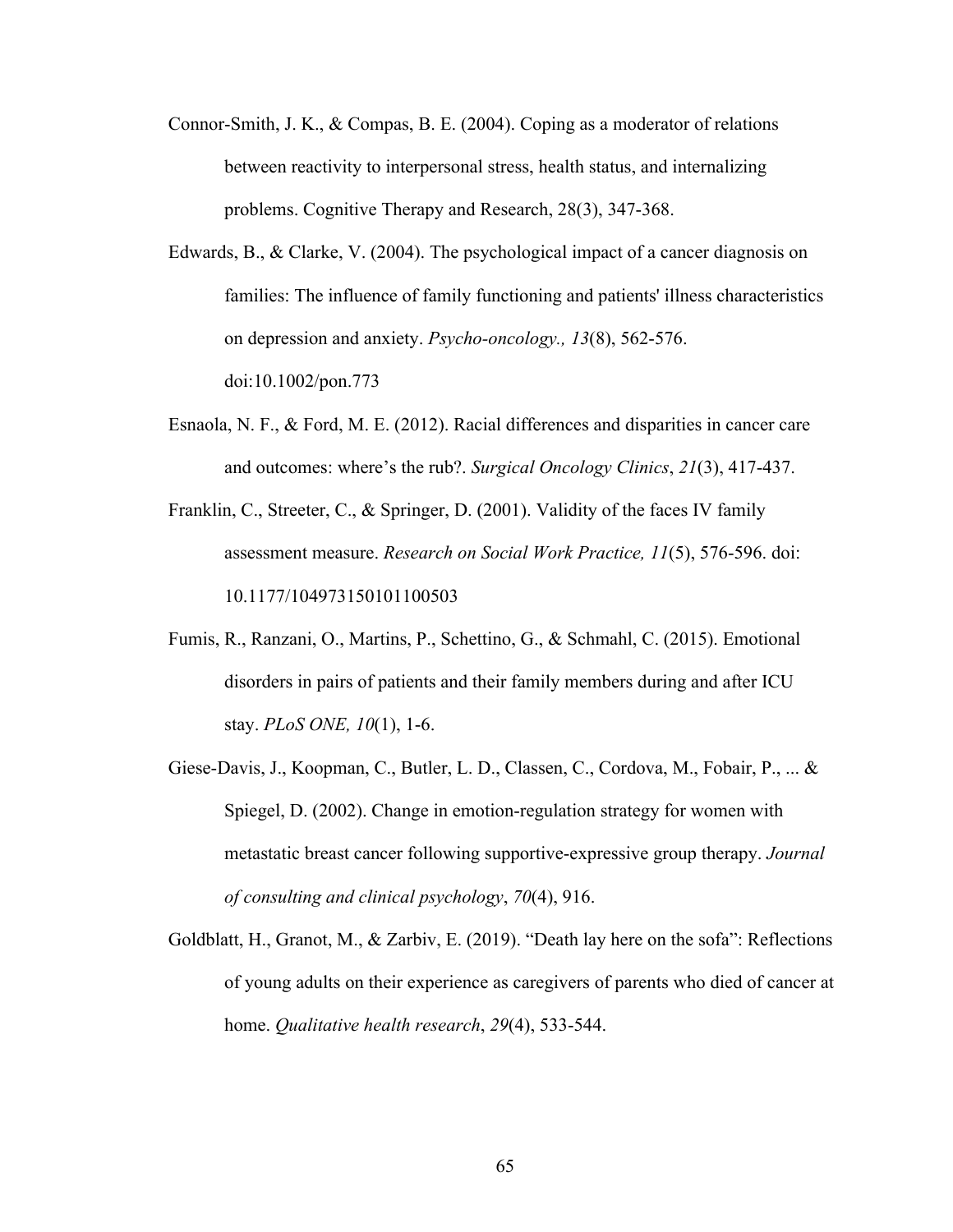- Goswami, S., & Gupta, S. S. (2018). Cancer has almost a similar psychosocial impact on family caregivers as those of the patients; but are we doing enough for them?. *Indian journal of cancer*, *55*(4), 419.
- Greenberg, L. S. (2010). Emotion-focused therapy: A clinical synthesis. *Focus*, *8*(1), 32- 42.
- Haley, W., Allen, R., Reynolds, S., Chen, H., Burton, A., & Gallagher-Thompson, D. (2002). Family issues in end-of-life decision making and end-of-life care. *American Behavioral Scientist, 46*(2), 284-298. doi:10.1177/000276402236680
- Hamel, L. M., Penner, L. A., Eggly, S., Chapman, R., Klamerus, J. F., Simon, M. S., ... & Albrecht, T. L. (2016). Do patients and oncologists discuss the cost of cancer treatment? An observational study of clinical interactions between African American patients and their oncologists. *Journal of oncology practice*, *13*(3), 249- 258.
- Hwang, I. C., Kim, Y. S., Lee, Y. J., Choi, Y. S., Hwang, S. W., Kim, H. M., & Koh, S. J. (2018). Factors associated with caregivers' resilience in a terminal cancer care setting. *American Journal of Hospice and Palliative Medicine®*, *35*(4), 677-683.
- Johnson, S. M. (2012). The EFT theory of change. In S. Johnson (Ed.), *The practice of emotionally focused couple therapy: Creating connection*. (pp. 47-49). Routledge.
- Knight, T. G., Deal, A. M., Dusetzina, S. B., Muss, H. B., Choi, S. K., Bensen, J. T., & Williams, G. R. (2018). Financial toxicity in adults with cancer: adverse outcomes and noncompliance. *Journal of Oncology Practice*, *14*(11), e665-e673.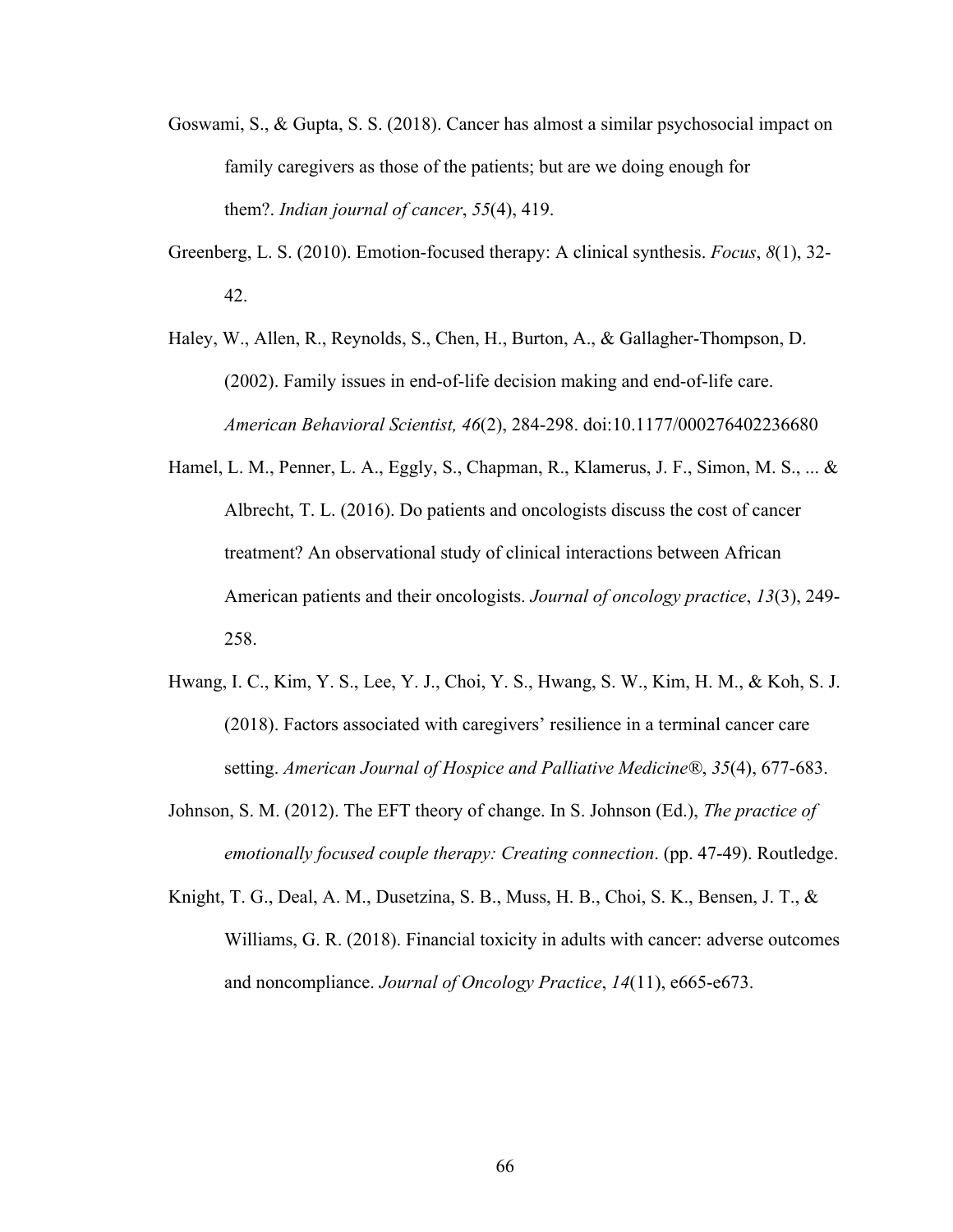- Kulkarni, P., Kulkarni, P., Ghooi, R., Bhatwadekar, M., Thatte, N., & Anavkar, V. (2014). Stress among care givers: the impact of nursing a relative with cancer. *Indian journal of palliative care*, *20*(1), 31.
- Laizner, A. M. (2018). Family functioning and therapeutic Interventions when a parent has cancer. *Quality of Life Among Cancer Survivors*, 169-182.
- Lewis, F., Hammond, M., & Woods, N. (1993). The family's functioning of newlydiagnosed-breast cancer in the mother: The development of an exploratory model. *Journal of Behavioral Medicine, 16*(4), 351-370.
- Lynch, L. (2016). Clinical guidelines for working with parental illness. *Helping Children and Families Cope with Parental Illness: A Clinician's Guide*, 182-200.
- McLean, L. M., & Hales, S. (2010). Childhood trauma, attachment style, and a couple's experience of terminal cancer: Case study. *Palliative and Supportive Care, 8*, 227–233. doi:10.1017/S1478951509990976
- Pessin, H., Rosenfeld, B., & Breitbart, W. (2002). Assessing psychological distress near the end of life. *American behavioral scientist, 46*(3), 357-372. doi:10.1177/000276402237769
- Rolland, J. S. (2005). Cancer and the family: an integrative model. *Cancer: Interdisciplinary International Journal of the American Cancer Society*, *104*(S11), 2584-2595
- Rolland, J. (1999). Parental illness and disability: A family systems framework. *Journal of Family Therapy., 21*(3), 242-266. doi:10.1111/1467-6427.00118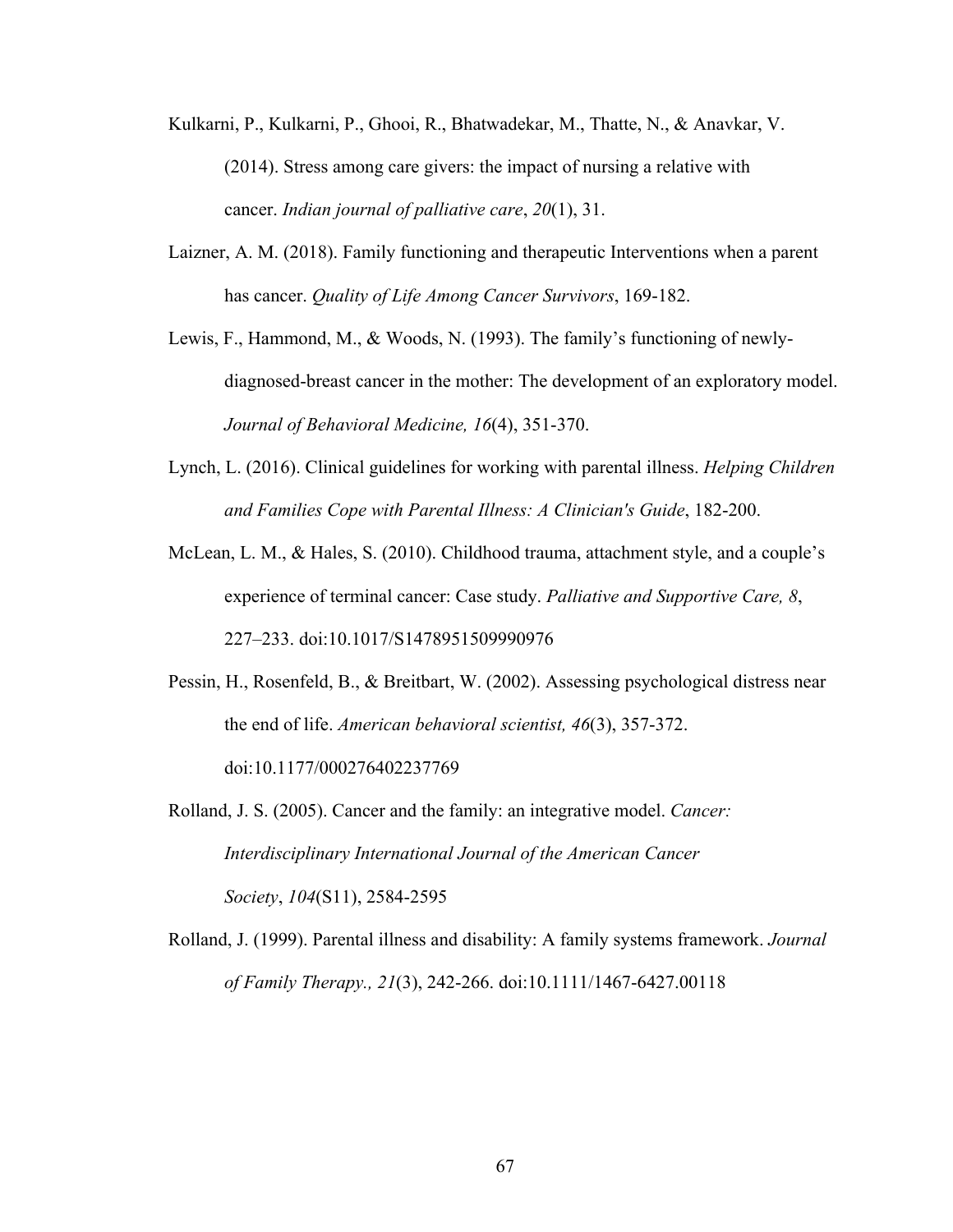- Rolland, J. (1994). The psychosocial typology of illness. In J. Rolland (Ed), *Families, illness, and disability: An integrative treatment model*. (pp. 19-42). New York: BasicBooks.
- Rotter, J., Spencer, J. C., & Wheeler, S. B. (2019). Financial toxicity in advanced and metastatic cancer: Overburdened and underprepared. *Journal of oncology practice*, *15*(4), 300-307.
- Saldinger, A., Cain, A., Porterfield, K., & Lohnes, K. (2004). Facilitating attachment between school-aged children and a dying parent. *Death studies, 28*(10), 915-940. doi: 10.1080/07481180490511993
- Sandler, I. N., Ayers, T. S., Wolchik, S. A., Tein, J., Kwok, O., Haine, R. A., & Griffin, W. A. (2003). The Family bereavement program: Efficacy evaluation of a theorybased prevention program for parentally bereaved children and adolescents. *Journal of Consulting and Clinical Psychology*, *71*(3), 587-600. doi:10.1037/0022-006X.71.3.587
- Sayger, T., Bowersox, M., & Steinberg, E. (1996). Family therapy and the treatment of chronic illness in a multidisciplinary world. *The Family Journal, 4*(1), 12-21. doi: 10.1177/1066480796041003
- Sieh, D., Dikkers, S., Visser-Meily, A., & Meijer, L. (2012). Stress in adolescents with a chronically ill parent: Inspiration from rolland's family systems-illness model. *Journal of developmental and physical disabilities, 24*(6), 591-606.
- Tie, S. & Poulsen, S. (2013). Emotionally focused couples' therapy with couples facing terminal illness. *Contemporary Family Therapy, 35*(3), 557-567. doi:10.1007/s10591-013-9238-6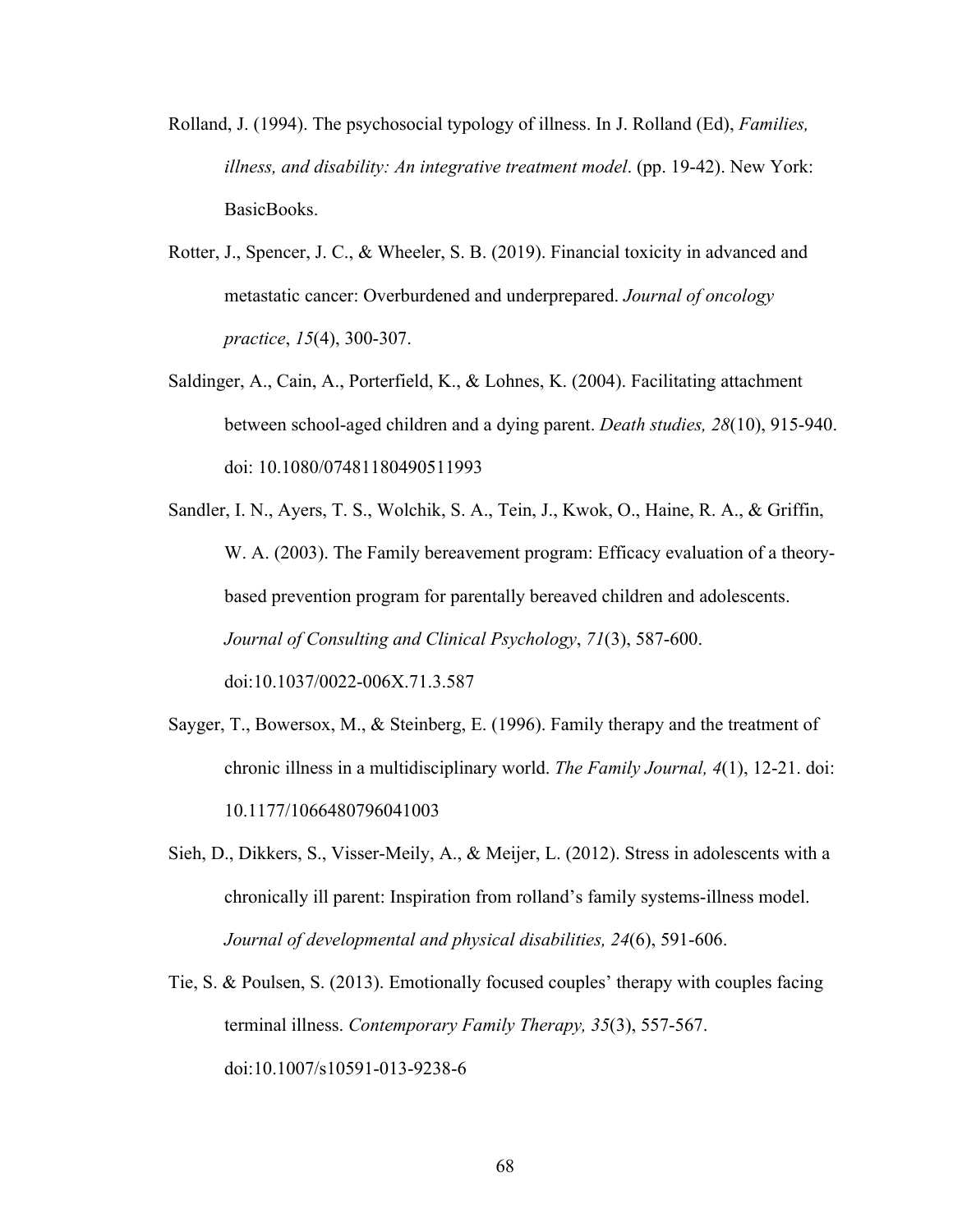- Teixeira, R. J., & Pereira, M. G. (2016). Posttraumatic stress disorder symptoms and family functioning in adult children facing parental cancer: A comparison study. *Research and Theory for Nursing Practice: An International Journal*, *30*(3), 212– 228. doi: 10.1891/1514-6577.30.3.212.
- Wadsworth, M.E., & Compas, B.E. (2002). Coping with family conflict and economic strain: The adolescent perspective. Journal of Research on Adolescence, 12, 243- 274.
- Walsh, F. (2016) Serious illness and disabilities. In. F. Walsh. (Ed.). *Strengthening family resilience.* (pp. 265-295). New York, NY: Guilford.
- Walsh, F. (2012). Mastering family challenges in serious illness and disability. In F. Walsh (Ed.). *Normal family processes growing diversity and complexity* (pp. 399- 422). New York, NY: Guilford.
- Woods, N., Haberman, M., Packard, N., Jensen, L., & Strickland, O. (1993). Demands of illness and individual, dyadic, and family adaptation in chronic illness. *Western Journal of Nursing Research., 15*(1), 10-30. doi:10.1177/019394599302500102
- Wadsworth, M.E., & Compas, B.E. (2002). Coping with family conflict and economic strain: The adolescent perspective. *Journal of Research on Adolescence, 12*, 243- 274.